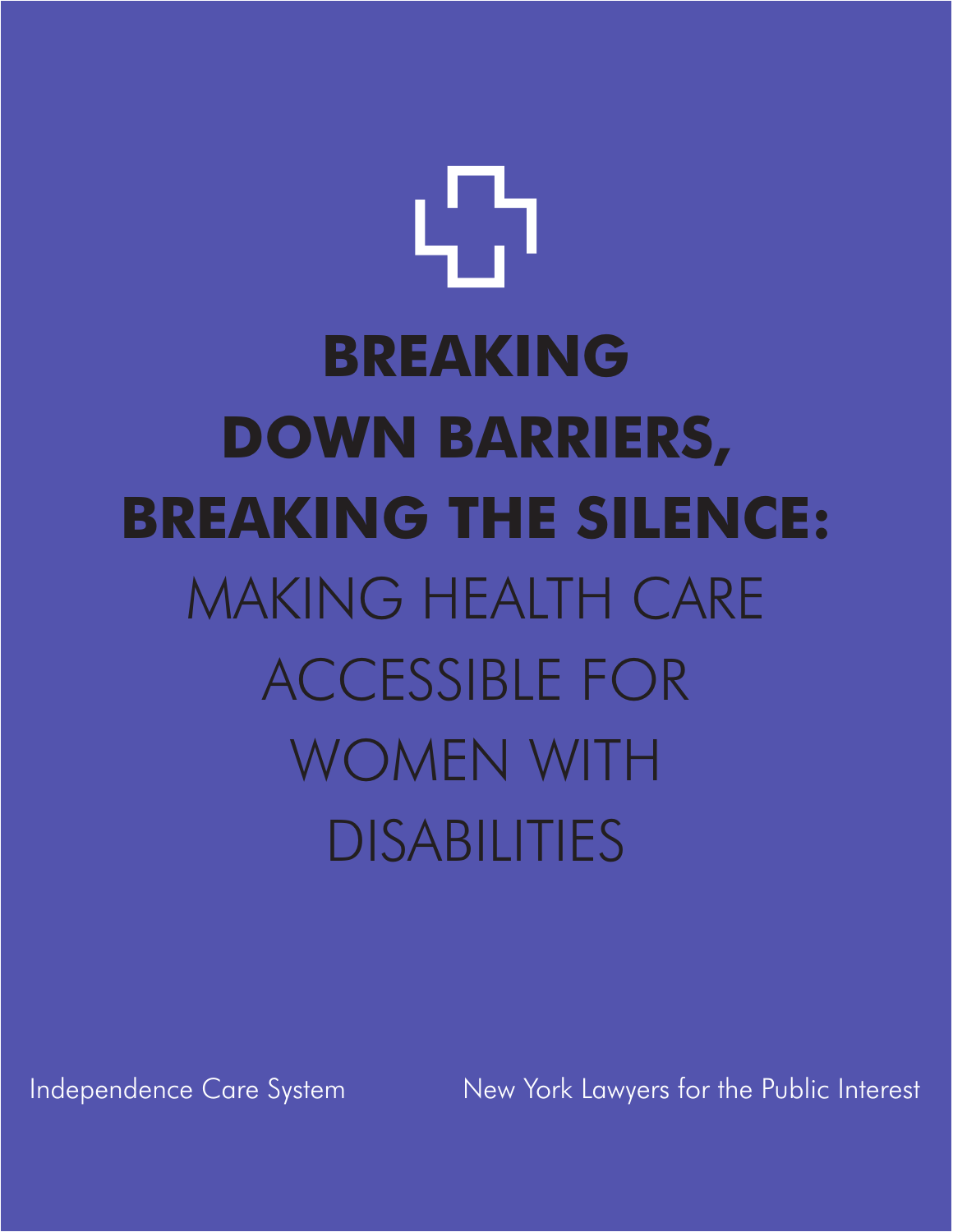# **Report Co-Authors**

### **Independence Care System**

Independence Care System is dedicated to supporting adults with physical disabilities and chronic conditions to live at home and participate fully in community life. ICS operates a nonprofit Medicaid managed long-term care plan (MLTC) serving residents of Manhattan, Brooklyn, the Bronx and Queens. Member-centered care coordination is the heart of our work, aimed at ensuring that our members' needs are comprehensively assessed, that they participate in developing their Care Plans, and that they are followed during transitions from a hospitalization or nursing facility back home. Using an interdisciplinary team model of care management, our Care System is responsive, coordinated, expert, empowering, respectful and flexible.

Founded in 2000, ICS was the only plan in NewYork focused on the unique needs of people with physical disabilities. Since then, our membership has grown to more than 3,000—both people with disabilities and senior adults. We operate a nationally recognized Disability Care Coordination Model and award-winning specialized care management programs in Multiple Sclerosis,Women's Health, andWheelchair Evaluation and Support.

### **NewYork Lawyers for the Public Interest**

NYLPI is a nonprofit civil rights law firm whose mission is to advance equality and civil rights, with a focus on health justice, disability justice and environmental justice, through the power of community lawyering and partnerships with the private bar. Created in 1976 to address previously unmet legal needs, NYLPI combines a pro bono clearinghouse with an in-house practice that blends innovative lawyering, community organizing and advocacy.

NYLPI employs a community lawyering approach that revolves around the concept that change is best affected through a dedicated and organized local constituency responding to self-identified problems within their community. In order to address these concerns, NYLPI combines strategies such as advocacy, outreach, organizing, community education, capacity building, policy work, media, and litigation. NYLPI's close working relationship with our almost 100 member firms enables us to leverage the tremendous resources of the private bar in order to have the most impact on the lives of both our clients and NewYork's nonprofit community.

NYLPI's Disability Justice Program has created a special project,Access to Health Care for People with Disabilities, to break down the barriers that NewYorkers with disabilities face when seeking accessible health care.  $\mathbf{L}$ 



25 Elm Place, 5th Floor Brooklyn, New York 11201 www.ics.org



151 West 30th St., 11th Floor New York, New York 10001 www.nylpi.org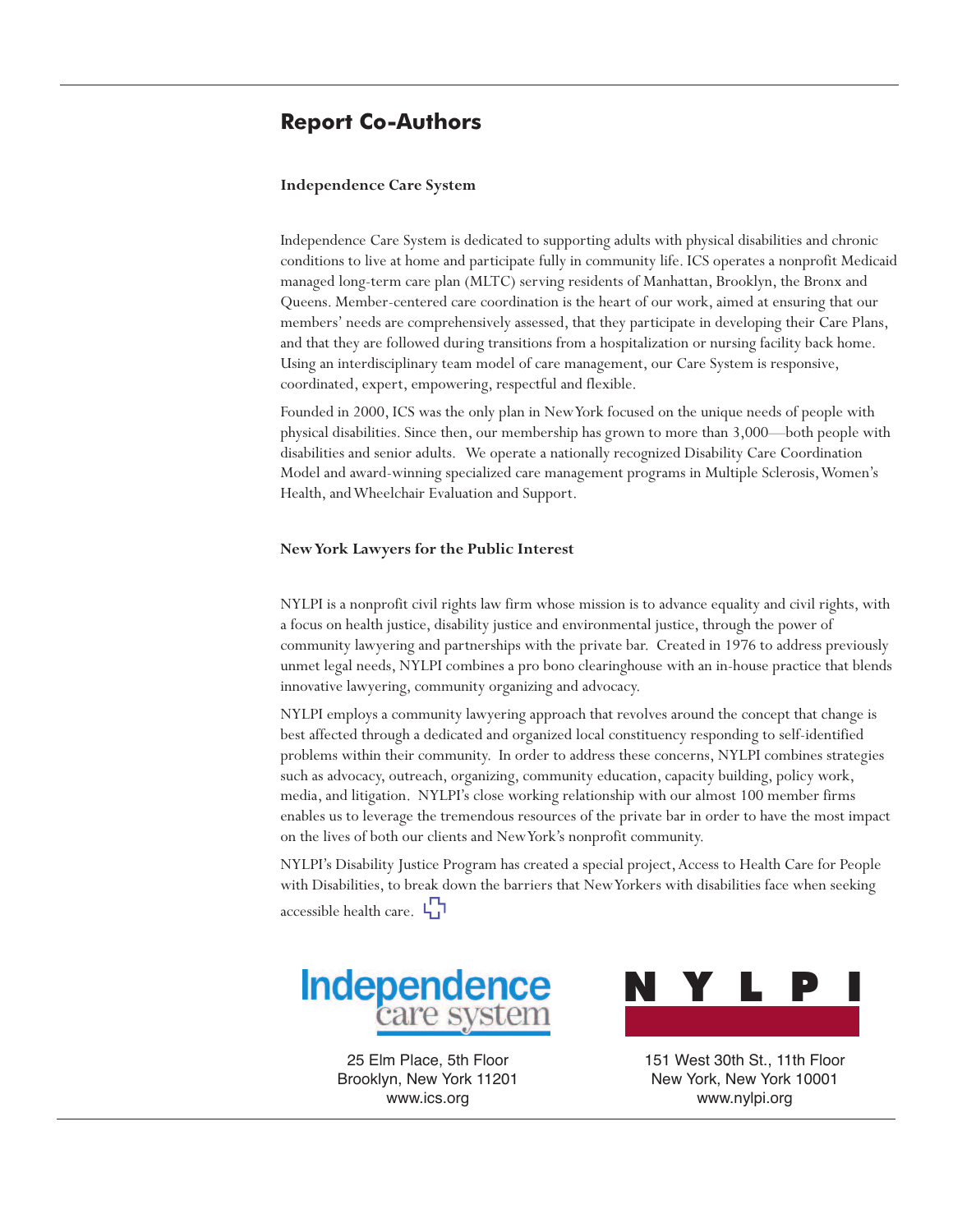# **BREAKING DOWN BARRIERS, BREAKING THE SILENCE:** MAKING HEALTH CARE ACCESSIBLE FOR WOMEN WITH DISABILITIES

October 2012

*"There are too many women with disabilities who have been silenced. We can't be. Some people don't want to tell their stories because it's so painful. When it comes to health care, it's happened so many times, it feels like it's not going to change."*

**—M. Lyons, Member, Independence Care System**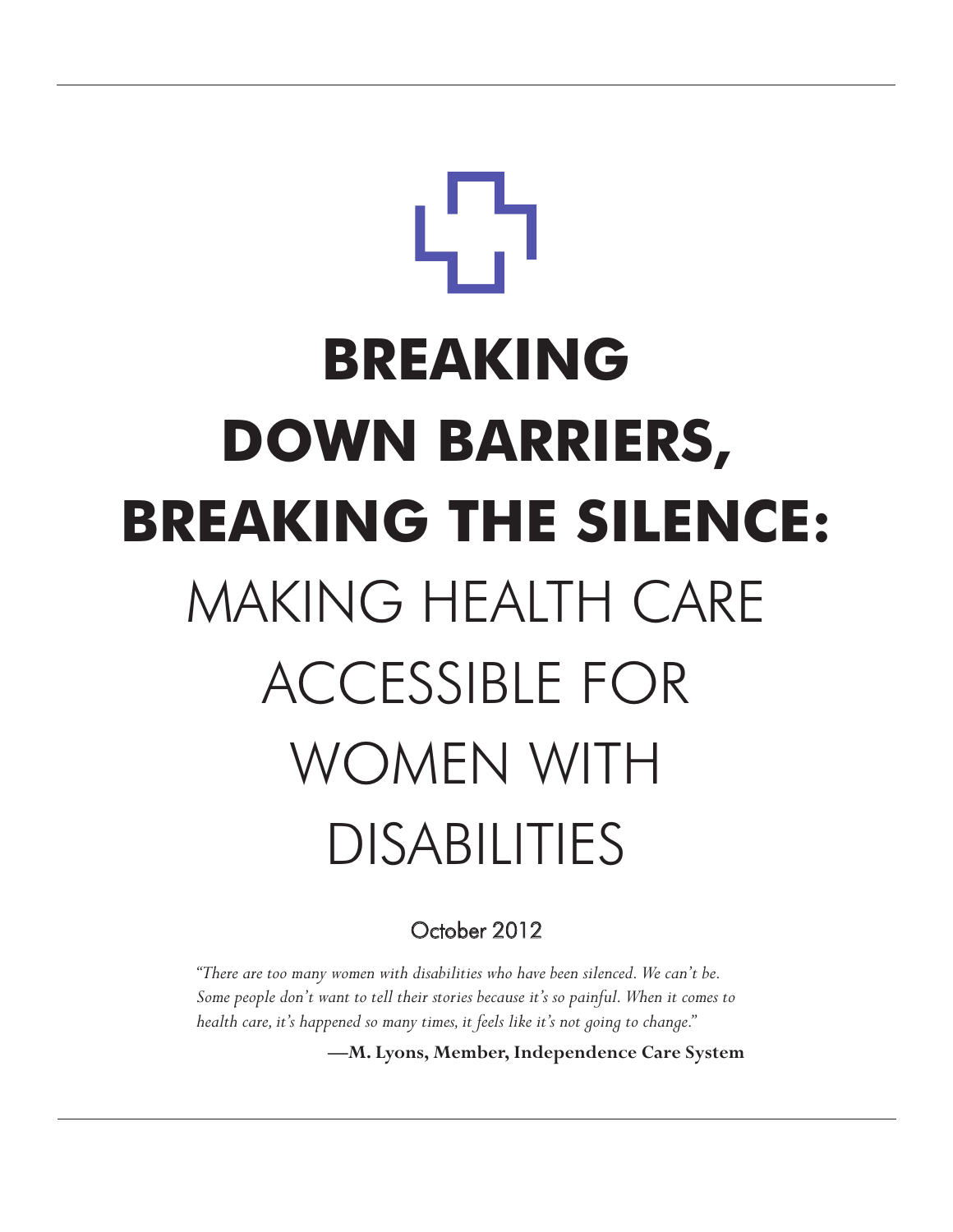# **Acknowledgements**

*Breaking Down Barriers, Breaking the Silence: Making Health Care Accessible for Women with Disabilities* was written by Kelly McAnnany, Katherine Terenzi, and Mindy Friedman, from New York Lawyers for the Public Interest, and Marilyn E. Saviola from Independence Care System.

The authors acknowledge the invaluable contributions to this report provided by New York Lawyers for the Public Interest staff and interns, including: Aditi Shah, Kate Richardson, and Elena Zoniadis.

The authors gratefully acknowledge the amazing staff at Independence Care System for their tireless work on behalf of people with disabilities, including, Rick Surpin, Regina Estela, Loreen Loonie, Angela Bonavoglia, Susan Wolf, Anna Martinez, Carole Baraldi, Jane Dillera Nietes, and Catherine V. Crowther.

*Independence Care System and New York Lawyers for the Public Interest are deeply grateful to the women who courageously spoke out against injustice by sharing their stories in this report. We also recognize all of the participants in Independence Care System's Women's Health Access Program, whose important contributions have helped advance the struggle for accessible health care in New York City.*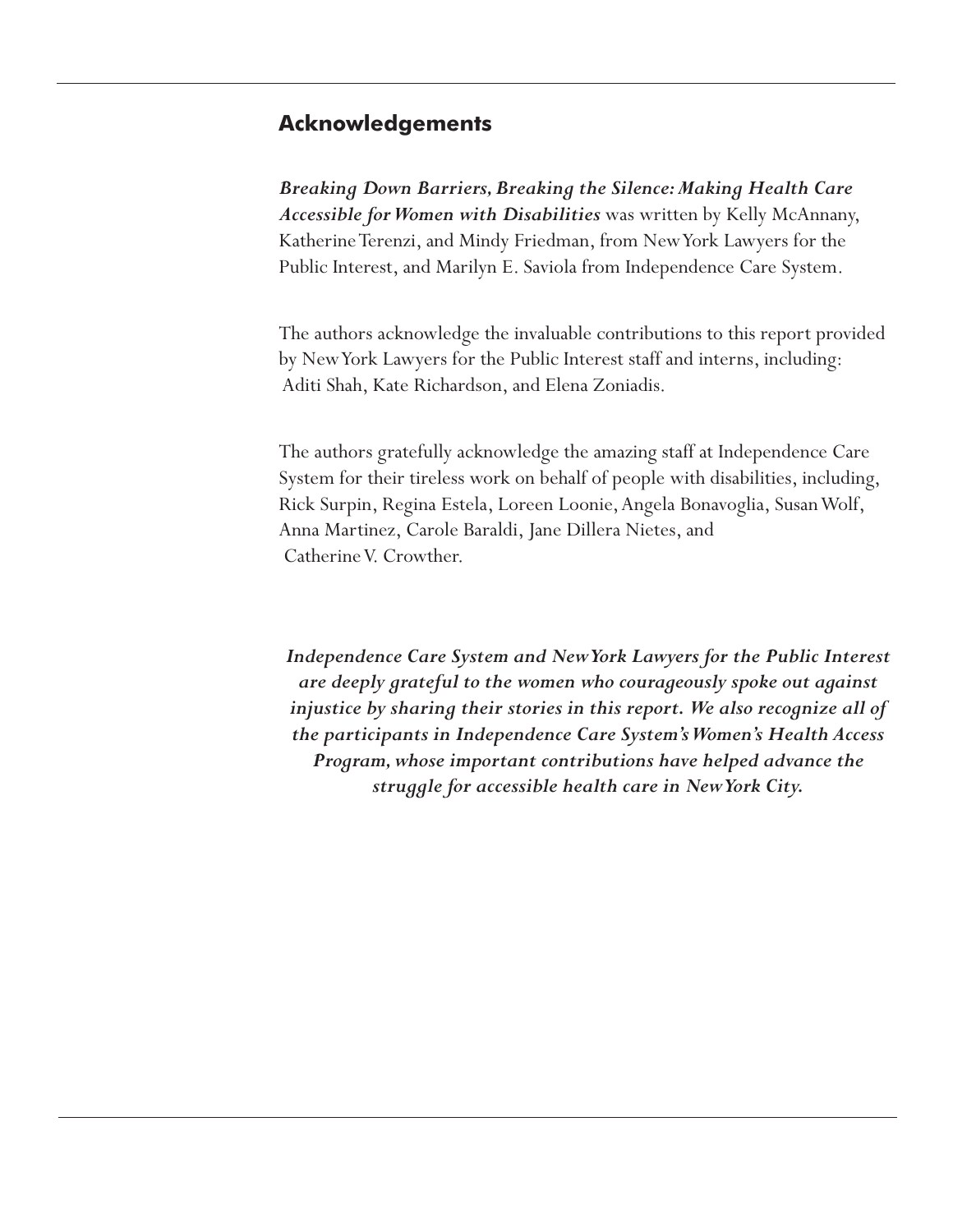# **Table of Contents**

Preface - 1

Executive Summary & Recommendations - 2

Common Barriers to Accessing Health Care Services - 5

Legal Framework for Providing Accessible Care - 8

The Costs of Inaccessible Health Care - 10

Case Study: Accessible Cancer Screening Services for Women with Disabilities - 13

Next Steps for Accessibility Across New York City - 17

Recommendations to Providers & Policymakers - 18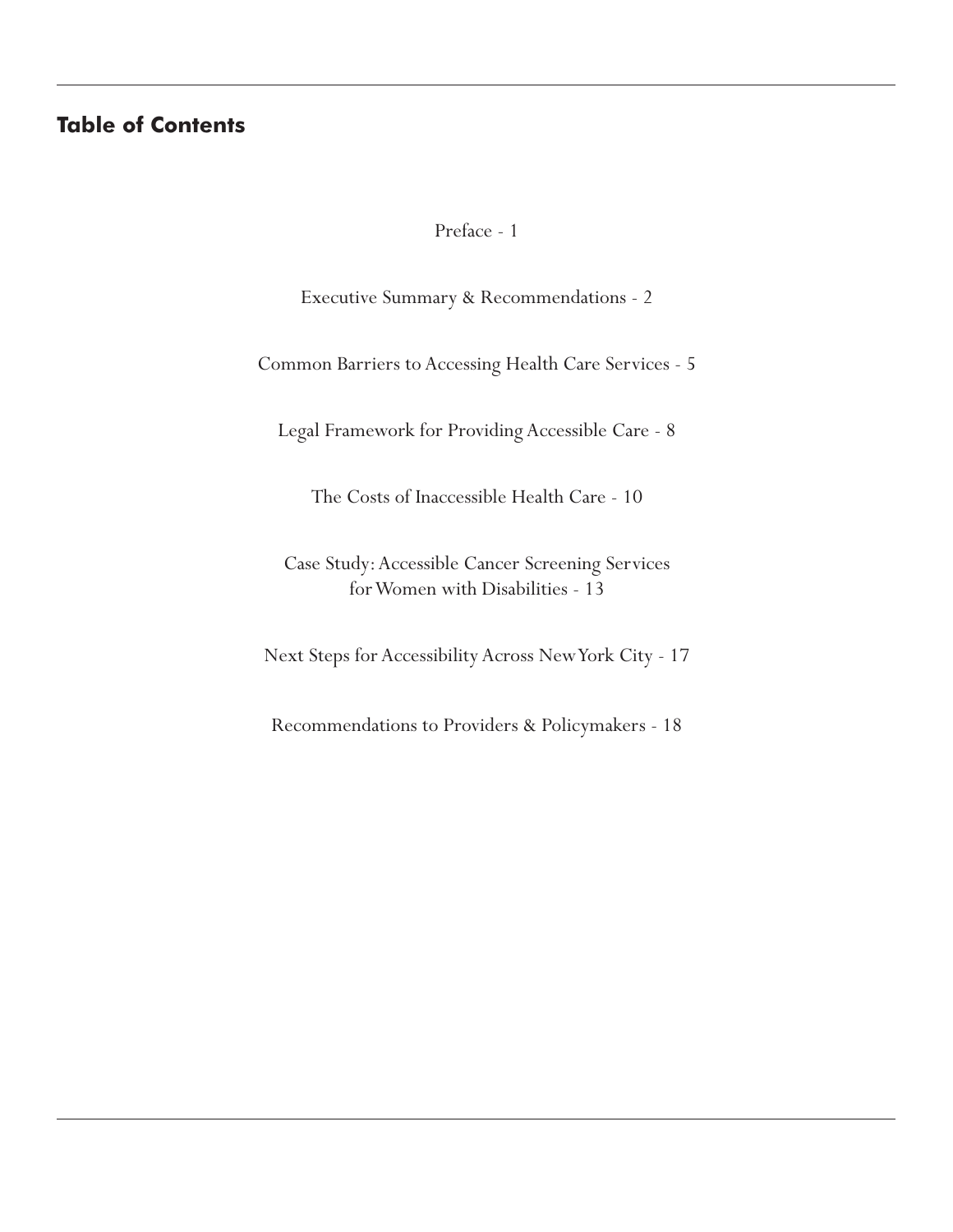*"When we talk about concerns with disparities in access to health care, we don't usually hear people with disabilities mentioned. There are a few reasons for this silence.*

*The Disability Rights Movement has long fought against society's tendency to label people with disabilities as "sick" and dependent on doctors. During the early days of the Independent Living Movement, in an effort to distance itself from this 'medical model' of disability, advocates focused their energies on other areas, such as transportation, education, and employment. In addition, individuals with disabilities have not as easily spoken out or attempted to break down these barriers because they don't realize accessible health care is a right. Many individuals with disabilities are just grateful for any care they can get – they don't want to risk losing it and think that speaking up will get them in trouble. People with disabilities don't always understand this is not the best they can get, and that they deserve more. As a result, hospitals, doctor's' offices and clinics have remained inaccessible to people with disabilities.* 

*Everyone benefits from accessible care and universal design. At some point in your life, you'll probably need something accessible. When you have an adjustable table with varying heights, pregnant women and the elderly don't have to climb up and it's more comfortable for all patients. It's also easier and safer for the practitioner to provide care. Doctors don't have to worry about hurting themselves or the patient.* 

*It is late in the health care game to finally address this crucial issue, but the health of people with disabilities has suffered for far too long. It's time to make health care accessible throughout New York City."*

> **—Marilyn E. Saviola, Vice President of Advocacy and the Women's Health Access Program, Independence Care System**

*"The law is clear – medical providers of all sizes across New York City are obligated to provide equal care to their patients with disabilities. Yet, our office has heard from many New Yorkers about unequal access, whether because of provider bias, communication barriers, or equipment inaccessibility. This discrimination has prevented people with disabilities from equally availing themselves of critical health services, which we know leads to health disparities. New Yorkers with disabilities cannot be made to endure this injustice any longer.* 

*We will fight alongside the disability community to ensure that medical facilities come into compliance with the law. Healthcare providers in New York City would be well served by taking immediate steps to make their services accessible."* 

> Kelly McAnnany, Co-Director, Disability Justice Program, **and Katherine Terenzi, Taconic Policy Fellow New York Lawyers for the Public Interest**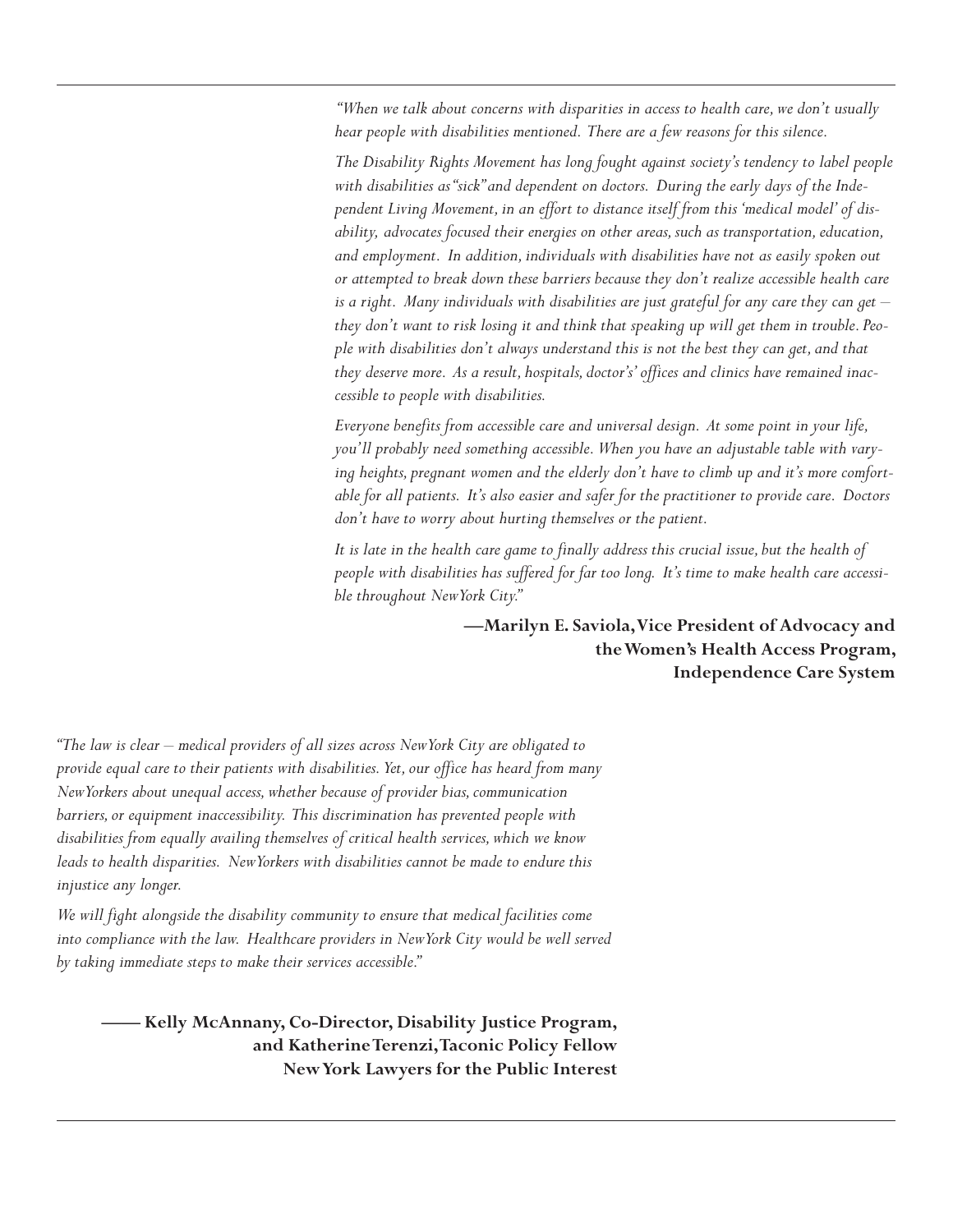# **Preface**

Independence Care System (ICS) and New York Lawyers for the Public Interest (NYLPI) have long heard complaints from individuals with all types of disabilities about the pervasive inaccessibility of health care in New York City (NYC). These barriers exist in facilities of all sizes, including hospitals, community clinics, and doctors' offices, in contravention of laws that mandate equal access for people with disabilities. ICS and NYLPI have partnered to write this report to illuminate these barriers and to call on medical facilities and state and local government to take immediate action to stop this rampant discrimination. The time for accessible healthcare in New York City for people with disabilities is long overdue.

Inaccessibility is the result of architectural and communication barriers, inaccessible equipment, and provider bias, and the resulting disparities are well documented. Studies have shown that individuals with disabilities are far less likely to access health care services than individuals without disabilities.<sup>1</sup> Women with disabilities, in particular, are significantly less likely to seek or receive quality health care in a timely way, especially in the area of cancer screening.<sup>2</sup> Such significant lack of access to critical services leads to poorer health outcomes for women with disabilities, including higher mortality rates.<sup>3</sup>

The need for accessible care will only increase in the coming years as the baby boom generation ages and life expectancy rates lengthen. Nationally, if the prevalence of major chronic conditions remains the same, the number of individuals with functional limitations will have increased by over 300% by 2049.<sup>4</sup> In New York City, where elderly residents are far more likely to have disabilities,<sup>5</sup> the population over the age of 65 is projected to increase by 44% – or more than an additional 400,000 people – by the year  $2030.^6$ 

Other demographic trends in New York are significant: New Yorkers with disabilities are more likely to be women;<sup>7</sup> over 675,000 adult New Yorkers with disabilities are uninsured or publically insured;<sup>8</sup> and nearly a quarter million adults with disabilities living in New York City earn an annual income that falls below the poverty line,<sup>9</sup> with over half making less than \$25,000 in the last year.<sup>10</sup> Despite the obligation of all New York City hospitals to ensure accessibility for their patients, Health and Hospitals Corporation (HHC) facilities have an especially critical role to play in supporting the large number of individuals with disabilities living in poverty<sup>11</sup> who disproportionately rely on the public health system.<sup>12</sup>

With the help of ICS, a few NYC health care facilities, including HHC facilities, have begun to make accessibility improvements for women with disabilities who seek a full range of health services, including breast and cervical cancer screening. These improvements did not generate great expense. Yet, they produced life-changing results for the women who finally benefitted from fully accessible care. These small instances of increased accessibility demand replication, as all New Yorkers with disabilities are entitled to accessible health care.

Medical providers and policymakers have an important role to play in bridging this gap to accessible health care for people with disabilities. This report will provide an overview of the barriers to medical care encountered by New Yorkers with all types of disabilities, as well as outline the legal framework that protects their rights. This report also includes a discussion of the various benefits reaped by medical providers who deliver accessible health care. This report will subsequently probe the specific case of barriers to cancer screening for women with physical disabilities, including the successful steps taken by some New York City providers to be disability inclusive. Finally, this report will make recommendations to medical providers and policymakers on how to fundamentally improve access to health care for New Yorkers with disabilities.

**I try to think about it from the perspective of the doctor. I want to believe that they want to give us the best health care, but sometimes the doctor doesn't think about whether the space is accessible, because they're so busy thinking about the services they're supposed to be providing. I wish they'd think about both.**

– M. Lyons, Member, Independence Care System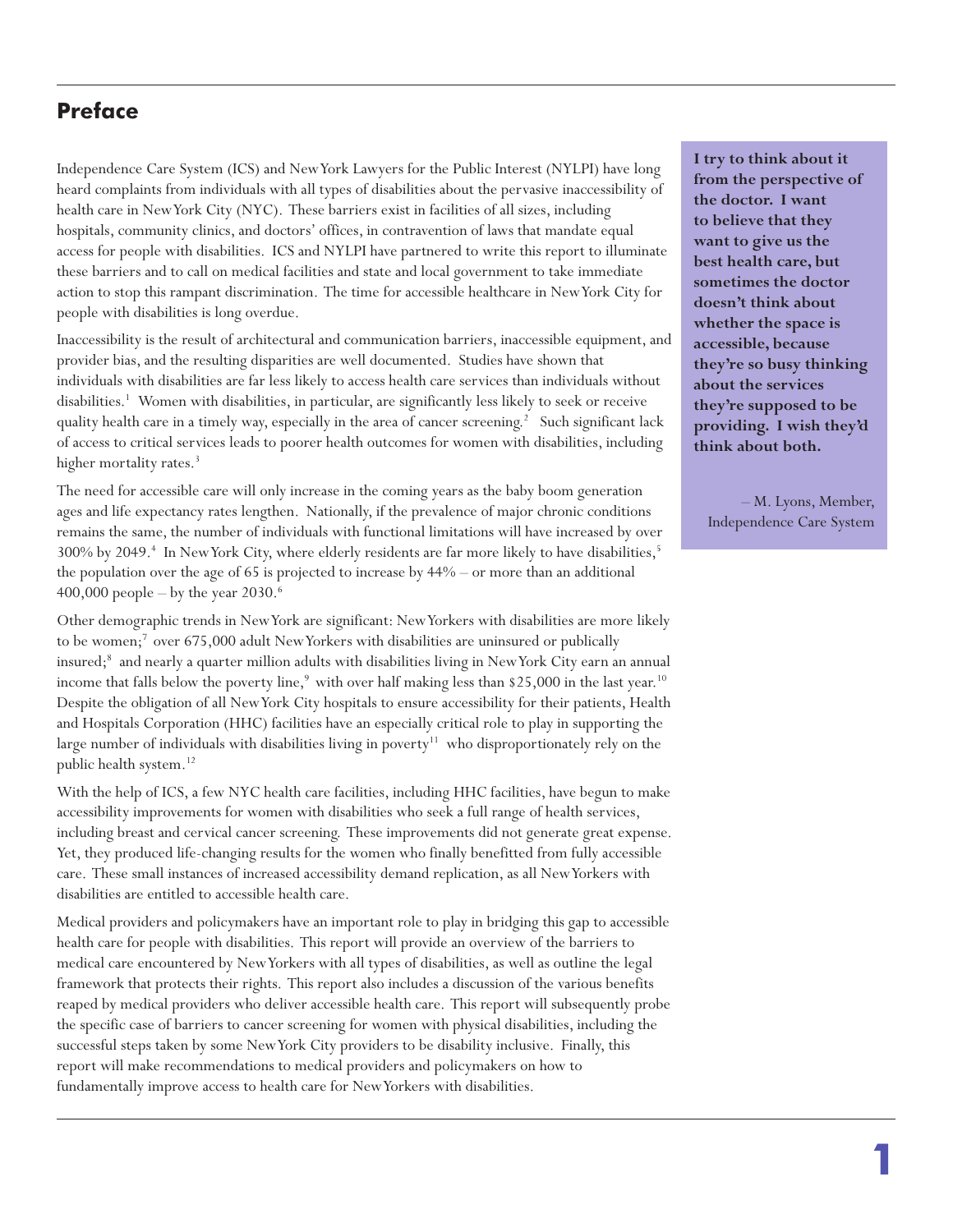# **Executive Summary & Recommendations**

# **Executive Summary**

Over the years, Independence Care System (ICS) and New York Lawyers for the Public Interest (NYLPI) have heard numerous complaints from individuals with all types of disabilities about the inaccessibility of health care in New York City. Barriers to comprehensive, quality health care appear in facilities of all sizes, including hospitals, community clinics, and doctors' offices. Inaccessibility is the result of architectural and communication barriers, inaccessible equipment, and provider bias. The effect of these obstacles to care is profound; inaccessible health care negatively impacts nearly every aspect of an individual's life, including their social, psychological, physical, and economic well-being. Disparities in access to medical treatment for individuals with disabilities are well documented. Studies have shown that people with disabilities are far less likely to access health care services than individuals without disabilities. Women with disabilities, in particular, are significantly less likely to seek and/or receive quality health care in a timely way, especially in the area of cancer screening. Such significant lack of access to critical services leads to poorer health outcomes for women with disabilities, including higher mortality rates.

Federal, state, and local laws prohibit both public and private health care facilities from discriminating against individuals with disabilities in the provision of medical care. In fact, New York City's local human rights law is one of the most progressive in the country and offers protections beyond the federal laws. Generally, this means that medical providers are responsible for ensuring the accessibility of programs and services by removing architectural and communication barriers, providing reasonable accommodations and accessible medical equipment, training medical and non-medical staff, and making changes to institutional policies and procedures. Compliance with disability anti-discrimination laws benefits patients and providers alike. Not only does the provision of accessible health care ensure a safe environment for patients and employees, but it also reduces the costs associated with patient lawsuits and lost time and expense for worker injuries. Further, medical providers can take advantage of tax incentives for making services and

**"My mother and my father both died from cancer, two of my aunts had breast cancer, my brother has cancer, and my sister has breast cancer. Cancer runs in my family so I need to get screened. When I went to one private hospital to get a mammogram the machine didn't lower. During the test my legs started shaking and I felt like I was going to fall and hurt myself. So, I told the woman that I need to sit. She was so rude, she said I could sit when we were done."** 

> – Azzlee Blackwood, Member, Independence Care System

facilities accessible to people with disabilities. Finally, the costs to the health care system are reduced when patients can access care equally, as diseases and illnesses are prevented or diagnosed earlier, and treated for less money, and patients are not forced to rely inappropriately on emergency department treatment.

Barriers to health care disproportionately affect women, and can produce particularly harmful results when they impede effective screening for cancer; disparate treatment can delay or inhibit the early detection of breast or cervical cancers. Although women with disabilities have the same incidence rates of breast cancer as women without disabilities, they are one-third more likely to die from it. Women without disabilities also receive mammograms eleven percent more frequently than women with physical disabilities. Studies have shown that among women with disabilities aged forty and over who had not had a mammogram within the past two years, the most frequently cited reason was the inability to get into the required position.

Although the majority of medical facilities have a long way to go to come into compliance with disability laws, efforts to achieve accessible care are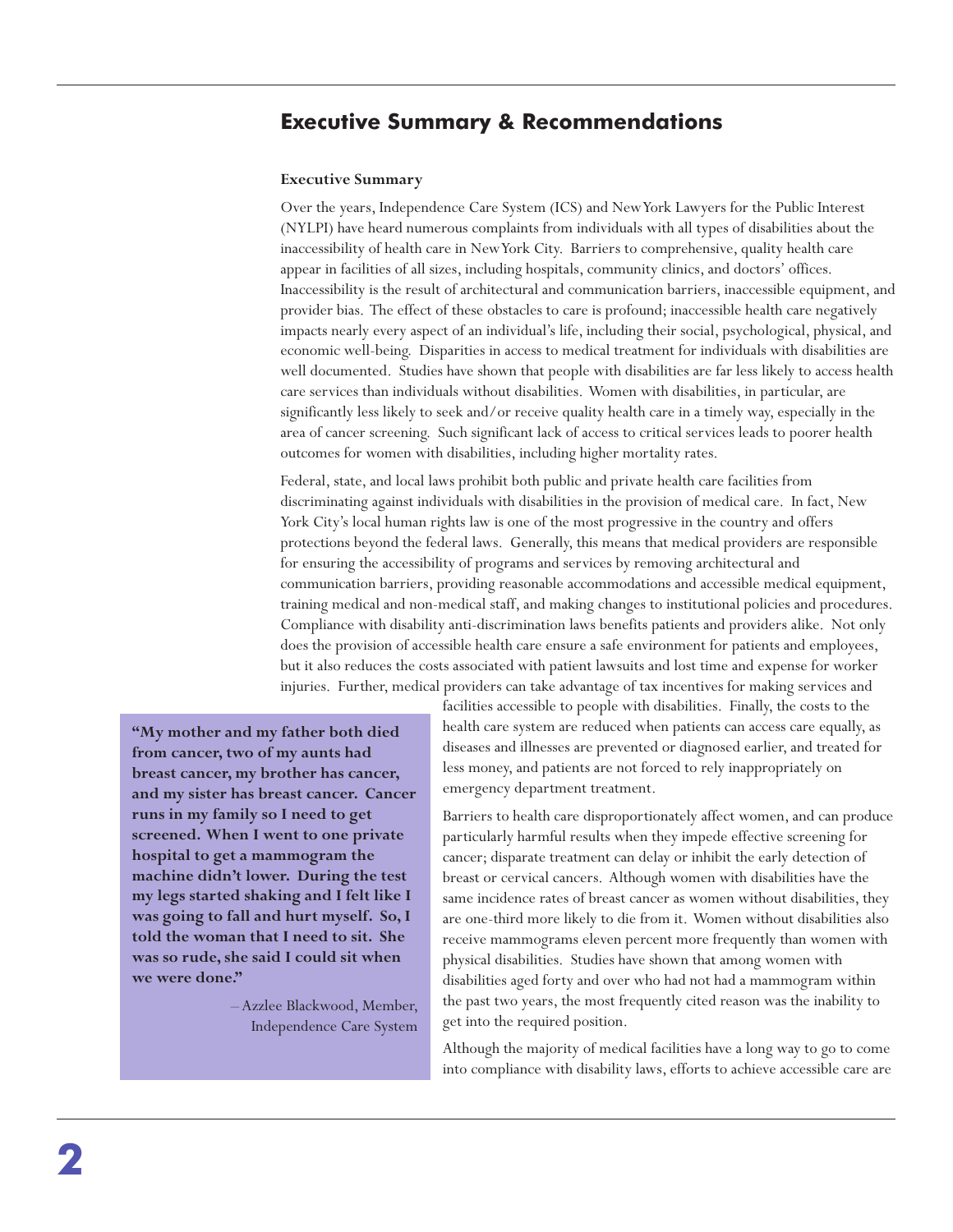already underway in New York City hospitals. ICS, which operates a nonprofit Medicaid managed long-term care plan specifically designed for adults with physical disabilities and chronic illnesses, has spent several years developing its Women's Health Access Program. This program seeks to increase the accessibility of breast and gynecological care and other health services for women with physical disabilities. ICS, along with partner medical facilities, has made significant progress in developing and implementing a model of accessible cancer screening for ICS members. The key to this program's success has been a willingness by providers to take necessary steps to change policies and procedures, remove physical barriers, and educate staff to ensure disability competency. The success of these collaborations must be replicated across other healthcare facilities in New York City.

**"Women's health care is important, and it is even more important for women who use wheelchairs. People don't realize that when you take away the wheel chair, I'm just a woman looking for health care."**

> – C. Cruz, Member, Independence Care System

The time for accessible health care has come. New York City medical providers must immediately take steps to remedy the pervasive inequality that leads to substandard health care for New Yorkers with disabilities.

# **Recommendations to Medical Providers & Policymakers**

Medical providers and policymakers have important roles to play in bridging the gap to accessible health care for women with disabilities. The following recommendations, if implemented, will make long overdue changes to our health care system and help guarantee equal access to health care for people with disabilities in New York City.

# *New York City Medical Providers should:*

- Develop and implement a comprehensive plan for treating people with disabilities, including by instituting a non-discrimination policy with accompanying protocols, designating a point person and creating a grievance procedure to ensure patients with disabilities receive disability accommodations
- Develop and conduct mandatory system-wide disability competency provider trainings
- Acquire accessible equipment and remove communication and architectural barriers
- Coordinate care and maintain good data and records on patients with disabilities

# *The New York City Health & Hospitals Corporation should, in addition to the aforementioned recommendations:*

- Convene a task force, including representatives from each facility, experts, stakeholders, and people with disabilities, to develop detailed guidance on ensuring accessibility in health care facilities in compliance with existing law
- Develop and disseminate a patient and provider survey regarding the accessibility of HHC facilities and services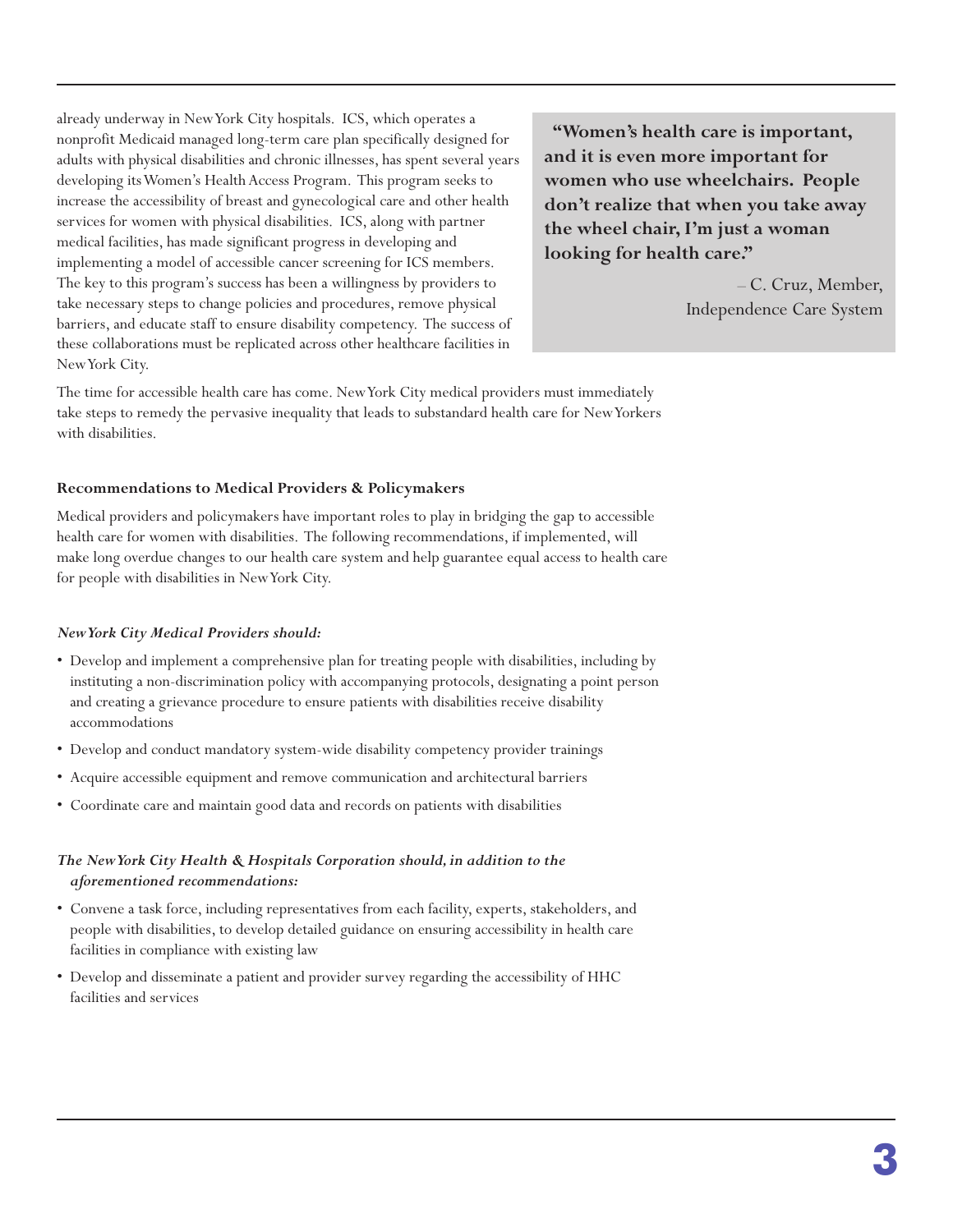### *The New York City Council should:*

- Pass a comprehensive resolution, which directs New York City medical providers to comply with disability anti-discrimination laws; directs HHC to convene a task force to develop guidance on accessibility; urges the New York State Department of Health to issue and enforce detailed guidance to health care facilities on the provision of accessible care, to create an accessible complaint process, and to amend facility requirements to include disability training and intake; and urges the New York State legislature to pass legislation requiring medical facilities to procure accessible medical equipment and to issue patient notices regarding their right to accessible care
- Include funding in the budget, with terms and conditions, to assist capital improvements at HHC facilities that are designed to increase accessibility for people with disabilities
- Convene annual oversight hearings on the accessibility of medical services and the needs of people with disabilities

## *The New York State Department of Health should:*

- Issue a detailed administrative directive to all medical facilities regarding the obligation to provide accessible services to people with disabilities, and ensure facility compliance with said directive and disability anti-discrimination laws
- Create a robust and accessible complaint process with defined follow-up procedures
- Amend facility requirements on training and intake to include disability

## *The New York State Legislature should:*

- Pass legislation requiring all medical facilities to provide notice to patients of their rights to accessible care
- Pass legislation requiring all medical equipment procured by hospitals and clinics to be accessible in compliance with anti-discrimination laws and regulations

**"Our sexual health is extremely important. We are the ones bringing life into this world. Yes, disabled women are also bringing life into this world. It is extremely important."** 

– Kim Yancy, Member, Independence Care System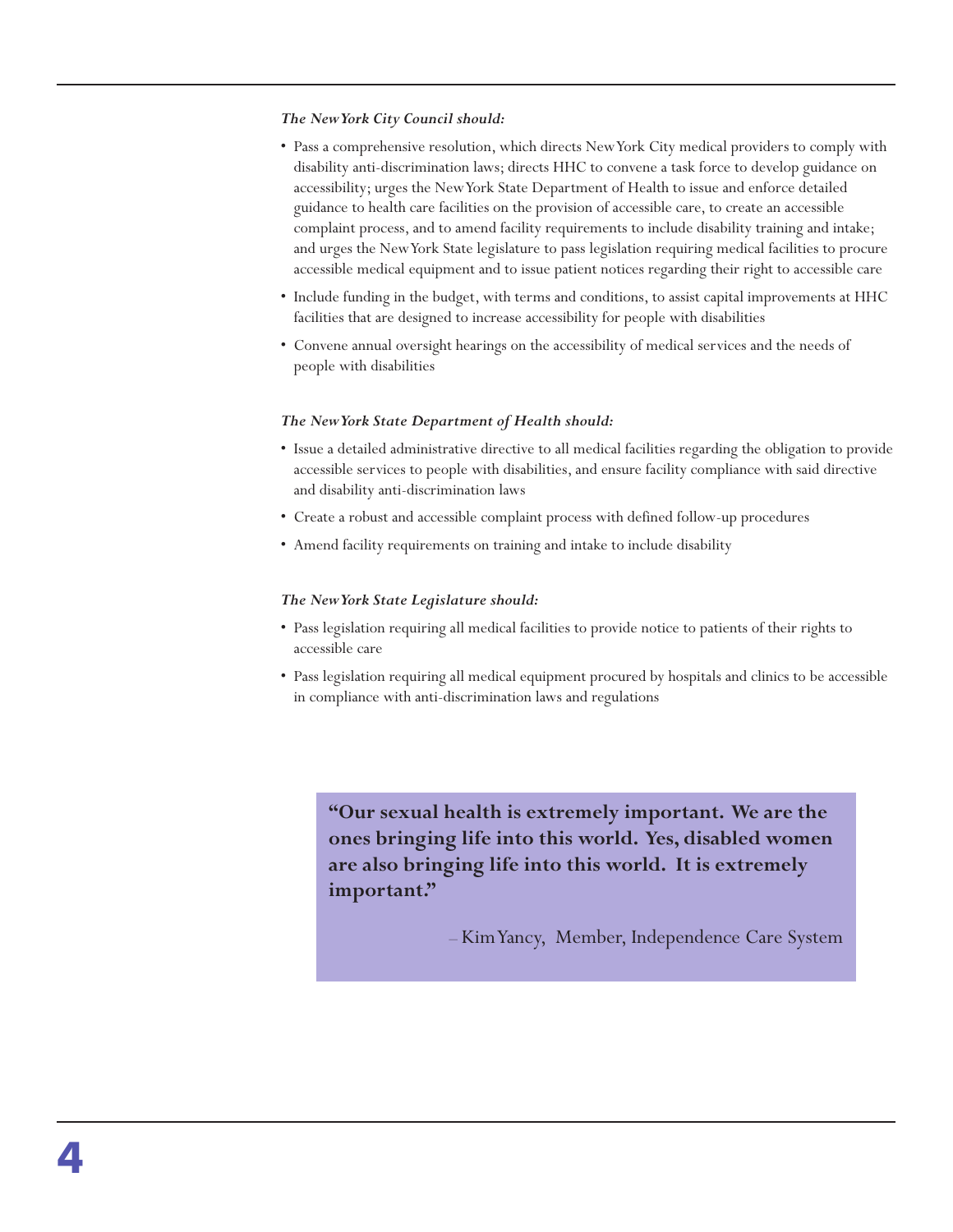# **Common Barriers to Accessing Healthcare Services**

**"A physician shall support access to medical care for all people."** 

> – Principle IX, American Medical Association's Code of Medical Ethics<sup>13</sup>

**"One public hospital mammography supervisor even told me, 'People like you cannot come here.' When I asked where I should go, the supervisor responded 'where people like you go.'"**

– Marilyn E. Saviola, Vice President of Advocacy and the Women's Health Access Program, Independence Care System

New Yorkers with all types of disabilities face barriers to accessing basic health services, whether at hospital-based facilities, community clinics, or doctors' offices. Obstacles include structural barriers, inaccessible equipment, communication barriers, and provider bias. The effect of these obstacles is profound; inaccessible health care negatively impacts nearly every aspect of an individual's life, including their social, psychological, physical, and economic well-being.<sup>14</sup>

Over the years, Independence Care System and New York Lawyers for the Public Interest have heard numerous complaints from individuals with disabilities about the inaccessibility of health care in New York City.<sup>15</sup> The following section provides an overview of such barriers.

# *Physical Barriers*

Physical barriers can impede access to medical care in nearly every part of a doctor's office or hospital, from the building entrance to the examination room.<sup>16</sup> These physical barriers can be structural or architectural in nature, as well as result from the use of inaccessible medical equipment.

Examples of structural obstacles include restrooms without grab bars, intake areas with insufficient turning space for a wheelchair, and hallways that are too narrow.<sup>17</sup> Many doctors' offices in New York City also have one or more steps to the entrance, and are often located in buildings without an elevator.<sup>18</sup> Individuals who use mobility aids, such as a wheelchair or walker, may also face barriers to obtaining comprehensive examinations and testing as a result of inaccessible equipment. They may be unable to get onto an examination table that is too high, or use diagnostic equipment that will not lower.<sup>19</sup> Doctors may then perform an incomplete procedure, including by examining a patient while she remains in her wheelchair, despite the inadequacy of such a method.<sup>20</sup> Individuals with physical disabilities may lack the strength or balance to stand to be weighed, but providers often use weight scales that are not wide or flat enough to allow for a wheelchair or other mobility device.<sup>21</sup> As a result, medical staff may altogether forego weighing the patient.<sup>22</sup>

Studies throughout the country reveal the routine absence of accessible examination tables, weight scales and diagnostic equipment. In a national survey of people with disabilities or activity limitations, 69% of wheelchair users reported that they had difficulty using exam tables, 60% had difficulty being weighed due to inaccessible scales, 45% had difficulty using x-ray equipment (such as mammography equipment), and 43% had difficulty using medical chairs.<sup>23</sup> Only 1% of the providers surveyed in another study had an accessible scale.<sup>24</sup>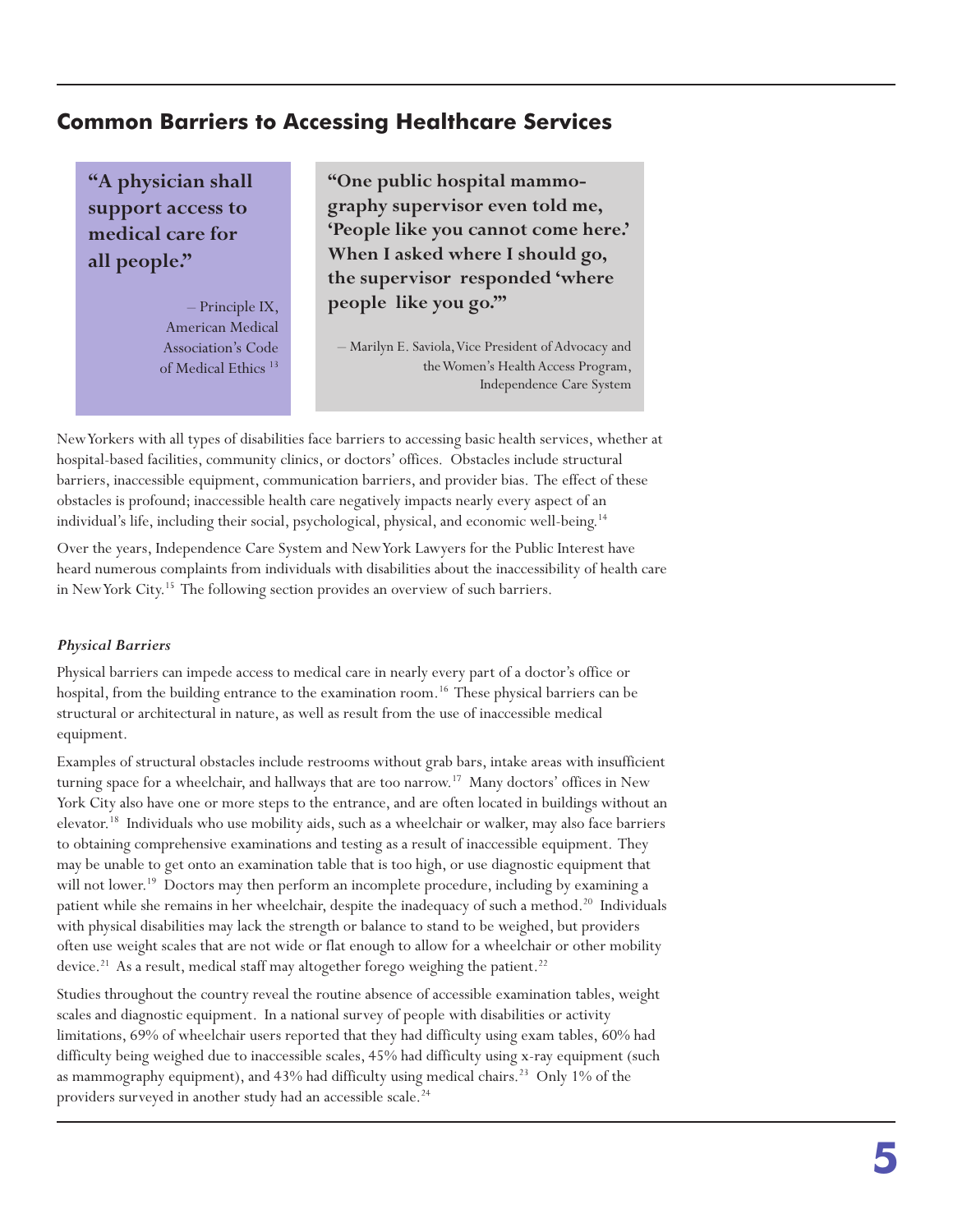The result of medical provider failures to ensure structural accessibility or utilize accessible equipment can range from humiliation to the development of life-threatening conditions that could have been prevented.<sup>25</sup> Lack of access to appropriate health services increases the risk that people with significant disabilities will develop additional health conditions. People with disabilities also generally experience higher rates of secondary conditions than the general population, which compounds barriers.<sup>26</sup>

## *Communication Barriers*

Physical barriers are not the only obstacles that people with disabilities confront when seeking medical care; communication barriers routinely prevent individuals with disabilities from fully understanding or relating their medical condition and treatment needs.

Deaf and hard of hearing New Yorkers regularly fail to receive a qualified sign language interpreter at doctor appointments and during trips to hospital emergency rooms. In addition, deaf or hard of hearing individuals are routinely not provided with communication devices that replace telephones, called videophones, during longer-term stays at hospitals or rehabilitation facilities.<sup>27</sup> The health disparities that result from this kind of unequal care are numerous. Research has shown them to include, "medication errors and missed diagnoses, problems during surgery and anesthesia, missed and delayed appointments, and less complete and accurate information than other patients receive."<sup>28</sup> Basic information about health conditions is also not communicated to the deaf community. In a large survey of patients who are deaf, 62% of patients surveyed could not identify the warning signs of a stroke, 32% could not identify the risk factors of heart attack or stroke, and one in three could not define the word "cancer."<sup>29</sup> Another startling study showed that 70% of deaf individuals said that people who are deaf could not get HIV and 50% did not know the meaning of  $HIV$ -positive. $30$ 

Communication barriers similarly affect the growing population of New Yorkers who are blind or have low vision.<sup>31</sup> People with visual impairments are routinely not provided with important medical information and documents in a format they can read, such as Braille or large print.<sup>32</sup> For example, in a study of Medicare beneficiaries with severe vision impairments, rates of dissatisfaction with the quality of health care received and inadequate information provided about their health

**"I've had the experience where they talk to the aide instead of talking to me to ask what I need and how to transfer. I'm kind of feisty, so I say 'I can answer for myself.' But it dehumanizes me. They don't even attempt to ask, 'what can you do?' or 'why are you here?' Sometimes you feel like it's the elephant in the room."** 

> – M. Lyons, Member, Independence Care System

conditions were nearly double the rates seen in the general population.<sup>33</sup> During hospital stays, medical personnel may also fail to give blind individuals information about their surroundings, which would otherwise facilitate independence and greater comfort.<sup>34</sup> Doctors may also tell patients they are not allowed to bring their service animal into an appointment.<sup>35</sup>

Barriers for individuals with developmental disabilities and mental illness also implicate a lack of appropriate and effective communication on the part of medical staff. Doctors and nurses may fail to take the necessary time to explain a procedure or treatment options to a person with a mental illness or an intellectual disability.<sup>36</sup> Medical staff may also fail to ask what steps are necessary to ensure a comfortable and safe environment for an examination, including by offering to provide additional staff to support the individual.<sup>37</sup> Data relating to the health outcomes of people with mental illness are particularly disturbing. For example, individuals with mental illness receive inferior preventive care services, such as osteoporosis screening, blood pressure and cholesterol monitoring, vaccinations, and mammography.<sup>38</sup> In high-income countries, there is a 20-year and 15-year life expectancy gap, respectively, for men and women with mental illness.<sup>39</sup>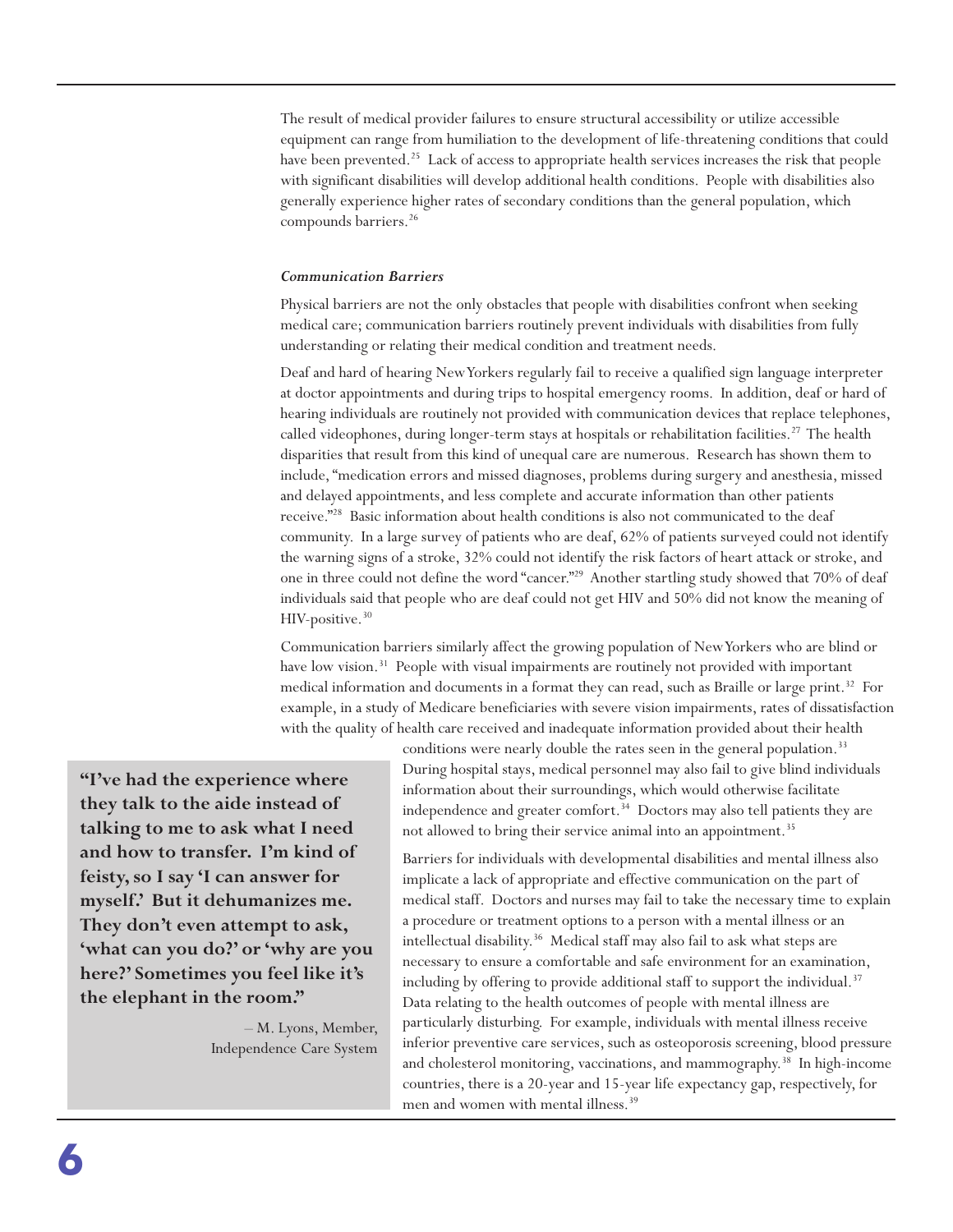## *Attitudinal Barriers & Lack of Training*

The lack of cultural competency leads to a number of incorrect and detrimental assumptions about people with disabilities made by healthcare providers. Discriminatory perceptions have led providers to believe, for example, "that people with disabilities do not have a good quality of life; that people with developmental disabilities do not feel pain and, therefore do not require anesthesia; that people who are deaf have cognitive deficits because they may not be fluent in standard English; and that women with disabilities do not require reproductive counseling and care because they are not sexually active."<sup>41</sup> Research shows that these stereotypes and biases negatively affect the quality of care patients with disabilities receive.<sup>42</sup>

Research reveals that physicians have not received training on the fundamental aspects of working with people with disabilities. In a 2007 survey of primary care physicians, 91% of them revealed that they had never received training on how to serve people with intellectual or developmental disabilities.<sup>43</sup> According to a national study of physicians, only 2.6% of respondents demonstrated specific awareness of the ADA.<sup>44</sup> Another survey of more than 500 physicians revealed that nearly 20% of respondents were unaware of the ADA and more than 45% did not know about its architectural requirements.<sup>45</sup> Moreover, less than a quarter of the respondents had received any

training on physical disability issues in medical school, and only slightly more than a third had received any kind of training on disability during their residency.<sup>46</sup> However, nearly three quarters of the physicians surveyed acknowledged a need for training on these issues.<sup>47</sup>

The following section will provide an overview of the multiple laws that shield patients with disabilities from the aforementioned discrimination that exists in medical facilities in New York City.

**"The patient has the right to confidentiality. The physician should not reveal confidential communications or information without the consent of the patient, unless provided for by law…"** 

– American Medical Association Opinion 10.01(4), "Fundamental Elements of the Patient-Physician Relationship" <sup>40</sup>

**"Another young lady with a disability was [at the gynecologist's office] when I was there and the doctor raced around the place saying, "Oh my god, she's pregnant; I can't believe it, she can't be!" She was so loud everyone in the waiting room heard it. I was disgusted. When I went in for my appointment they did a pregnancy test on me even though I didn't request it. When it came back negative, they said "Oh, well thank god you're not pregnant!" I cannot even begin to tell you how upset I was, not only for myself, but for the other woman– she was a grown woman with a job – and they carried on so horribly."**

– Kim Yancy, Member, Independence Care System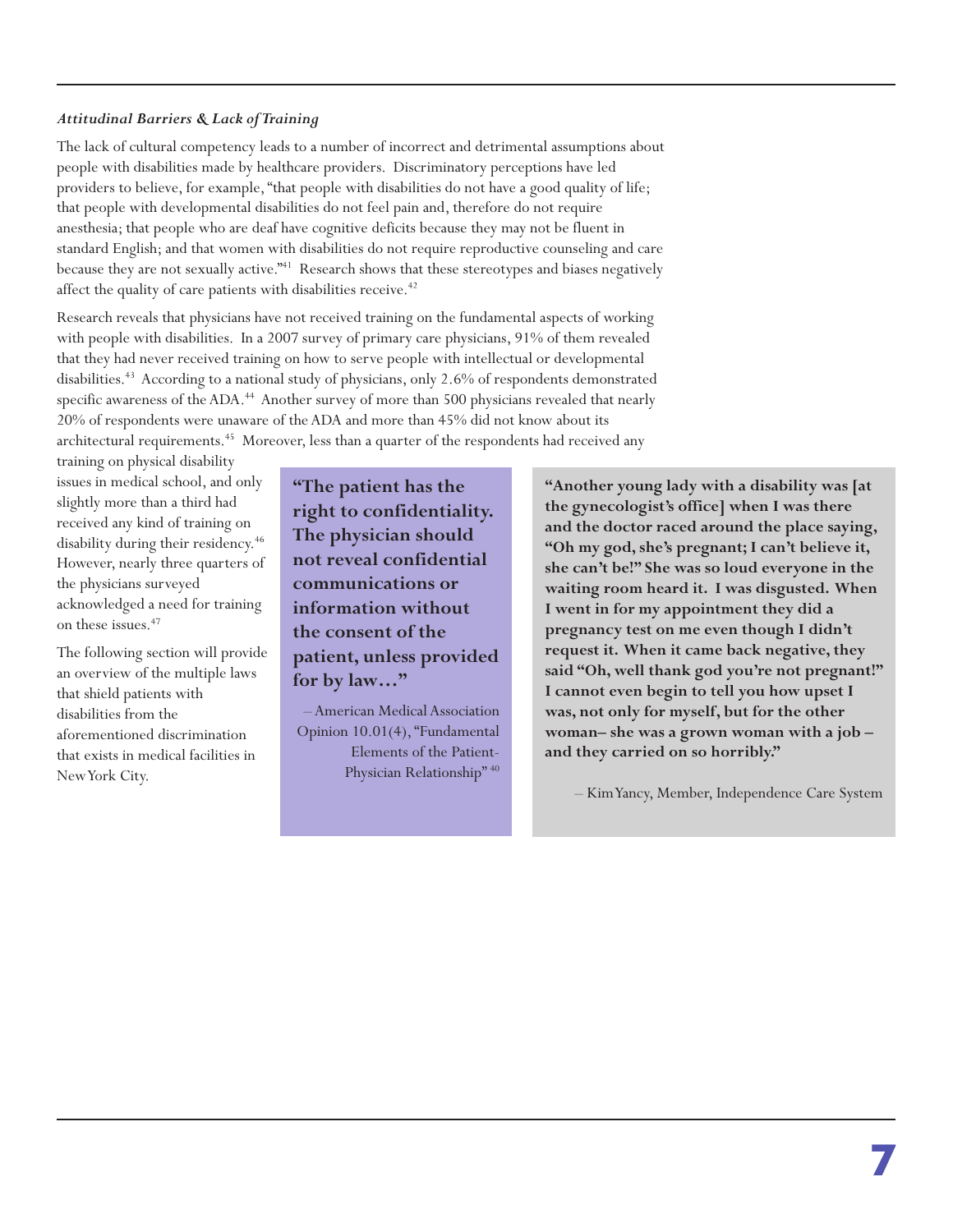# **Legal Framework for Providing Accessible Care**

# **"A physician shall respect the law…"**

—Principle III, American Medical Association's Code of Medical Ethics<sup>48</sup>

**"When you have a physical disability and you're looking for a gynecologist, you usually have to settle. Most women don't know that the facility should be accessible, so we tend to adapt. We don't know any better, so we settle. For example, I went to one place and the only thing that was accessible was the front door."**

> – C. Cruz, Member, Independence Care System

Health care providers in New York City have long been legally required to make their services fully and equally accessible to people with disabilities. In addition to prohibiting the outright exclusion or segregation of people with disabilities, laws require public and private medical providers of any size to remove physical barriers, provide accessible medical equipment and communication aids, and make changes to policies and procedures. This section will provide an overview of the specific requirements of relevant federal, state and local laws that pertain to health care providers in New York City.

### *Anti-Discrimination Laws that Protect New Yorkers with Disabilities*

Four key laws collectively prohibit discrimination against people with disabilities in virtually all healthcare facilities in New York City: Section 504 of the Rehabilitation Act of 1973 (Rehab Act), Titles II and III of the Americans with Disabilities Act of 1990 (ADA), the New York State Human Rights Law (State Human Rights Law), and the New York City Human Rights Law (City Human Rights Law).

The Rehab Act applies to programs and institutions that receive federal financial assistance, meaning that all medical care providers that receive payments from Medicaid or Medicare (excluding Part B payments) are covered by Section 504.<sup>49</sup> Title II of the ADA covers state and local governments, referred to as "public entities," and includes "health services," such as state and city hospitals and clinics, without regard to federal funding.<sup>50</sup> Title III of the ADA covers all "places of public accommodation," which are generally places that are open to the public where an individual can go for goods and services.<sup>51</sup> Thus, it covers private doctors' offices, hospitals, and clinics.

The State Human Rights Law generally tracks the protections guaranteed to people with disabilities by the federal anti-discrimination laws described above, in particular the ADA.<sup>52</sup> In New York City, the City Human Rights Law surpasses the protections of federal and state law, as confirmed by the Restoration Act of 2005.<sup>53</sup> The State and City Human Rights Laws both apply to private doctors' offices, hospitals, and clinics as places of public accommodation.<sup>54</sup>

Although the definition of disability under each of the aforementioned laws differs slightly, generally a person with a physical, medical or mental impairment is considered a person with a disability.<sup>55</sup> These laws also protect individuals from discrimination even if they are only "regarded as" having or have a "record" of a disability.<sup>56</sup> Finally, these laws prohibit providers from retaliating against an individual for opposing an unlawful act or practice, such as demanding a reasonable accommodation.<sup>57</sup>

### *Steps to Providing Accessible Care*

While each law has unique features and requirements, generally all of the laws outlined above mandate health care accessibility for New Yorkers with disabilities in similar ways. First and foremost, such laws prohibit medical providers from the outright exclusion of – or the provision of separate and unequal benefits to  $-$  people with disabilities.<sup>58</sup> In addition, medical providers must take action to ensure full and equal access to medical care for people with disabilities in the following three general ways: (1) by removing physical barriers; (2) by providing "auxiliary aids and services"; and (3) by making reasonable changes to policies and procedures.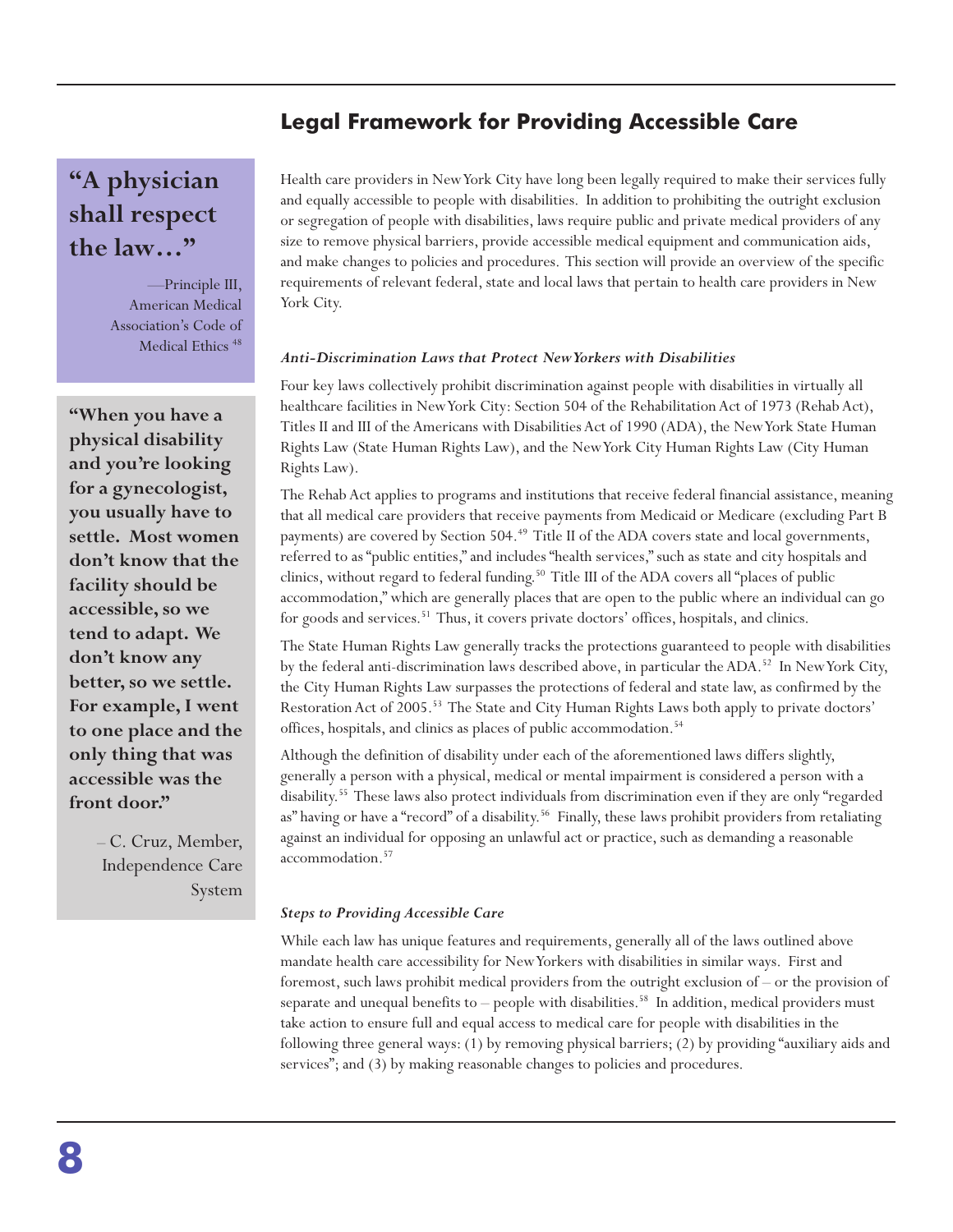First, both public and private medical providers must remove physical barriers that limit access to medical care for people with disabilities unless such a requirement would fundamentally change the nature of the program or would result in an undue financial or administrative burden.<sup>59</sup> For example, medical providers are required to remove architectural barriers such as steps, narrow doorways or inaccessible toilets.<sup>60</sup> Providers are also responsible for providing accessible medical equipment, such as exam tables that raise and lower, accessible weight scales, and accessible mammography machines.<sup>61</sup> Medical providers are required to alter exam rooms and waiting rooms as necessary to ensure people with mobility impairments have access to these areas. $62$  Medical facilities also bear the responsibility of transferring patients to equipment when they are otherwise unable to do so independently; they must not rely on the patient's family member, friend or aide to assist.<sup>63</sup> Providers must train staff – immediately and on an ongoing basis – on the proper transfer techniques, as necessary.<sup>64</sup> Beyond transfer training, providers must train staff to identify and locate "which examination and procedure rooms are accessible and where portable accessible equipment is stored."<sup>65</sup>

Second, in addition to removing barriers, health providers are required to offer "auxiliary aids and services," to individuals who are deaf, blind or have low vision.<sup>66</sup> Auxiliary aids and services can be broadly described as aids or services that help to ensure effective communication is taking place.<sup>67</sup> Such aids and services include qualified sign language interpreters (on-site or through video remote interpreting), the exchange of written notes, assistive listening devices, and information provided in large print or Braille.<sup>68</sup> Medical providers must produce such aids and services unless it would create an undue administrative or financial burden or would fundamentally change the nature of the program or service being provided.<sup>69</sup> Although the language differs slightly, both Title II and III of the ADA obligate medical providers to ensure that they maintain "effective communication" with individuals with disabilities, which may include the provision of auxiliary aids and services.<sup>70</sup> The responsibility to provide the auxiliary aids and services rests with the medical provider, and a hospital or doctor's office "shall not require an individual with a disability to bring another individual to interpret for him or her."<sup>71</sup> In addition, when a medical facility provides an accommodation, such as a sign language interpreter, it cannot ask the individual with the disability to bear the cost.<sup>72</sup>

Third, medical providers must make reasonable modifications to policies, practices, or procedures when the modifications are necessary to avoid discrimination on the basis of disability and would not result in an undue financial or administrative burden or fundamentally change the nature of the service or program.<sup>73</sup> For example, a clinic that does not normally allow animals within the facility may need to provide an exception to this policy in order to allow patients to attend appointments with their service animals.<sup>74</sup> Additionally, hospitals, clinics and private practitioners are required to train their medical and non-medical staff on disability competence in order to ensure that patients with disabilities are offered necessary accommodations.<sup>75</sup> For example, staff must take extra time to explain a procedure or course of treatment to a person with an intellectual disability, or to help position a patient with cerebral palsy who experiences spasticity or tremors during a physical examination.<sup>76</sup>

**"The provisions of this title shall be construed liberally for the accomplishment of the uniquely broad and remedial purposes thereof, regardless of whether federal or New York State civil and human rights laws, including those laws with provisions comparably-worded to provisions of this title, have been so construed."** 

> – Admin. Code of the City of New York § 8-130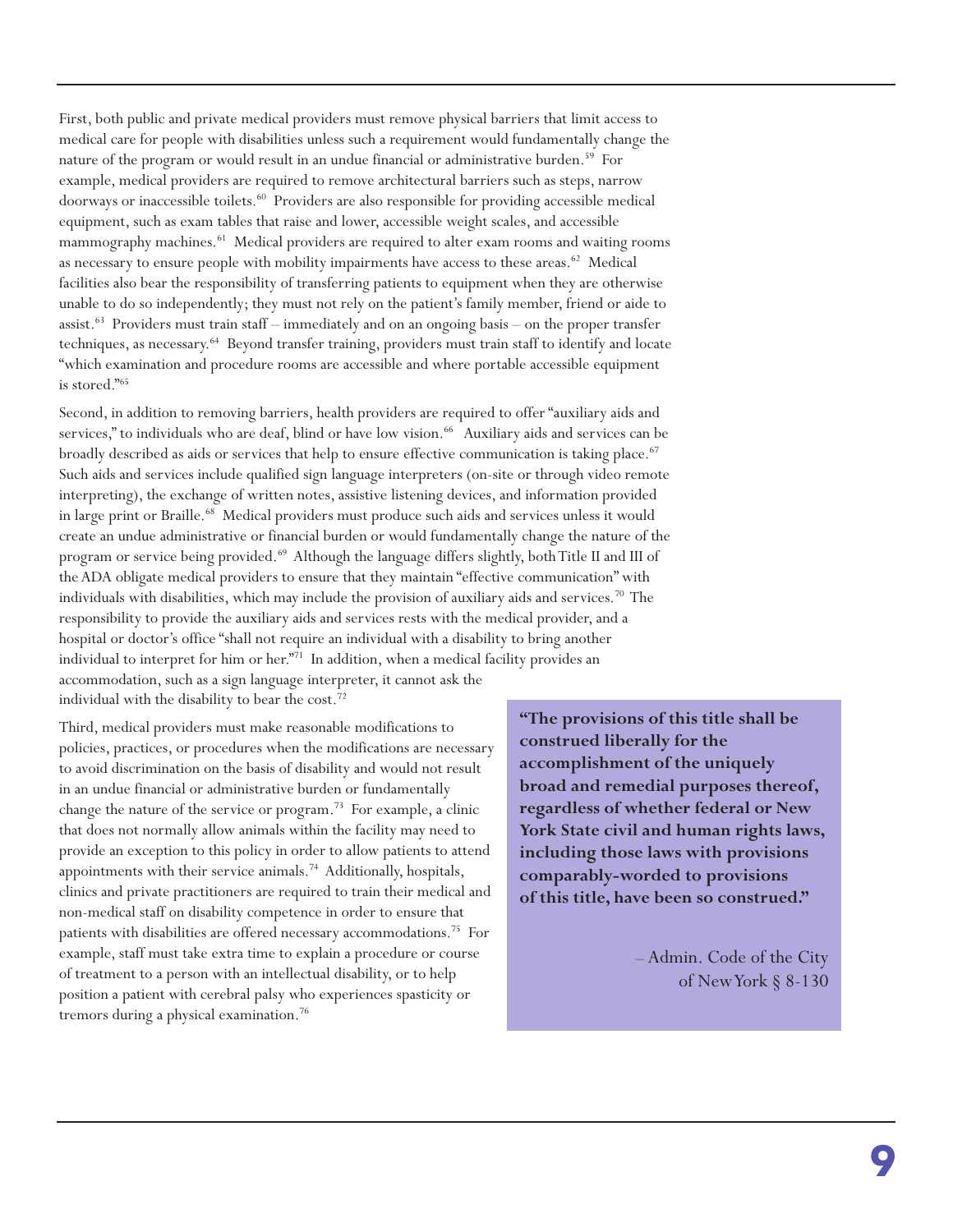# **The Costs of Inaccessible Health Care**

Compliance with the aforementioned disability anti-discrimination laws benefits medical providers and patients alike. Not only does the provision of accessible health care greatly reduce the likelihood of successful lawsuits against providers for civil rights violations, but it also ensures a safe environment for patients and employees and reduces injury-related costs. Further, medical providers can take advantage of tax incentives for making services and facilities accessible to people with disabilities. Finally, the costs to the healthcare system are reduced when patients have equal access to care.

### *Increased Liability Exposure*

Medical providers who comply with federal, state, and local disability laws can greatly reduce their risk of liability. Conversely, facility and program inaccessibility can subject health care providers to costly litigation, including lawsuits grounded in civil rights and/or torts claims.

Health care accessibility violations, as outlined above in the Common Barriers section, are generally actionable through lawsuits in court and administrative complaints with enforcement agencies.<sup>78</sup> For example, medical providers who have wrongly refused to provide accessible medical equipment, or transfer patients with disabilities who cannot independently use medical equipment, have been found to be in violation of the law.<sup>79</sup> Similarly, doctors who refuse to provide a sign language interpreter to a deaf patient may violate the law for failing to establish effective communication with such patient.<sup>80</sup> Providers who refuse to allow patients with disabilities to bring their service animals into their office also violate the law.<sup>81</sup>

These failures to provide accessible services can also lead to inadequate care, misdiagnosis, improper treatment, and/or injury to the patient. Patients may recover compensatory damages for

**"Patients with special needs – and their advocates – are gaining traction in obtaining accommodations to reduce their risks of substandard care… [s]ubstandard preparation puts patients at risk of harm and providers at risk of potentially indefensible allegations of negligence. Practitioners and facilities primed and equipped for special needs patients are more likely to avoid the most egregious and damaging errors (and lawsuits)."** 

> – Pamphlet on Patient Safety, Academic Group, A Medical Malpractice Insurance Provider<sup>77</sup>

the physical harm they suffer as a result of these violations.<sup>82</sup> Even in the absence of physical harm, patients with disabilities who are subjected to inaccessible care in violation of civil rights laws can recover compensatory damages for emotional or financial harm.<sup>83</sup> Injunctive relief, such as mandating that the provider make changes to policies and procedures or provide reasonable accommodations at facilities, is another common remedy secured through lawsuits and administrative complaints.<sup>84</sup> Plaintiffs who prevail in lawsuits may be entitled to attorney's fees and costs under relevant federal, state and city laws.<sup>85</sup> Finally, in some cases, judges may impose civil penalties to vindicate the public interest.<sup>86</sup>

### *Increased Incidence of Patient & Worker Injury*

Beyond limiting exposure to liability, facilities can protect the health of patients and workers, as well as reduce costs, by providing a combination of universally accessible equipment, lift and transfer equipment, and staff training on safe transfer techniques for patients with mobility impairments.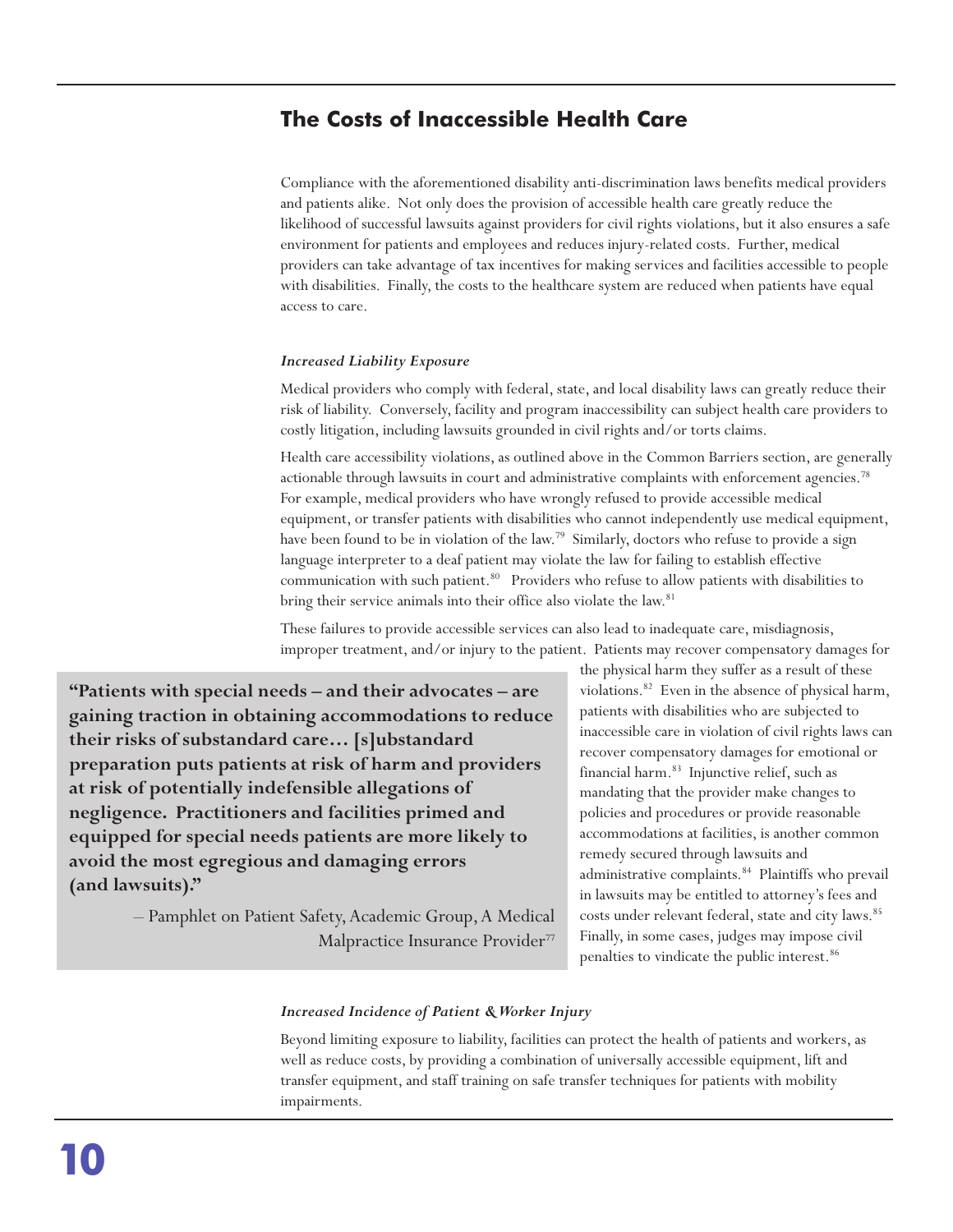First, patient safety is enhanced by a combination of accessible equipment, proper lifting/transferring techniques, and mechanical lifts and repositioning devices. As discussed in the Legal Framework Section, medical providers should use universally accessible equipment whenever possible, but when equipment cannot be used independently by a person with a disability, it is the responsibility of the medical provider to provide assistance. When such assistance involves transfers, providers can ensure patient safety by implementing safe patient handling techniques, which incorporate lift and transfer equipment and training, as opposed to solely manual lifting techniques that are proven to be unsafe.<sup>87</sup> Manual lifting methods hurt patients, who "both physically and mentally feel the impact of a lift."<sup>88</sup> As detailed in a report on safe patient handling, transfer technology that assists nurses and technicians can help prevent major injuries to patients, such as falls.<sup>89</sup> Safe patient handling also "lessens patient anxiety and enhances patient dignity and autonomy" while simultaneously reducing "the potential for patient injury (e.g., skin tears, joint dislocations, falls)."<sup>90</sup>

In addition to protecting patient safety, health care facilities that provide accessible services not only protect their workers, but also expend less time and money. To begin with, the use of universally accessible equipment, such as adjustable exam tables, can "reduce the frequency and time required in using a lift team, lift equipment and/or providing transfer assistance from staff."<sup>91</sup> When such equipment is not available – and medical staff must assist with patient transfers – providers can reduce worker injuries by using the aforementioned safe patient handling methods and patient lift technology.<sup>92</sup> Finally, studies of medical providers who have invested in safe patient handling programs reveal significant cost savings due to a reduction in employee injuries, worker's compensation costs, medical/indemnity costs, and lost work days or absenteeism.<sup>93</sup>

Small facilities and for-profit health care entities, such as private doctor's offices, may not experience the same level of savings as hospitals that serve a large in-patient population that requires transfers on a regular basis. However, such entities are still responsible for making their services accessible to patients with limited mobility. These entities can take advantage of tax incentives for accessibility improvements to buildings and services under the "Disabled Access Credit." This credit allows small businesses – defined as those with thirty or fewer employees or total revenue of \$1 million or less<sup>94</sup> – to apply for a tax credit of up to \$5,000 or half of eligible expenses per year.<sup>95</sup> Eligible expenses include barrier removal, whether facility or communication based, and provision or modification of equipment.<sup>96</sup> Businesses of any size can also utilize a tax deduction of up to \$15,000 per year for removing barriers in facilities.<sup>97</sup>

# *Increased Costs to the Healthcare System*

The costs of inadequate care extend beyond calculations of healthcare facility savings and limited liability exposure; our healthcare system incurs significant costs due to unequal access for people with disabilities. When patients with disabilities receive inadequate health care, it may mean that a diagnosis is missed and the disease progresses, which can cost more to treat. For example, late diagnosis of breast cancer, which occurs at a higher rate for women with disabilities due to barriers to mammography, $^{98}$  is more costly to treat and takes more lives than when it is caught early. $^{99}$ Inaccessibility and barriers to care may also lead people with disabilities to more frequently utilize emergency departments for preventive services than the general population,<sup>100</sup> all at a greater cost.<sup>101</sup> A national survey calculated that receipt of non-urgent care in an emergency department was seven times more expensive than receipt of the same services in a health center.<sup>102</sup> Providing quality accessible care to people with disabilities in all health care settings would eliminate these high costs to the healthcare system.

**"[T]raining staff to properly assist with transfers and lifts, and to use positioning aids correctly will minimize the chance of injury for both patients and staff."**

> –Department of Justice Guidance, Access To Medical Care For Individuals With Mobility Disabilities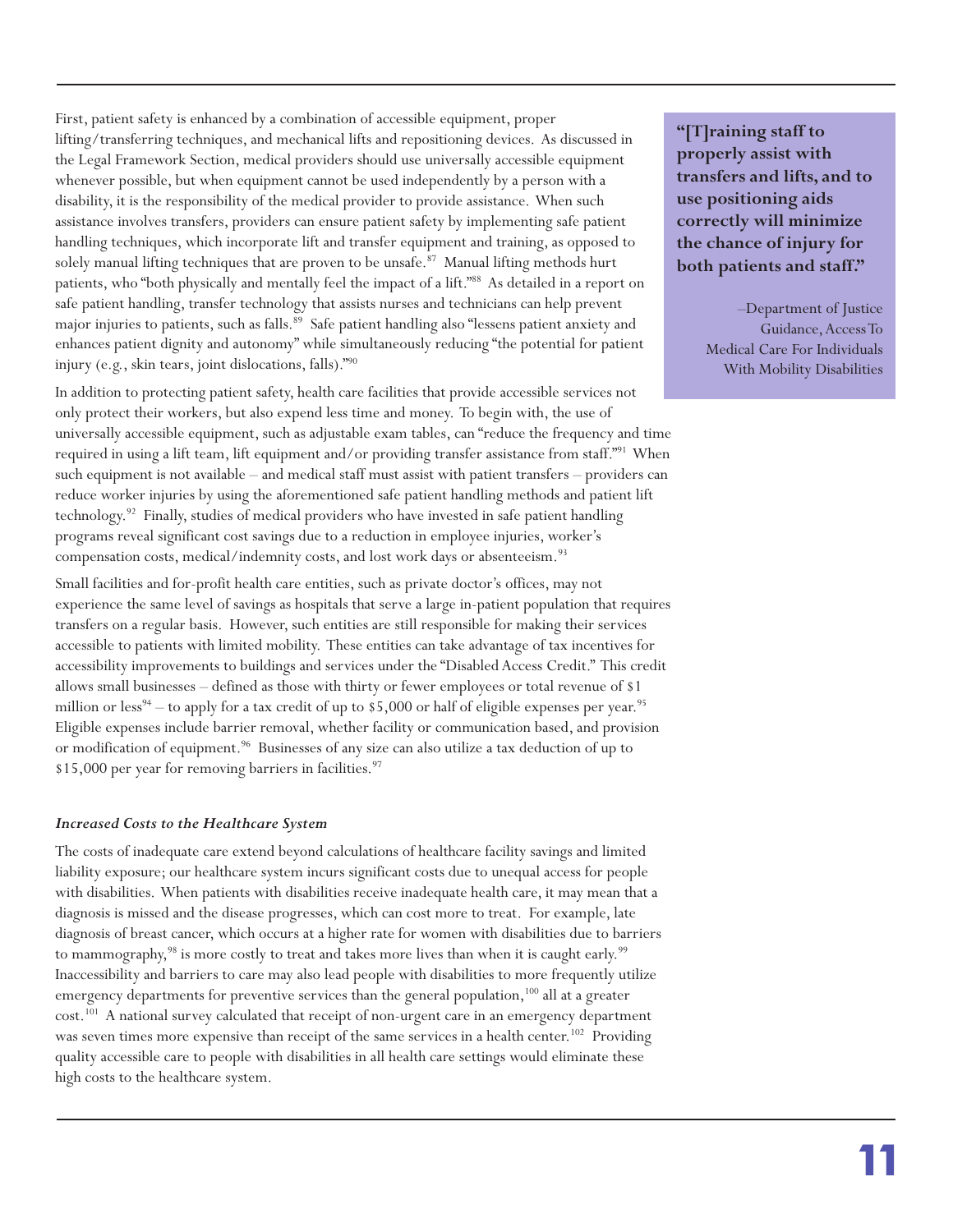# **Case Study: Accessible Cancer Screening Services for Women with Disabilities**

Barriers to health care disproportionately affect women with disabilities. While they appear everywhere, including routine exams and procedures, when such barriers prevent proper screening for cancer, the consequences can be deadly.<sup>103</sup> We must eliminate this insidious inequality to protect the nearly half a million women with disabilities living in New York City who should be receiving regular gynecological care, the vast majority of whom should also be receiving annual mammograms.<sup>104</sup>

Health disparities for women with disabilities are startling, and they can lead to delayed or missed diagnoses of breast or cervical cancers. For example, women with disabilities have the same incidence of breast cancer as women without disabilities, yet they are nearly one-third more likely to die from it.<sup>105</sup> When data from a national survey was analyzed for a subsection of the disability community comprising women with major mobility impairments, researchers found that these women were nearly 20% less likely to have received a mammogram in the last two years.<sup>106</sup> Disparities for women with mental disabilities are even starker; after adjusting for comorbid

**"A solid body of evidence confirms disparities in care – especially cancer screening services – for women with disabilities. For example, our studies using nationally representative databases find that women with physical disabilities are significantly less likely to receive Pap tests to screen for cervical cancer; disparities in mammography screening also exist, although patterns of these differences vary by disability type. These large national surveys typically do not reveal why disparities exist, but our studies using focus groups and in-depth individual interviews provide clues. Clinicians may erroneously think that women with disabilities are sexually inactive and therefore not at risk of exposure to the human papillomavirus linked to cervical cancer. Women with physical disabilities tell me that their clinicians often do not have accessible examining tables and examine the women while they sit in their wheelchairs – hence, no Pap test! Our research finds that these disparities in care can increase mortality and morbidity and also worsen quality of life of women with disabilities."**

– Lisa I. Iezzoni, MD, MSc, Director of the Mongan Institute for Health Policy at Massachusetts General Hospital & Professor of Medicine at Harvard Medical School conditions, women with mental illness were more than 30% less likely to receive a mammogram<sup>107</sup> and only 12% of women with intellectual disabilities received timely mammograms.<sup>108</sup> Mortality rates for women with disabilities due to breast and cervical cancer could be significantly reduced if timely screening and treatment was made accessible for all women.<sup>109</sup>

This section will identify the multiple obstacles women with physical disabilities face in accessing breast cancer screening and gynecological care, and reveal how those barriers have been dismantled at a handful of private and public health facilities in New York City. While these changes have focused solely on the barriers encountered by women with physical disabilities, similar changes must be made to eliminate barriers encountered by women who, for example, are deaf or hard of hearing, or have mental disabilities. Medical providers must eliminate obstacles and ensure that women with disabilities receive quality, accessible care in accordance with civil rights laws.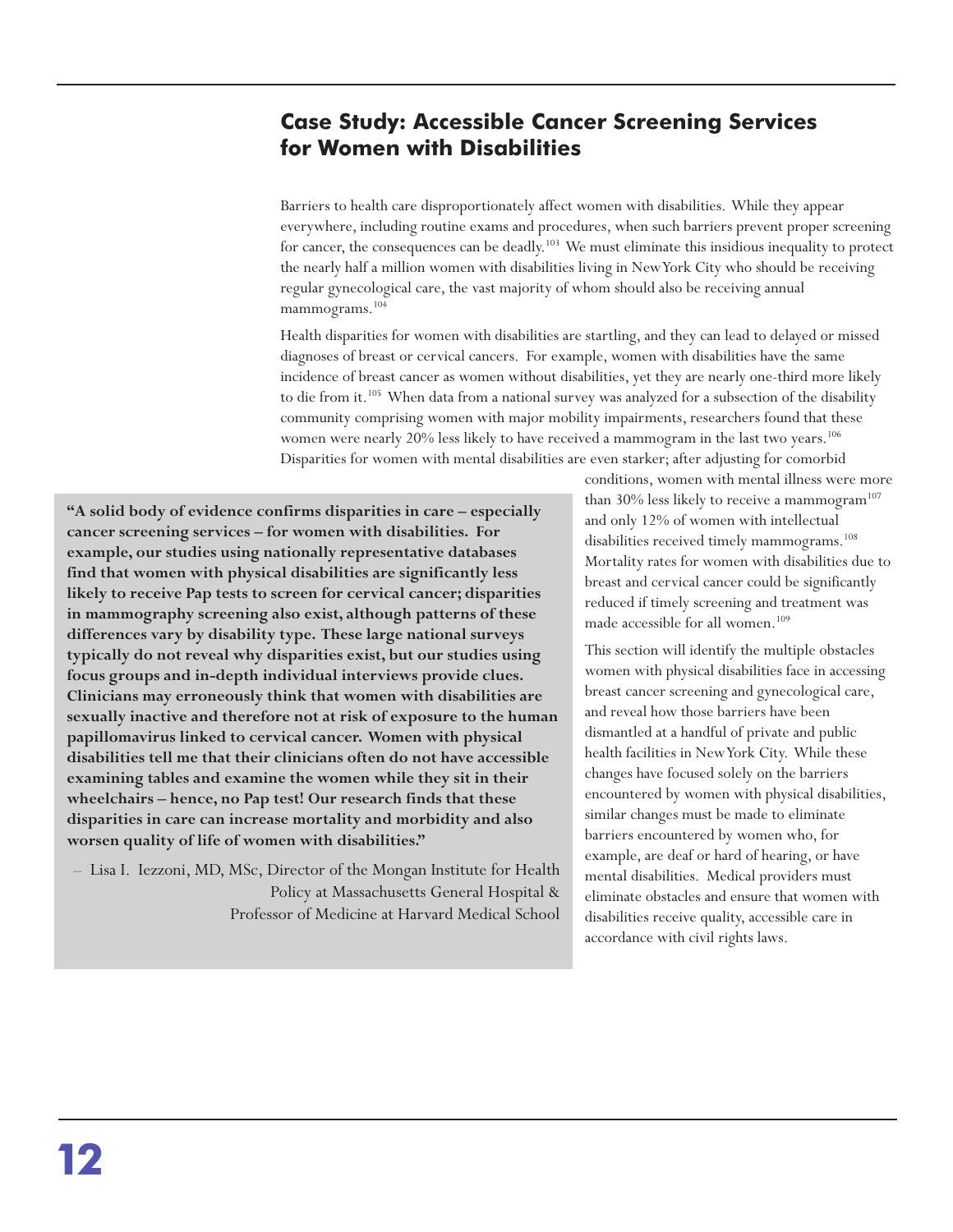# *Improving Cancer Screening Accessibility in New York City*

The vast majority of medical facilities in New York City have work to do to come into compliance with disability anti-discrimination laws. However, incremental improvement in accessibility is already underway thanks to the efforts of one New York City advocacy organization. These efforts must not remain limited to this tiny sliver of the healthcare community – all medical providers must ensure that patients receive the accessible care to which they are entitled.

Independence Care System (ICS) operates a nonprofit Medicaid managed longterm care plan specifically designed for adults with physical disabilities and chronic illnesses. The majority of ICS's members are women, and they are all recipients of Medicaid. In response to concerns expressed by its members about their negative experiences seeking health care over the years – they had no fully accessible location at which they could receive breast and gynecological care – ICS decided

to take action. With funding from the Greater New York City Affiliate of Susan G. Komen for the Cure® since 2008, ICS has been developing and implementing its Breast Cancer Screening Project for Women with Physical Disabilities.<sup>110</sup> Recently, with a grant from the Baisley Powell Elebash Fund, ICS expanded its Women's Health Access Program to include gynecological care.

In the first year, ICS identified two provider sites with which to partner: New York Presbyterian Hospital-Columbia University Medical Center, a provider site of the Columbia University Breast Cancer Screening Partnership Program, and the Breast Examination Center of Harlem, a program of Memorial Sloan Kettering Cancer Center. Beginning in the fourth year of the project, ICS expanded its advocacy to include gynecological care, as well as breast cancer screening, at two additional facilities: the Morrisania Diagnostic and Treatment Center in the Bronx, a clinic affiliated with Lincoln Medical Center, and Woodhull Medical Center in Brooklyn, at which ICS plans to fully operationalize a program in the coming year. The two most recent partnerships are particularly significant given that they are with Health and Hospitals Corporation facilities (i.e. public hospitals), where most ICS members, as well as underserved New Yorkers, receive their care. Through its two projects, ICS has helped secure more than 200 accessible breast and gynecological cancer screenings for its female members with disabilities.

ICS's projects reveal how a commitment to accessibility from health care institutions can lead to the successful elimination of barriers encountered by women with disabilities. In conducting these projects, ICS identified three major areas in which providers had to make changes to ensure accessibility. The first step was for facilities to identify and eliminate physical barriers to care. The second step was for partner facilities to conduct, with ICS's assistance, disability awareness and sensitivity training for doctors, nurses and staff. Finally, partner facilities altered the coordination and intake process for patients with disabilities to reduce inefficiencies and increase comfort. Each of these steps was critical to ensuring that women with mobility impairments had a positive experience and received comprehensive cancer screening. The fundamental tenets of these projects demand replication by other New York City healthcare facilities.

**"No one wants to get a mammogram. But if you're going to be treated like you're a problem because of your disability, it's even more of a hassle and no one is going to want to go."** 

– Marilyn E. Saviola, Vice President of Advocacy and the Women's Health Access Program, Independence Care System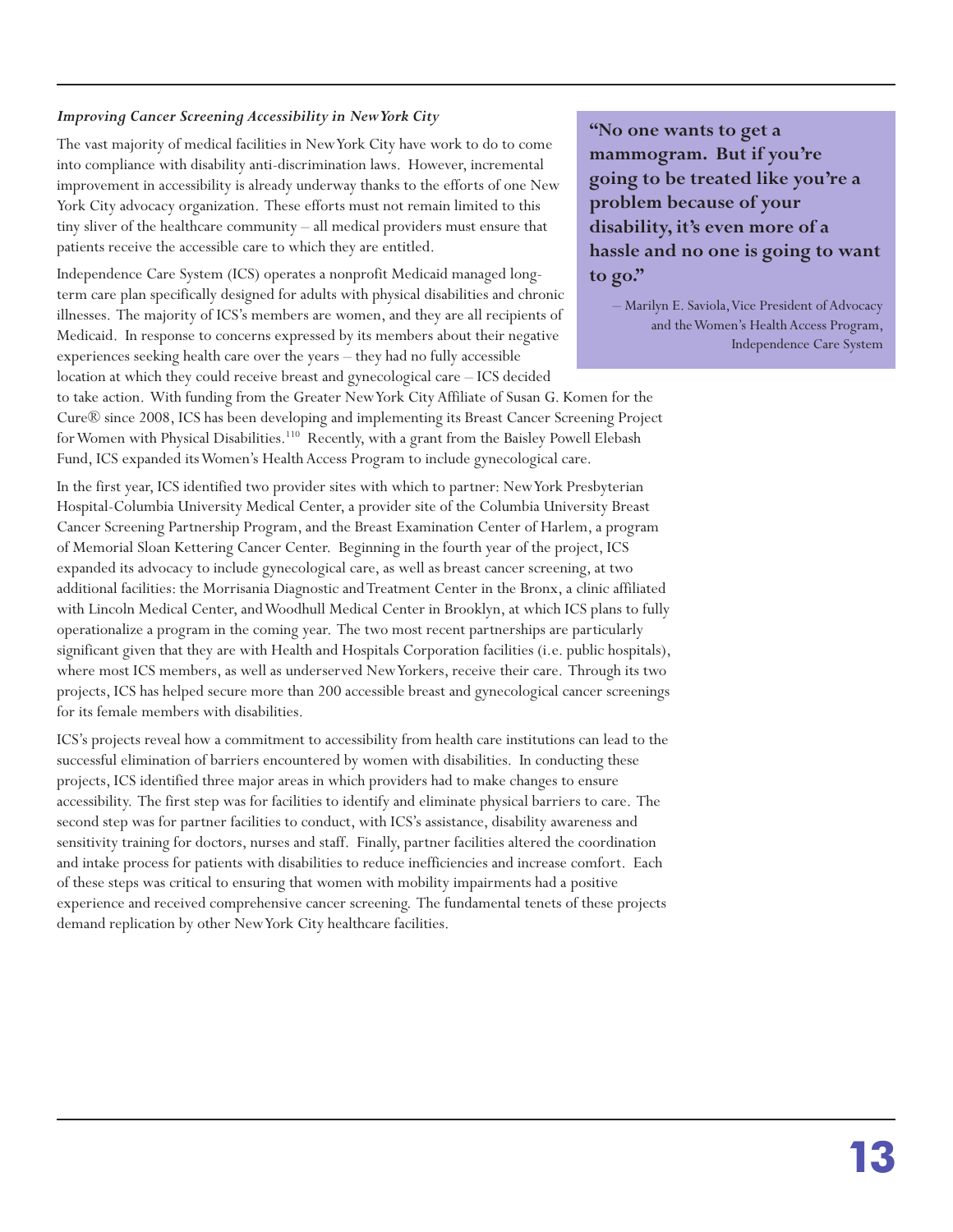## *Remedying Physical Barriers & Inaccessible Equipment*

Through both its breast and gynecological screening projects, ICS found a wide array of physical and/or structural barriers in partner locations. Notably, solutions were often readily available and did not incur great cost. As part of the projects, ICS met with clinical and executive staff at each facility to discuss the most prevalent barriers, including those identified by ICS members through surveys, and together made a plan to improve the facility's physical space, procedures and practices to ensure accessibility.

### *Mammography Project*

Equipment barriers were commonplace at the breast cancer screening project partner facilities. For example, mammography machines were often inaccessible for ICS members with mobility impairments who could not stand or hold their arms high enough. Other ICS members experienced uncontrollable movements and could not keep their arms steady in the required position, which made it difficult to successfully complete a mammogram. Although the ideal solution would be universally designed mammography equipment,<sup>111</sup> simple interim solutions helped address these barriers; positioning aides, such as Velcro straps, were used to support the women's arms during the test and additional technologists assisted as necessary to help with positioning.<sup>112</sup> ICS's Nurse Educator accompanied the project participants to their appointments and shared helpful techniques with the technologist regarding positioning and wheelchair placement. She also instructed the technologist on what other assistance was necessary to allow for an accurate and comfortable mammogram, such as using a lumbar pillow for back support. Women who visit the partner facilities are now able to stay in their wheelchair or, in the case of one partner facility, to transfer to an adjustable mammography chair, depending on what is most comfortable and can provide the best screening image.

Design and structural barriers also contributed to concerns about ICS members' ability to fully access care. In one facility the design of the mammography suite presented a major problem; the room had a console in the middle of the floor that obstructed the path to the mammography machine for women in power wheelchairs and scooters. In response, the facility reconfigured the area, moving the console to the edge of the room. This fix allowed for additional space and ensured that women in wheelchairs were no longer denied access to mammograms.

### *Gynecological Project*

**"I have cerebral palsy. [At other places,] sometimes they used a q-tip to examine me because of my spasticity. I was worried about the actual reading, and whether they could really check for cancer cells because they just swabbed the surface, and didn't swab my cervix. I don't know if it was because I couldn't relax enough – I felt like I was going to fall off the table."** 

> – M. Lyons, Member, Independence Care System

Physical barriers were similarly present in partner gynecological care facilities. Equipment, such as examination tables and weight scales, initially were not fully accessible to ICS members who participated in the project. This discovery was consistent with experiences the women had previously had at other facilities. The majority of ICS members who participated in the project had never had an accessible table available to them; the primary reason cited for not having previously received a gynecological exam was that the examination table was too narrow, high, and/or flat.<sup>113</sup> ICS members reported previously having not received full examinations or procedures.<sup>114</sup>

In response to these barriers, Morrisania obtained an accessible weight scale and Hoyer lift for its exam room, as well as purchased and installed accessible features for its height adjustable exam table. Such features comprised adjustable stirrups, leg supports, a movable headrest, and side rails. The modified tables, in particular, completely changed the experience for the ICS members. One ICS member explained that after years of visiting the doctor, her visit to Morrisania was her first fully accessible gynecological experience.<sup>115</sup>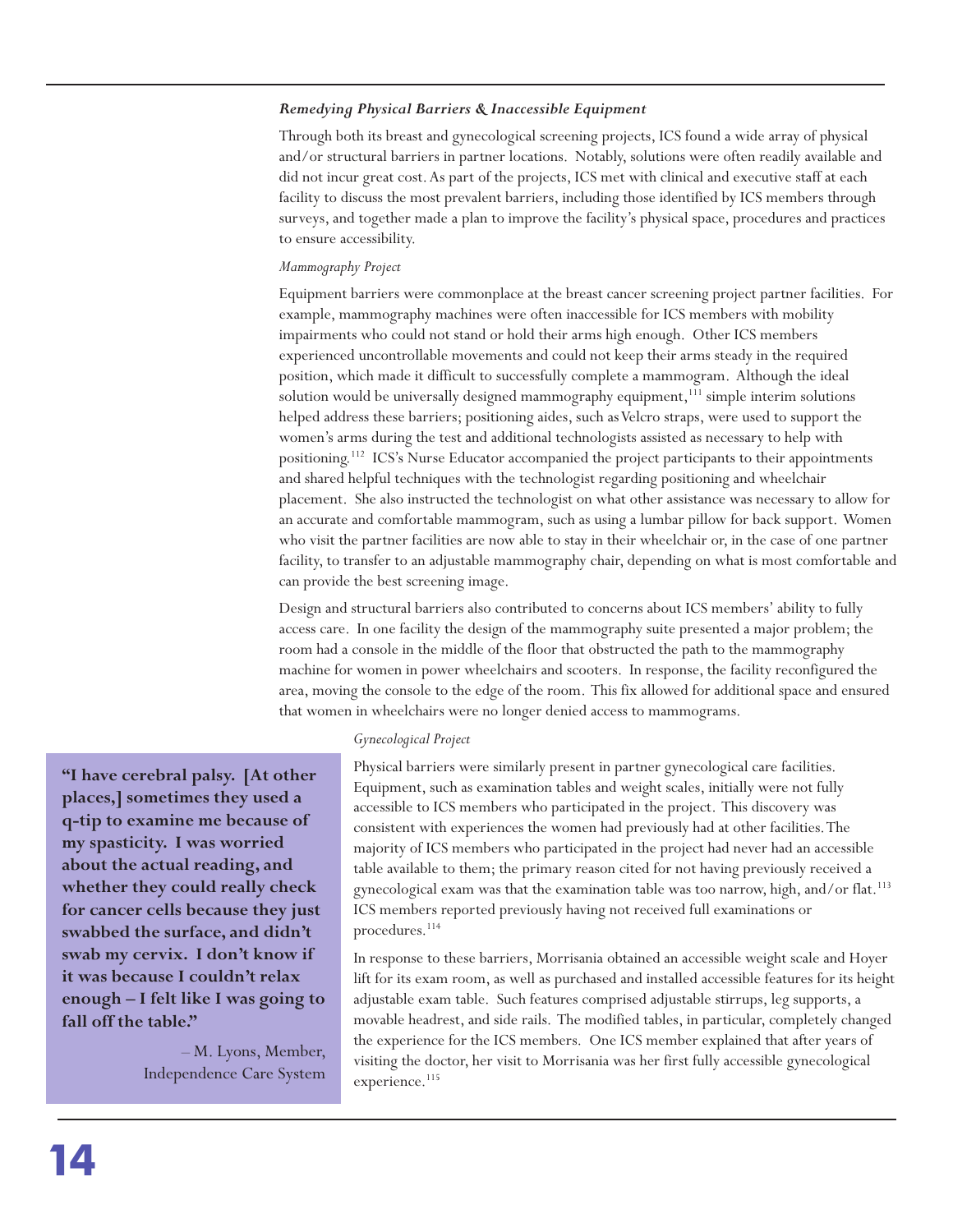# *Educating Staff to Address Provider Misconceptions & Ignorance*

Provider bias and inadequate counseling prevents women with disabilities from seeking and receiving comprehensive cancer screening.<sup>116</sup> Both ICS projects revealed gaps in knowledge and counseling for members that required sensitivity and cultural competency training to address.

In addition to misconceptions about mammograms, facility inaccessibility and the failure of providers to properly counsel women with disabilities contributed to ICS members' reluctance to get screened. ICS members were often completely unaware that they needed to get a mammogram because their provider had previously failed to recommend it to them or told them they could not receive one since they were in a wheelchair.<sup>117</sup> ICS members were also unable to find an accessible and welcoming location where they could receive the screening.<sup>118</sup> ICS reported that their members were reluctant to get mammograms because they "believe that having one significant medical condition precludes their having another; fear that because of their disabilities they will be unable to endure the exam; or feel overburdened by multiple medical appointments.<sup>"119</sup> The inconvenience of mammograms is compounded by the disability-related barriers that women face every day, such as a lack of transportation or the need to coordinate home care services. These additional barriers make it even more critical that providers emphasize the importance of breast cancer screening to women with disabilities. To address this gap in knowledge, ICS organized workshops and instituted a one-to-one outreach program where staff called hundreds of women to educate them on the importance of mammograms and early detection.<sup>120</sup> Once the women heard about ICS's breast cancer screening project, many were relieved that they could actually receive the testing they needed in a facility that was accessible to them.<sup>121</sup>

ICS members had also received inadequate gynecological care because of provider bias. For example, several ICS members reported not being asked by their gynecologist whether they were sexually active.<sup>122</sup> Woman who participated in the gynecological project also reported that their previous physician was insensitive to their needs. The majority of ICS members surveyed who received a pelvic exam and Pap smear before joining the project reported that they did not go back because it was too traumatic.<sup>123</sup> ICS members experienced trauma from the extreme difficulty encountered in trying to get on the exam table, not being able to fit their legs into non-adjustable stirrups, and being made to feel as though they were the problem.<sup>124</sup> One woman reported that her previous gynecologist had threatened to leave if she did not stop the uncontrollable leg spasms she experienced due to her disability.<sup>125</sup> The majority of members reported that their gynecologist had never explained the reason for the test, how it would be performed, or when they could get the results.<sup>126</sup>

To address the barriers identified in both the breast and gynecological care projects, ICS implemented a Disability Awareness and Sensitivity Training program for all partner facility staff, including clerical, support, clinical and administrative workers. The training included elements of cultural competency and technical skills for working with women with disabilities. In particular, the training emphasized the creation of a patient-centered environment through sensitivity to the woman's needs and a consciousness of how provider misconceptions may interfere. For example, in the context of gynecological care, doctors and other staff were instructed not to assume a woman with a disability does not want to have children, to listen to the woman's suggestions for the best positioning, and to thoroughly explain all procedures before performing them. The gynecologist at Morrisania incorporated this knowledge into her practice and ICS members note that when this gynecologist sees them, they feel they are finally being respected fully as women, as human beings, in a way that many providers have previously failed to do.<sup>127</sup> This kind of training must be replicated in other healthcare facilities to ensure that providers are providing culturally competent care to their patients with disabilities.

**"[When I went to the gynecologist through the ICS program] it was the first time anyone had ever asked me, 'Would you like to have a child?' I am 37 years old and no one has ever asked me anything like that."** 

> – Kim Yancy, Member, Independence Care System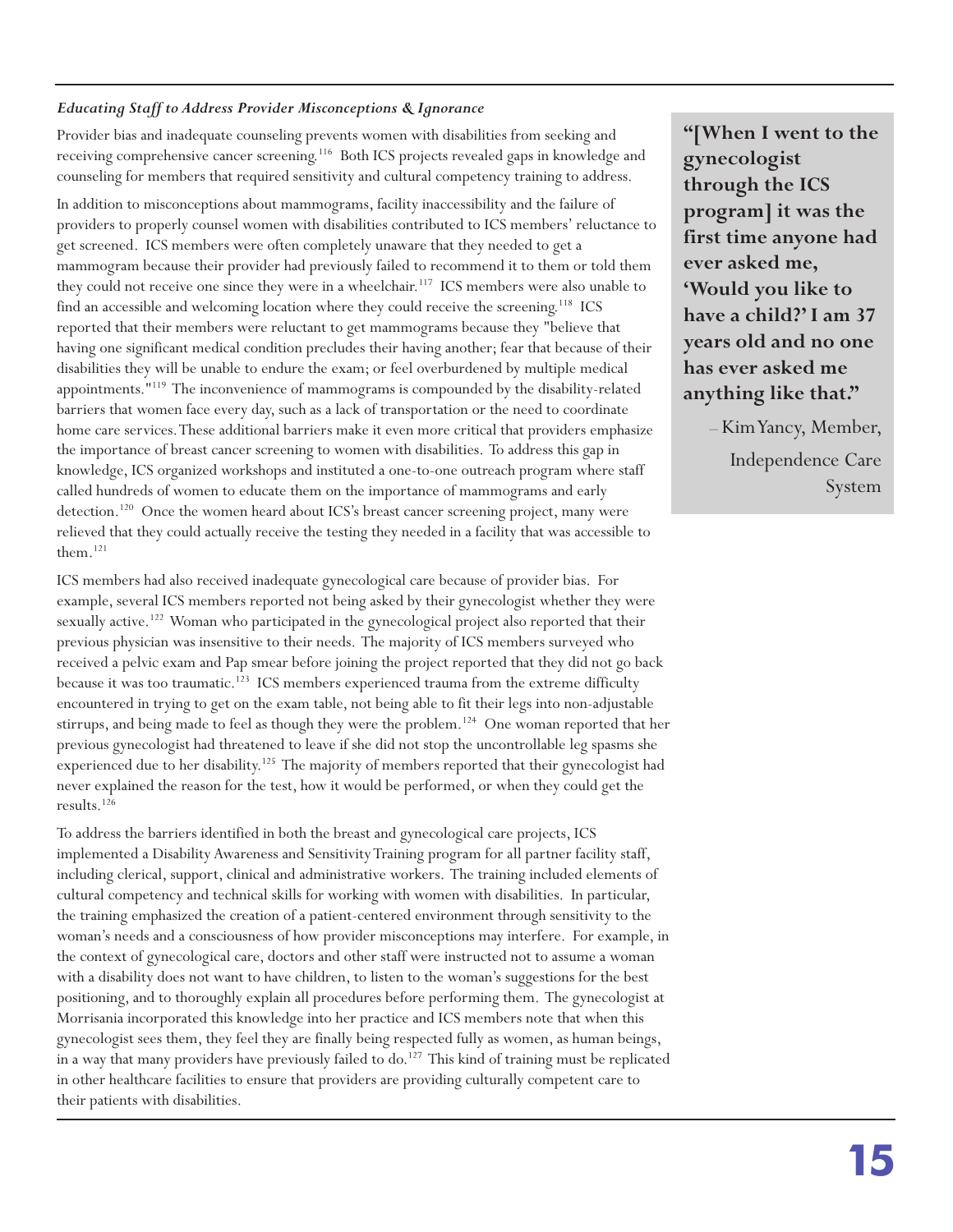# *Creating Procedures to Increase Efficiency & Accessibility*

The final area addressed at partner facilities through the ICS projects was altering how the facilities scheduled appointments and conducted patient intake. Prior to these adjustments, ICS members had encountered numerous problems with insufficient reasonable accommodations and inefficiency when seeking health care at facilities.

ICS encouraged each partner facility to add a functional assessment section to the intake forms with a series of simple questions, such as whether the woman could transfer or raise her arms, to evaluate what accommodations may be necessary.<sup>128</sup> This form was filled out and sent to the facility in advance of the appointment to allow the facility staff to plan accordingly for the appointment. For example, the staff could ensure that an extra technologist was available, or additional time was scheduled, as necessary. The form remained in the patient's chart so the facility and physician could reference it in the future, as opposed to repeatedly asking the patient to rehash her needs every time she visited. Making procedural accommodations of this sort also prevented women with disabilities from experiencing extensive delays which could cause them to miss their transportation, and take them hours to reschedule.<sup>129</sup> These accommodations also meant that ICS members did not have to worry that their home care worker would go off duty and be unable to accompany them home, or that they would be forced to pay for the additional time.

Another simple, yet helpful, procedural change implemented through the ICS program was to ensure that patients could receive as many elements of care as possible in the same location. For example, when relevant, the facilities took the patient's vitals and weight in the same room in which they were being seen for the mammogram or gynecological screening. Of particular importance, the facilities made changes so that women who used mobility aides were able to change into the patient gown in the mammography suite for breast exams, or the exam room for gynecological visits. This adjustment allowed for smoother transitions and afforded ICS members more privacy; previously the women had to change in one location and move to another using their mobility aid, while trying with great difficulty to keep themselves covered. With this very minor adjustment, women with disabilities experienced a much more comfortable and private visit. For mammograms, this procedural adjustment also reduced the time needed for an exam. 130

The vast majority of barriers that ICS members identified were successfully addressed by partner providers; however, some providers expressed an unwillingness to implement recommended changes out of misplaced concerns about liability. For example, one provider was reluctant to use positioning aids, specifically Velcro straps, for fear that institutional policies on restraints prohibited the use of such devices.<sup>131</sup> These liability concerns were unsubstantiated. Laws and regulations prohibiting the improper use of restraints, which were passed in response to patient abuse and neglect in mostly in-patient settings, do not apply to positioning aids used for routine medical screenings and diagnostic tests in outpatient settings.<sup>132</sup> In fact, most statutory and regulatory definitions of restraint explicitly exclude the use of assistive devices.<sup>133</sup>

Clearly, not only do medical providers need to commit to making their services accessible, but they could also benefit from additional guidance and oversight from various entities to ensure that their practices comply with the law.

**"Where can other women with disabilities [who are not ICS members] go to get these mammograms and pap smears done and be comfortable? There's a lot of people out there who don't get a mammogram or a pap smear…"** 

– Esther J., Member, Independence Care System

**"My first time in the ICS program, everything was in one room so I didn't have to undress and come in through the back door. I usually have a real hard time with spasticity, but the chair lift worked and I was able to get on the chair pretty much by myself. That the table actually came down to me – that made a huge difference. She did the examination the way it should be done. I'm 49 years old and that was the first time I had a totally accessible experience."** 

> – M. Lyons, Member, Independence Care System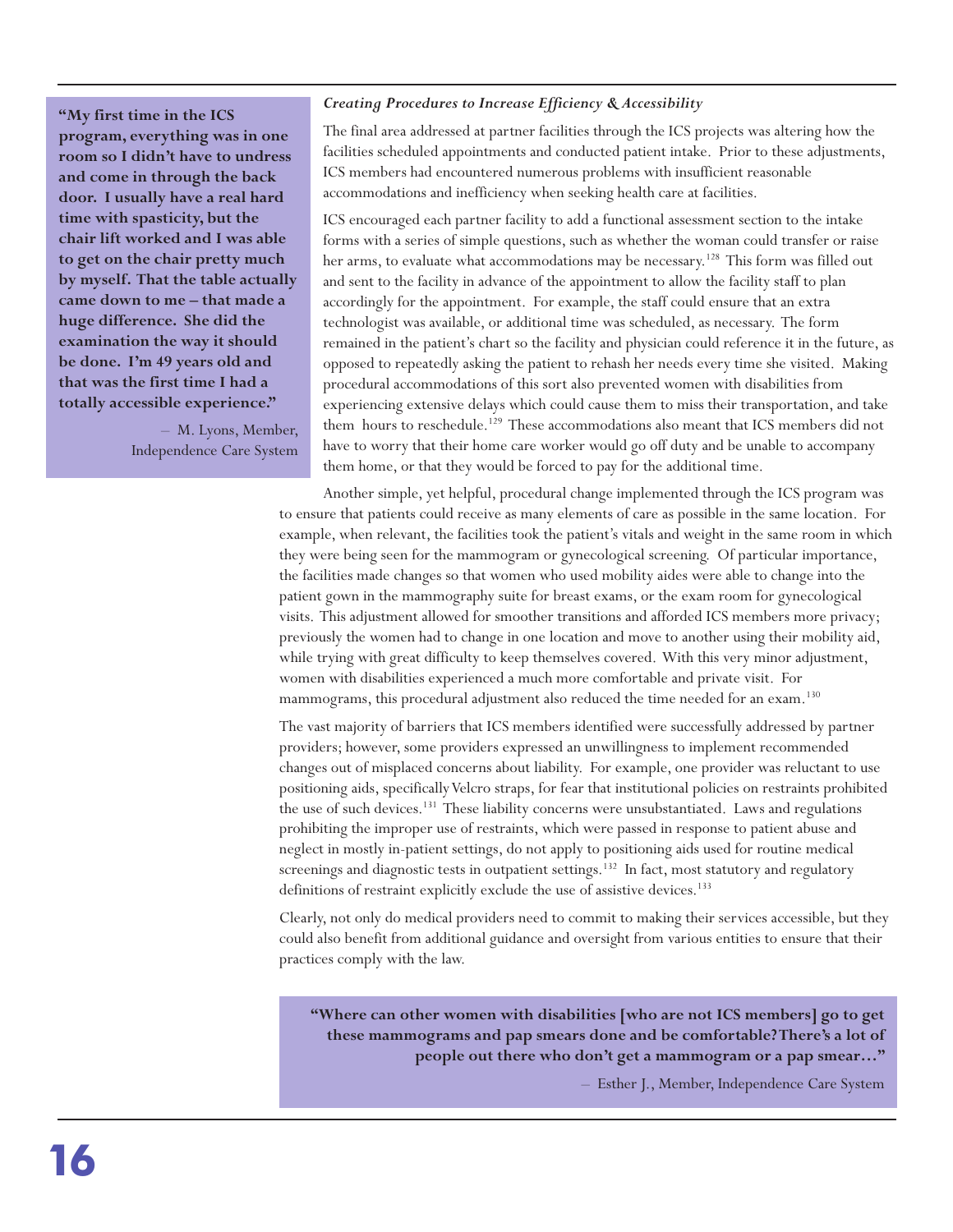# **Next Steps for Accessibility Across New York City**

Five and a half months into its Breast Cancer Screening Project, ICS was still struggling to find a medical provider that was willing to partner with them. Facilities displayed "reluctance, resistance, discrimination, and outright hostility" when ICS approached them about collaborating to provide accessible services.<sup>131</sup> These responses demonstrate a profound disrespect and lack of understanding of medical providers' legal, ethical, and moral obligations to care for women with disabilities. Sadly, this is the rule rather than the exception in health care facilities across New York City.

New York City has a long road ahead to ensure that all of its healthcare facilities provide accessible care to people with disabilities. Barriers and biases that block men and women with all types of disabilities from obtaining accessible care, must be eliminated in health care settings of all sizes and types. But the accomplishment of ICS's projects – the long overdue accessible care for its members – begs for replication. Medical providers and policymakers have a legal and moral obligation to ensure that New Yorkers are not subjected to inferior care on account of their disability.

**"Solutions will require multiple approaches, including ensuring that facilities and equipment are fully accessible to women with diverse disabilities and that clinicians are trained in "disability competency." Trainers in disability awareness could learn volumes from programs such as Independence Care System, with its multifaceted care model that ensures women with disabilities receive the services they desire and need to maximize their health and quality of life."**

> – Lisa I. Iezzoni, MD, MSc, Director of the Mongan Institute for Health Policy at Massachusetts General Hospital & Professor of Medicine at Harvard Medical School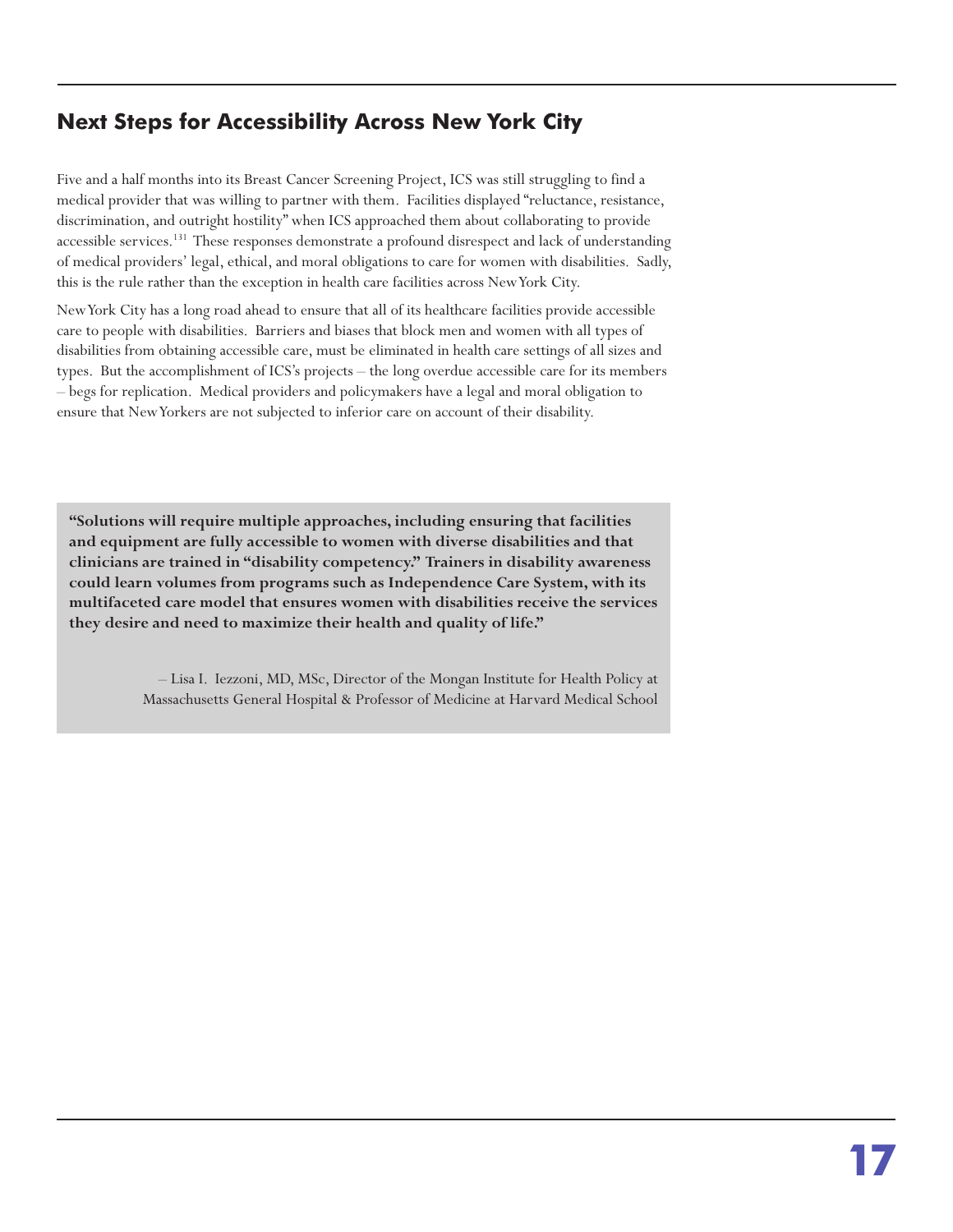# **Recommendations to Providers & Policymakers**

People with disabilities encounter a multitude of obstacles to comprehensive, quality health care in facilities of all sizes in New York City. These barriers include architectural and communication barriers, inaccessible equipment, and provider bias. The effects of these obstacles to care are profound; inaccessible health care negatively impacts nearly every aspect of an individual's life, and leads to significant disparities.

New York City hospitals and clinics have an opportunity to take the lead nationwide in providing accessible health care, in compliance with applicable law, to their patients with disabilities. Public and private medical providers, city and state lawmakers, and state agencies all have key roles to play in ending healthcare disparities for people with disabilities. We recommend the following actions be taken immediately:

## **New York City Medical Provider Recommendations**

**Medical providers must develop and implement a comprehensive plan for providing accessible care to people with disabilities. The plan should include:**

- **The creation and dissemination of a system-wide non-discrimination policy, with accompanying protocols and procedures.** Facilities must come into compliance with disability anti-discrimination laws by providing patients with disabilities with equal access to care. Facility and system administrators must create and implement a policy and accompanying protocols to ensure compliance at all levels. Facilities must also designate a point person to coordinate and ensure the implementation of such policies and protocols. Such protocols must include a grievance procedure for patients with disabilities who are denied accessible care.
- **The development and implementation of mandatory, system-wide disability competency provider trainings.** Facilities must develop a mandatory system-wide training,

or series of trainings, in consultation with experts in disability competency. Such training/s must cover the following core concepts: disability awareness and sensitivity; overarching legal obligations to provide accommodations; protocols for positioning and transferring patients with disabilities; the requirement to provide additional staff as needed for certain procedures and tests; and the requirement to fully treat and counsel patients with disabilities, including about basic health information such as when and how to obtain preventative screenings.

**• The acquisition of accessible equipment and removal of communication and architectural barriers.** Providers must purchase accessible equipment, including mammography machines, weight scales, examination tables, and Hoyer lifts. Providers must also remove existing barriers, such as by widening doors and installing grab bars, and providing sign language interpreters and materials in alternative print. Finally, providers must utilize positioning aids and supports to assist women with disabilities as needed to facilitate screenings and procedures.

**• Coordinate care and maintain good data and records.** Providers must ensure that the process of scheduling appointments, requesting and providing accommodations runs smoothly for patients with disabilities. Such process shall include a functional assessment prior to the appointment, which would then be stored in the patient's file and referenced prior to each appointment.

**"Some of our members have trouble breathing when they have to lay completely flat. They just can't breathe like that. So it is traumatic when they are on a regular table. The table at Morrisania, has a head rest that raises so they can breathe and relax. It is a relief for them that they can finally breathe at a doctor's office. The table also has side rails so women do not feel like they are going to fall off. All of these things make it possible to do the test. The table is one of the most important things."** 

> – Jane Nietes, Nurse Educator, Independence Care System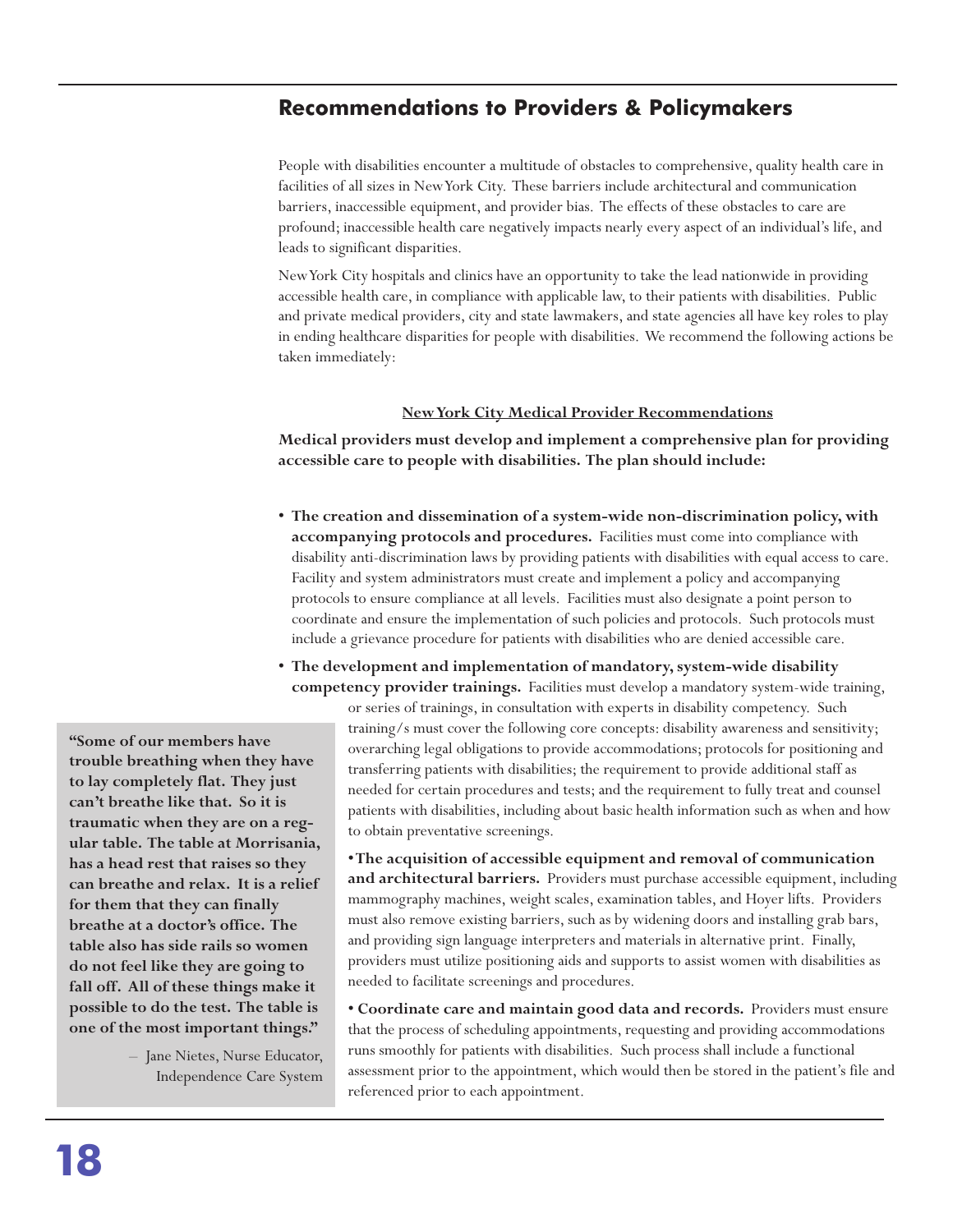**"The provision of culturally competent care is required by current laws, regulations and accreditation agencies' standards. At HHC, we ascribe to the belief that the provision of culturally competent care: •Is an essential component of HHC's mission, vision and values;**

**•Leads to improvements in quality and patient safety;**

**•Is necessary to accommodate changing patient and neighborhood demographics;**

**•Reduces health disparities; and most importantly,**

**•Is the right thing to do."** 

– New York City Health and Hospitals Corporation Comments before New York City Council Committees on Health and Civil Rights Delivered by Caroline M. Jacobs, Senior Vice President, Safety and Human Development

# **New York City Health & Hospitals Corporation (HHC) Recommendations**

**In addition to the aforementioned recommendations that pertain to medical providers, HHC should:** 

- **Convene a task force to develop detailed guidance on ensuring accessibility in healthcare facilities in compliance with existing law.** HHC should assemble a task force to develop technical assistance to guide facilities on how to ensure their programs and services are accessible. The task force should include a representative from each facility, experts, stakeholders, and people with disabilities who can advise on effective policy and training, accessible equipment procurement, architectural modifications, accessible communication, and disability specific medical protocols (e.g. follow-up after mammograms that produce limited views due to inaccessibility of screening). The task force should issue reports, guidance, and recommendations to help facilities comply with disability rights laws in a consistent manner. Each facility's representative should ensure implementation of the guidance issued by the taskforce. Quarterly, the facility coordinators should meet to review best practices, implementation, and discuss innovative approaches to making their facilities accessible. Stakeholders, including people with disabilities and the public at large, should also be invited to participate in the quarterly meetings to provide their feedback and suggestions.
- **Develop and disseminate a patient and provider survey regarding the accessibility of HHC facilities and services.** The survey should assess the knowledge of providers about their obligations under the ADA and state and city anti-discrimination laws. Providers should be asked about all types of accommodations and how they provide care to people with disabilities. Patients should also be surveyed to understand whether they are receiving the care they need. HHC should use this data to target, through trainings, the gaps in knowledge that staff may display, as well as to inform facilities about ways in which they must make services accessible.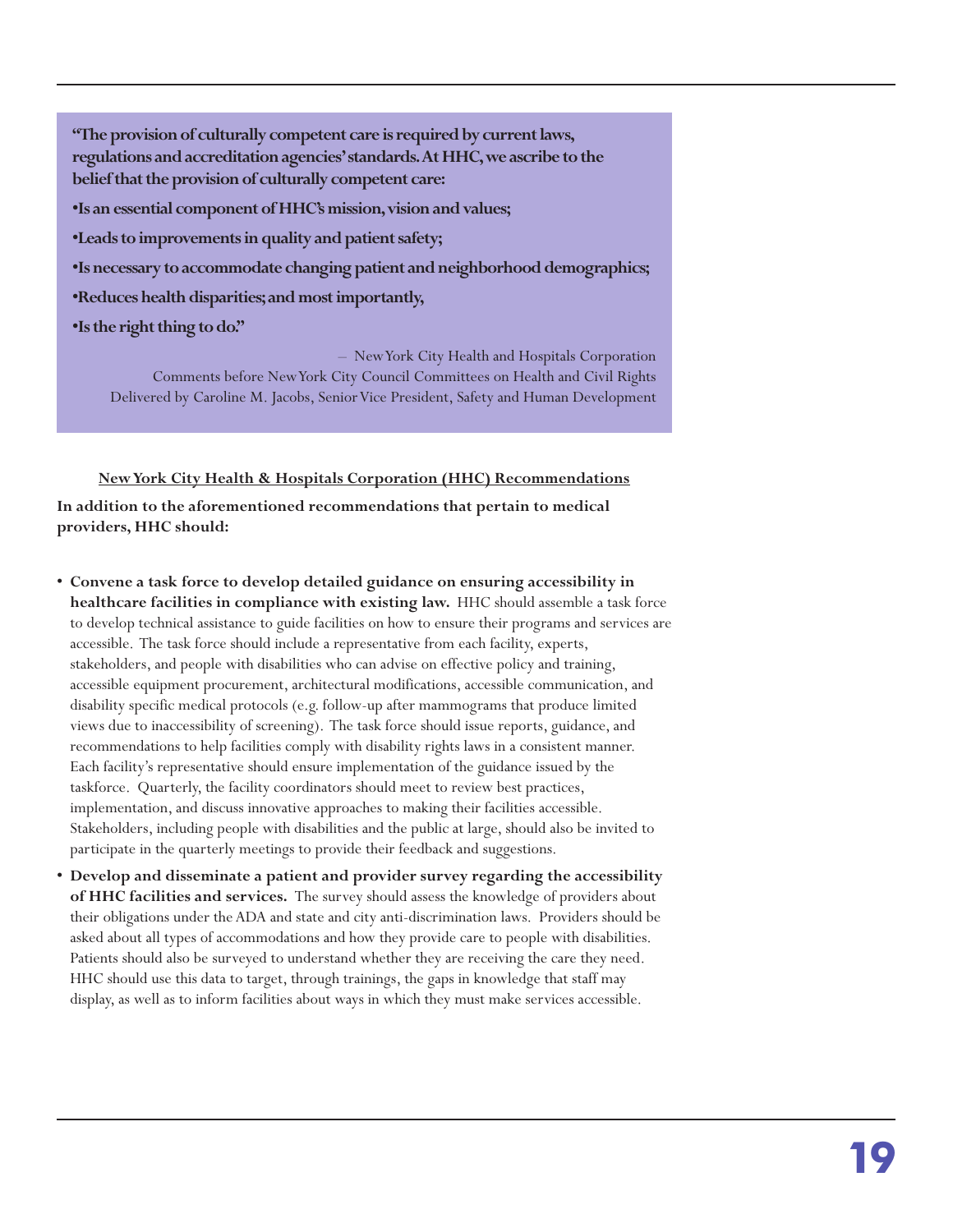# **New York City Council Recommendations**

- **Pass a comprehensive resolution urging New York City hospitals and medical providers to comply with existing federal, state, and local disability antidiscrimination laws.** The City Council is uniquely situated to communicate the importance of providing accessible health care to all New York City residents, including individuals with disabilities. The City Council should pass a resolution which:
- **o** *Directs New York City medical providers to, at a minimum:* 
	- **•** Comply with existing federal, state, and city laws regarding people with disabilities, as well as relevant regulations and guidance as issued
	- Develop a guiding non-discrimination policy, designate a point person to coordinate its implementation, and create protocols and procedures staff must follow to ensure facility accessibility
	- Eliminate existing communication, attitudinal, and physical barriers to care, alter physical space as necessary, and purchase accessible equipment
	- Provide mandatory disability competency, awareness, and sensitivity training
	- Notify patients with disabilities of their rights under disability anti-discrimination laws and how to file a complaint

# **o** *Directs the New York City Health and Hospitals Corporation to, at a minimum, in addition to the aforementioned reccomendations:*

- Convene a task force to develop detailed guidance for health care facilities on how to make services accessible in compliance with existing law
- **o** *Urges the New York State Department of Health to, at a minimum:*
	- **•** Issue and enforce detailed guidance to healthcare facilities as to their legal obligations regarding making programs and facilities accessible to people with disabilities
	- Create a robust and accessible complaint process with defined follow-up procedures
	- Amend facility requirements on training and intake to include disability
- **o** *Urges the New York State legislature to, at a minimum:* 
	- Pass legislation requiring that medical facilities procure accessible medical equipment in compliance with anti-discrimination laws and regulations
	- Issue notice requirements for all healthcare facilities to notify patients of their right to accommodations and accessible care

**"I would hope that the doctor would see me as a person, but I think they just see the wheelchair. They don't see us as people because they think it will take more time. But with [the ICS Project gynecologist], I automatically felt more comfortable. I felt like she actually saw me as a woman coming for an appointment to be healthy."** 

– M. Lyons, Member, Independence Care System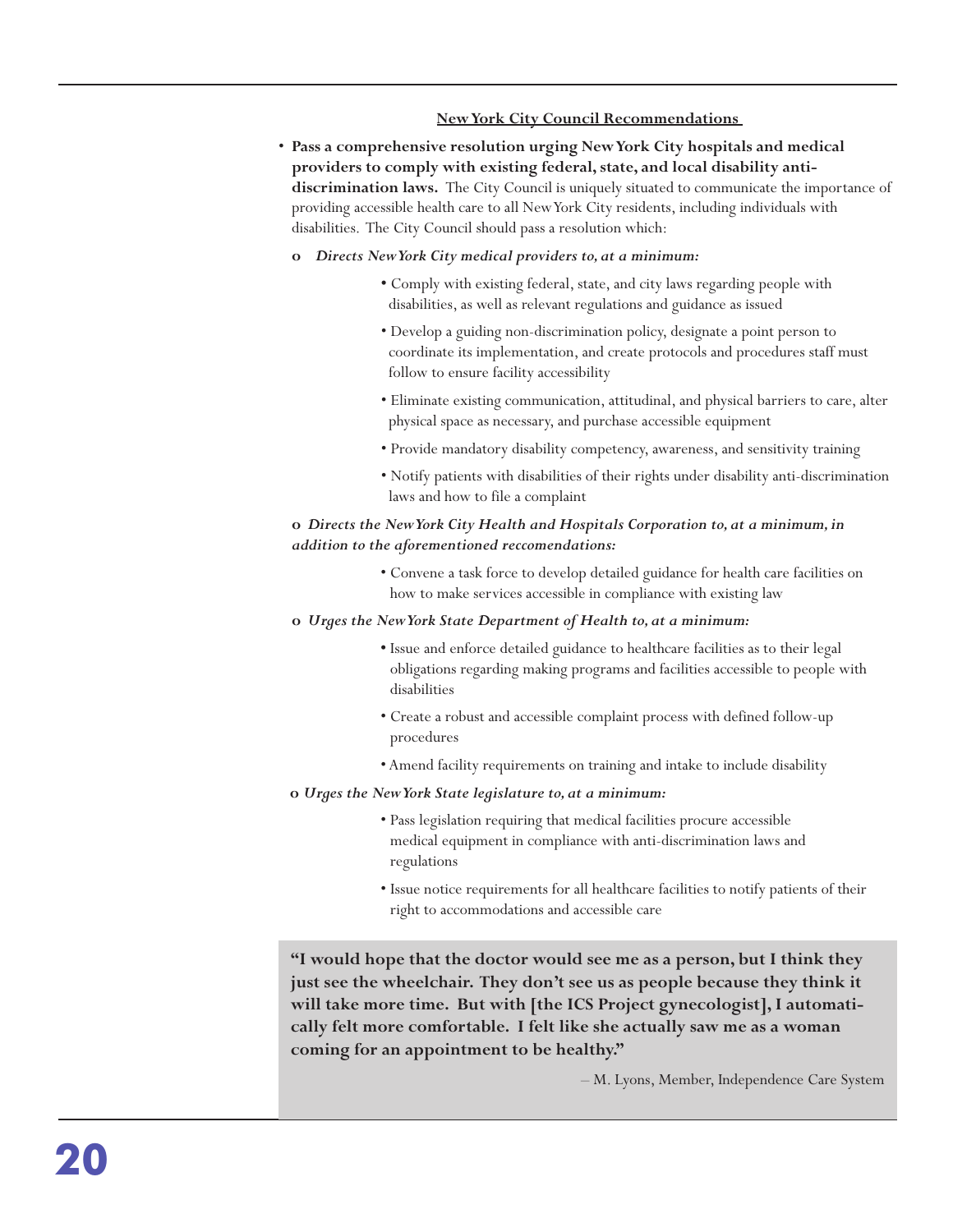- **Include funding in the budget, with terms and conditions, to assist capital improvements at HHC facilities that are designed to increase accessibility for people with disabilities.** At a minimum, HHC facilities should procure Hoyer lifts and, accessible mammography machines, exam tables, and weight scales. As a "term and condition" of HHC funding, the City Council should require that HHC procure all goods in compliance with anti-discrimination laws.
- **City Council should convene annual oversight hearings on the accessibility of medical services and the needs of people with disabilities.** Annual hearings on this issue should be used to assess HHC's progress toward making facilities accessible and whether private providers are serving individuals with disabilities equally. Facilities should be asked to provide information regarding staff training, procurement policies, compliance with the ADA, and the services provided to people with disabilities.

**"People jokingly tell me that they would gladly keep the weight from their youthful pasts. Exact weight, however, can matter. A woman whom I interviewed for a research project on women with physical disabilities who develop breast cancer has used a wheelchair since a spinal cord injury in her late teens. Twenty-five years later with breast cancer, her oncologist needed to know her weight to set her chemotherapy dose; however, the academic medical center where she received care did not have an accessible scale. To find her weight, her oncologist scooped her up from her wheelchair and stepped onto a scale holding her in his arms."**

– Lisa I. Iezzoni, MD, MSc, Director of the Mongan Institute for Health Policy at Massachusetts General Hospital & Professor of Medicine at Harvard Medical School

# **"ICS's GYN project was the first time I've been accurately weighed."**

—M. Lyons, Member, Independence Care System

# **New York State Department of Health Recommendations**

- **Issue a detailed administrative directive to all medical facilities regarding their obligation to provide accessible services to people with disabilities, and ensure facility compliance with said directive and disability anti-discrimination laws.** DOH should issue a detailed directive to medical facilities operating in NYS instructing them on how to come into compliance with disability anti-discrimination laws by making facilities physically accessible, providing reasonable accommodations, and training staff on disability competency and techniques for providing assistance to patients with disabilities. The directive should also include clarification that positioning and support aids are not considered "restraints" when used to position patients with disabilities during routine exams or procedures. The directive should instruct providers to follow the DOJ and Access Board's regulations and guidance regarding access to medical care for people with disabilities as issued. DOH should use its authority to ensure compliance with anti-discrimination laws and the specific components of this directive.
- **Create a robust and accessible complaint process with defined follow-up procedures.** DOH should create and implement an accessible complaint process that includes a clearly defined follow-up procedure, including investigation of non-compliant facilities. Complaints received through such process should be reviewed when making decisions regarding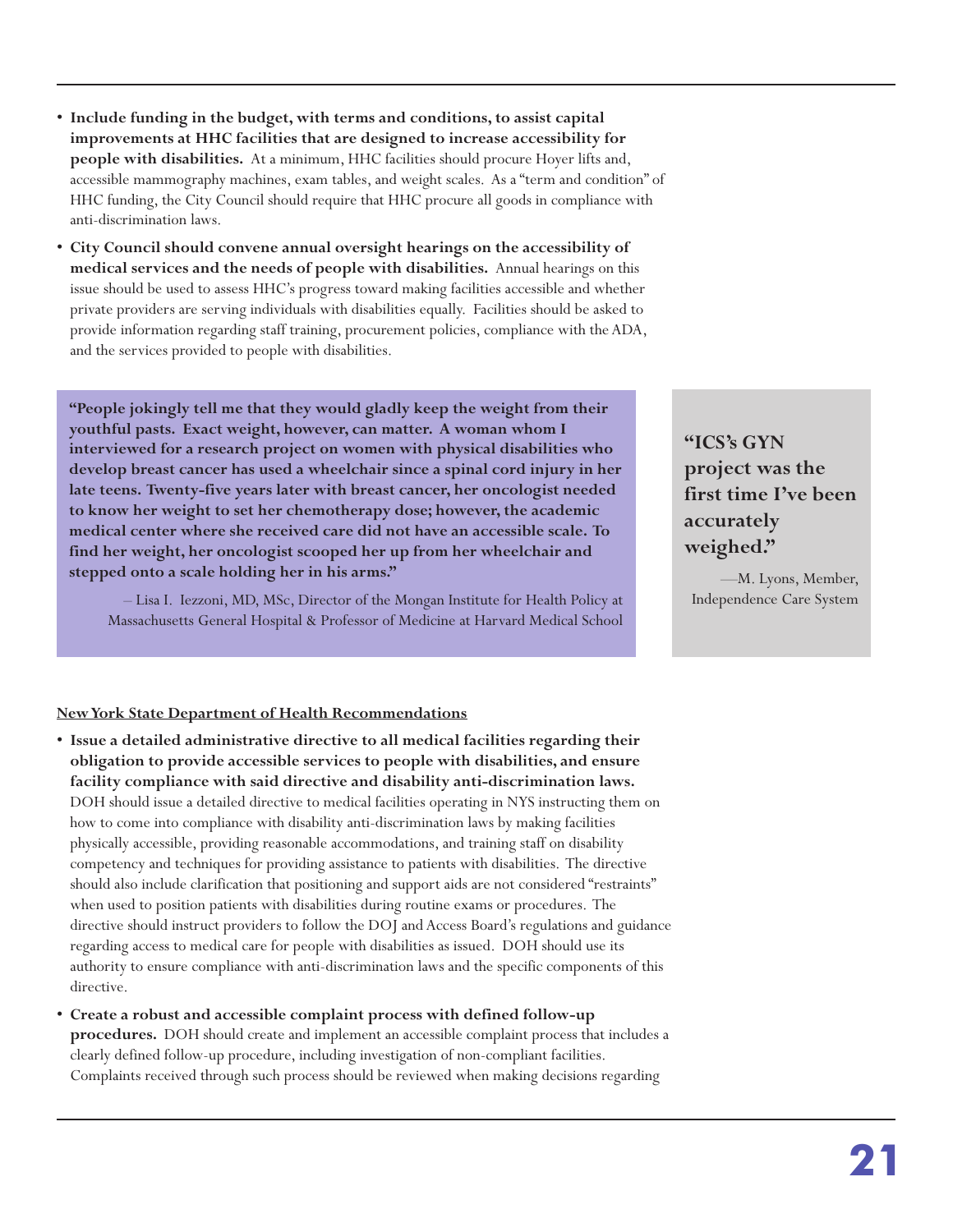**"Being weighed has always been an issue. They say, 'let's do it approximately.' Before they prescribe medication they should know my weight, but sometimes they'll say 'let's try this dose and you can come back to change it if we need to.' Sometimes they'll just ask how long ago I was weighed and how much, and just write that down instead of weighing me. I'm not sure if it's because they don't have the right equipment, or because they don't want to be bothered. When you're a disabled person and you go to get care, it will take more time. But we live in a society where everything has to be done quickly. Unfortunately, it's going to take an extra minute for people with disabilities."** 

– M. Lyons, Member, Independence Care System

the selection of facilities for compliance review. Information about the complaint process, including how and where to file a complaint and the process for investigation, should be conspicuously posted on the DOH's website and on materials distributed to patients.

**• Amend facility requirements on training and intake to include disability.** DOH should amend existing requirements for intake processes at in- and out-patient facilities to include a disability accommodations needs assessment. This assessment should give the patient an opportunity to identify and request reasonable accommodations so the facility can take steps to make care accessible (i.e. if patient identifies that she cannot hold her hands above her head, facility will note that positioning aides or extra technologist must be available for exam). DOH should also amend facility quality assurance training requirements to include mandatory ongoing disability competency training for all staff. DOH should exercise its authority to the fullest extent possible to ensure that medical providers practicing in NYS are properly trained on how to provide equal care to people with disabilities. As mentioned in the "Medical Providers Recommendations," such training/s, which should be developed by the facility, must cover several concepts that are fundamental to providing accessible care.

# **New York State Legislature Recommendations**

- **Pass legislation that requires all medical facilities to provide notice to patients of their rights to accessible care.** Medical facilities must be required to clearly post throughout facilities, and make available in accessible formats, notices regarding the availability of – and process by which to request – disability accommodations. This notice should be conspicuously posted on each healthcare facility's website, in e-mail notifications to patients, and in brochures and other patient materials.
- **Pass legislation requiring procurement of accessible medical equipment by healthcare facilities.** The legislature should pass legislation requiring that all medical equipment procured by healthcare facilities and clinics comply with anti-discrimination laws and regulations, and that all newly purchased equipment follow principles of universal design and be accessible to people with disabilities.

**"It's important because my mother had breast cancer and if I don't get that mammogram I could get cancer and not know it. If I get the mammogram maybe I could catch it in time. I like to have my mammogram every year."** 

> – Esther J., Member, Independence Care System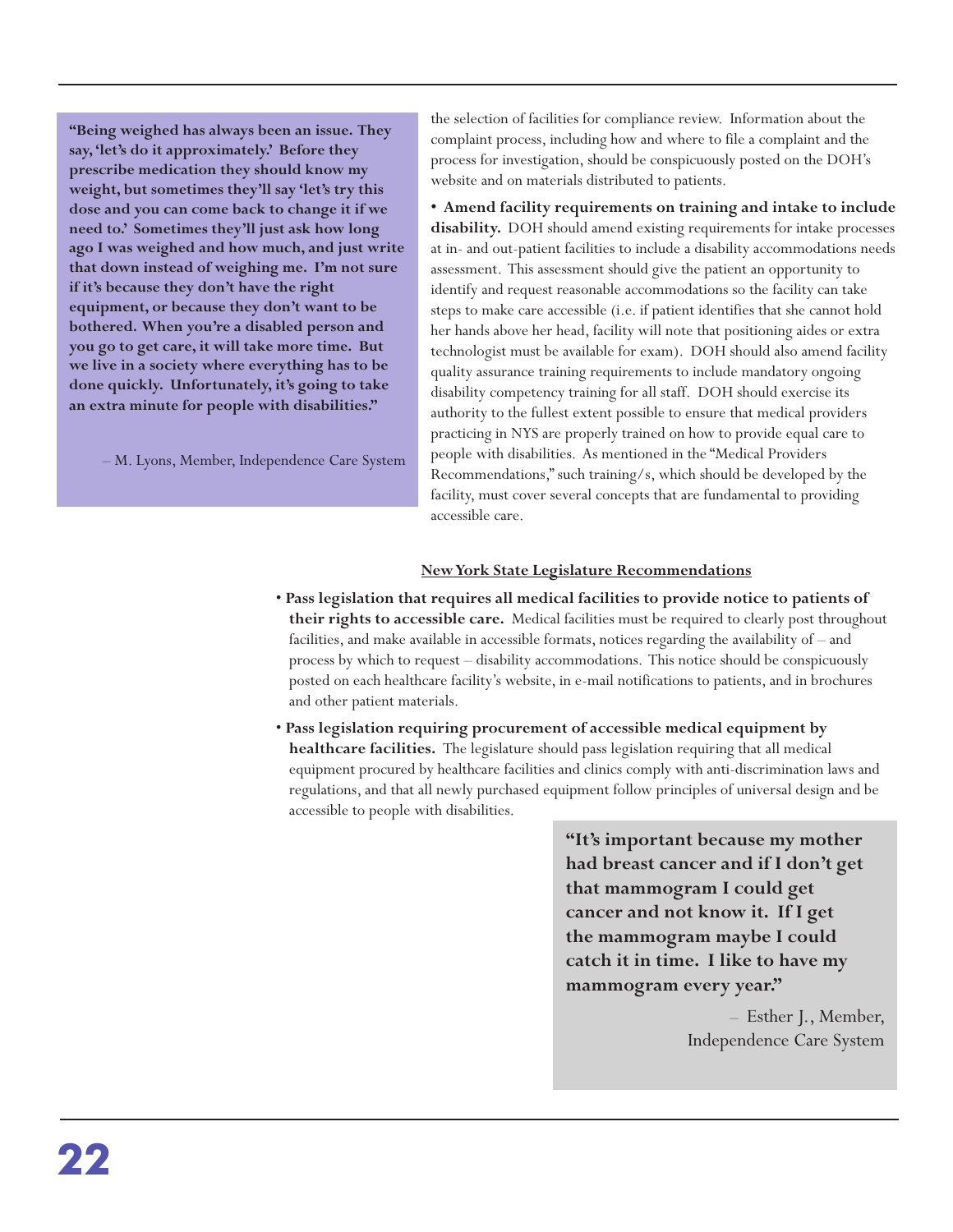# **Endnotes**

 $1$  See, e.g., NAT'L COUNCIL ON DISABILITY, THE CURRENT STATE OF HEALTH CARE FOR PEOPLE WITH DISABILITIES (2009), http://www.ncd.gov/rawmedia\_repository/0d7c848f\_3d97\_43b3\_bea5\_36e1d97f973d?document.pdf; see also, JUDY PANKO REIS ET AL., IT TAKES MORE THAN RAMPS TO SOLVE THE CRISIS OF HEALTHCARE FOR PEOPLE WITH DISABILITIES 7 (2004), www.tvworldwide.com/events/hhs/041206/PPT/RIC\_whitepaperfinal82704.pdf.

 $^2$  See, e.g., M. A. Nosek and C. A. Howland, Breast and Cervical Cancer Screening Among Women with Physical Disabilities, 78 ARCHIVES OF PHYSICAL MED. & REHABILITATION S39 (1997).

<sup>3</sup> See, e.g., Ellen P. McCarthy et al., Disparities in Breast Cancer Treatment and Survival for Women with Disabilities, 145(9) ANNALS OF INTERNAL MED. 637 (2006).

<sup>4</sup> REIS ET AL., *supra* note 1, at xiii ("If the age-specific prevalence of major chronic conditions remains unchanged, the absolute number of Americans with functional limitations will rise by more than 300 percent by 2049.").

<sup>5</sup> In New York City, only 4% of children between 5 and 17 years old have a disability, while well over a third of the population over 65 years old have a disability. U.S. CENSUS BUREAU, 2011 AM. CMTY. SURVEY, DISABILITY CHARACTERISTICS NEW YORK CITY, NEW YORK, tbl. S1810 (2011).

 $6$  N.Y.C. Dep't of City Planning, New York City Population Projections by Age/Sex & Borough, 2000-2030 (2006). <sup>7</sup> U.S. CENSUS BUREAU, supra note 5, at tbl.S1810.

 $<sup>8</sup>$  Id. at tbl.B18135.</sup>

 $9$  Id. at tbl.B18130.

 $^{\rm 10}$   $Id.$  at tbl.B1811.

 $11$  Id. at tbl.B18130.

<sup>12</sup> Independence Care System, 2011 Community Breast Health Grantee: Final Report 2 (Apr. 30, 2012) (unpublished grant report) (on file with Independence Care System) [hereinafter Independence Care System, Final Report].

<sup>13</sup> AM. MED. ASS'N, CODE OF MEDICAL ETHICS [hereinafter CODE OF MEDICAL ETHICS], available at http://www.amaassn.org/ama/pub/physician-resources/medical-ethics/code-medical-ethics/principles-medical-ethics.page (last visited Oct. 22, 2012).

<sup>14</sup> M.T. Neri & T. Kroll, Understanding the consequences of access barriers to health care: experiences of adults with disabilities, 25 DISABILITY & REHAB. 85, 94 (2003).

<sup>15</sup> In addition to complaints received through its intake line, NYLPI has heard stories of inaccessible care from individuals with disabilities during education and outreach events. ICS has received complaints from its members through group discussions, education and outreach events, and from the participants in the Women's Health Access Program.

<sup>16</sup> See Catherine Leigh Graham & Joshua R. Mann, Accessibility of Primary Care Physician Practice Sites in South Carolina for People with Disabilities, 1 DISABILITY & HEALTH J. 209, 212 (2008).

<sup>17</sup> JUNE ISAACSON KAILES ET AL., CTR. FOR DISABILITY ISSUES & THE HEALTH PROFESSIONS, HEALTH CARE (CLINIC / OUT-PATIENT) FACILITIES ACCESS 7, 8, 13 (2d ed. 2009), http://www.cdihp.org/briefs/4.%20Brief-

Health%20Care%20(outpatient\_clincs)%20Facilites%20-%20FINAL%20Edition%202\_1.5.09.pdf.

<sup>18</sup> NYLPI has heard such complaints expressed by numerous New Yorkers, particularly when it comes to specialty care. These barriers can be further compounded by the absence of accessible providers within provider networks or HMOs.

<sup>19</sup> DISABILITY RIGHTS EDUC. & DEFENSE FUND, DISABILITY HEALTHCARE ACCESS BRIEF 1-2,

http://www.dredf.org/healthcare/Access\_Brief.pdf.

 $^{20}$  See, e.g., Lisa I. Iezzoni et al., Physical Access to Barriers to Care for Diagnosis and Treatment of Breast Cancer Among Women with Mobility Impairments, 37 ONCOLOGY NURSING FORUM 711, 714 (2010) [hereinafter Iezzoni, et al., Physical Access to Diagnosis and Treatment of Breast Cancer]. When accessible tables are not available in a facility, doctors may also be reluctant to suggest necessary procedures or fully examine a patient. Kristi L. Kirschner et al., Structural Impairments That Limit Access to Health Care for Patients with Disabilities, 297 JAMA 1121, 1121 (2007).

<sup>21</sup> JUNE ISAACSON KAILES ET AL., CTR. FOR DISABILITY ISSUES & THE HEALTH PROFESSIONS, IMPORTANCE OF ACCESSIBLE WEIGHT **SCALES (2004).** 

 $^{22}$  See, e.g., U.S. DEP'T OF JUSTICE, AMERICANS WITH DISABILITIES ACT: ACCESS TO MEDICAL CARE FOR INDIVIDUALS WITH MOBILITY DISABILITIES 18 [hereinafter U.S. DEP'T OF JUSTICE, ACCESS TO MEDICAL CARE], available at

http://www.ada.gov/medcare\_ta.htm (last visited Oct. 22, 2012) ("A patient's weight is essential medical information used for diagnostics and treatment. Too often, individuals who use wheelchairs are not weighed at the doctor's office or hospital, even though patients without disabilities are routinely weighed, because the provider does not have a scale that can accommodate a wheelchair.").

<sup>23</sup> JUNE ISAACSON KAILES, CTR. FOR DISABILITY ISSUES & THE HEALTH PROFESSIONS, REHAB. ENGINEERING RES. CTR. ON ACCESSIBLE MED. INSTRUMENTATION, 5 "G'S:" GETTING ACCESS TO HEALTH CARE FOR PEOPLE WITH DISABILITIES (v.1 2008), http://www.cdihp.org/Five%20Gs%20apr21.pdf.

<sup>24</sup> Graham & Mann, supra note 16, at 212.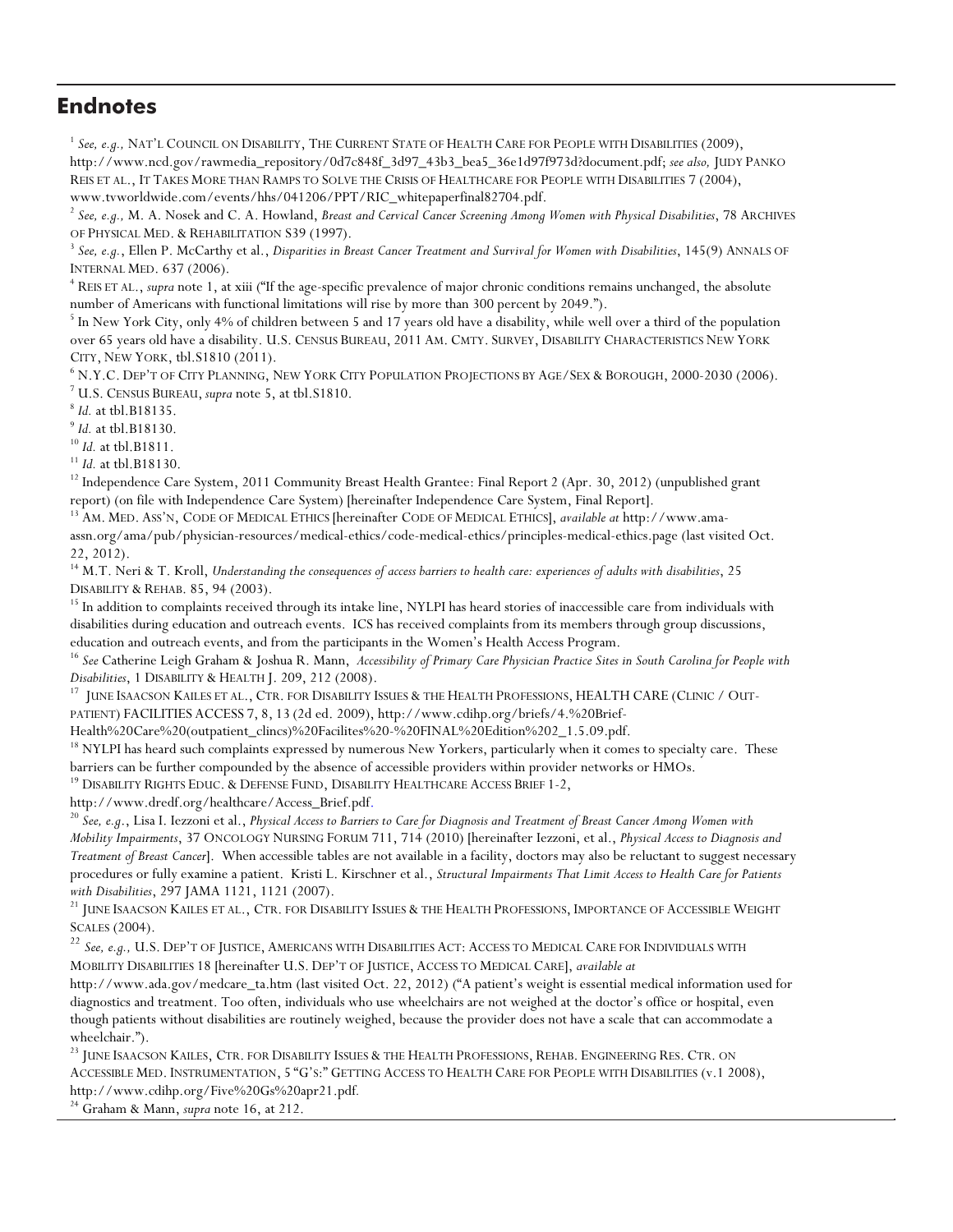<sup>25</sup> See Kirschner et al., supra note 20, at 1122.

<sup>26</sup> NAT'L COUNCIL ON DISABILITY, supra note 1, at 23 (citing HENRY J. KAISER FAMILY FOUND., HEALTHCARE FOR PEOPLE WITH DISABILITIES (2004), http://www.kff.org/medicaid/7202.cfm).

<sup>27</sup> NYLPI has represented deaf clients who have encountered numerous communication barriers in all types of health care facilities, including at hospitals and rehabilitation facilities in New York City.

 $^{28}$  Lisa I. Iezzoni et al., Communicating About Health Care: Observations from Person Who Are Deaf or Hard of Hearing, 140 ANNALS OF INTERNAL MEDICINE 356, 360 (2010).

<sup>29</sup> NAT'L COUNCIL ON DISABILITY, supra note 1, at 71 (citing Helen Margellos-Anast et al., Cardiovascular disease knowledge among culturally Deaf patients in Chicago, 42 PREVENTIVE MED. 235 (2006); SINAI HEALTH SYS. AND ADVOCATE HEALTH CARE, IMPROVING ACCESS TO HEALTH AND MENTAL HEALTH FOR CHICAGO'S DEAF COMMUNITY: A SURVEY OF DEAF ADULTS (2004)).

<sup>30</sup> NAT'L COUNCIL ON DISABILITY, supra note 1, at 71 (citing M.F. Goldstein, et al., An HIV Knowledge and Attitude Survey of Deaf U.S. Adults, 22(1) DEAF WORLDS 163 (2006)).

<sup>31</sup> Aging is one of the leading causes of vision loss. NAT'L COUNCIL ON DISABILITY, supra note 1, at 73 (citing R.N. Bailey et al., Visual Impairment and Eye Care Among Older Adults – Five States, 2005, 55 MORBIDITY & MORTALITY WEEKLY REPORT 1321, 1321– 26 (2006)). As the population ages, the number of people who are blind and the number of people with vision impairments living in the U.S. is projected to increase by an astonishing 70-percent between 2009 and 2020. NAT'L COUNCIL ON DISABILITY, supra note 1, at 73 (citing Nat'l Eye Inst., Causes and Prevalence of Visual Impairment Among Adults in the United States, 122 ARCHIVES OF OPHTHALMOLOGY 477, 477-85 (2004)).

 $^{32}$  See EQUAL RIGHTS CTR., ILL-PREPARED: HEALTH CARE'S BARRIERS FOR PEOPLE WITH DISABILITIES 3, 22 (2011) (summarizing a national study, which revealed that "[o]nly 23 percent of doctors' offices and hospitals offered patient information in large print, and only 24 percent offered patient information in an accessible format").

<sup>33</sup> The doubled rates of dissatisfaction with the quality of health care received were 8.1-percent versus 4-percent, and inadequate information provided about their health conditions were 11-percent versus 6-percent. Bonnie L. O'Day et al., Improving Health Care Experiences of Persons Who Are Blind or Have Low Vision: Suggestions from Focus Groups, 19 AM. J. OF MED. QUALITY 193, 194  $(2004).$ 

<sup>34</sup> NYLPI has heard such concerns expressed by New Yorkers with disabilities through its intake line and at outreach and education events.

<sup>35</sup> See, e.g., Settlement Agreement Under the Americans with Disabilities Act Between the United States of America and Dr. Bruce Berenson, M.D., P.A. for Complaint USAO No: 2011-VO-0468/DJ No. 202-18-267, Aug. 1, 2012 [hereinafter "Berenson Settlement"], available at http://www.ada.gov/berenson\_settle.htm (last visited Oct. 22, 2012) (addressing a complaint against a medical office for refusing to allow a patient with a disability to bring his service animal into the office).  $36$  See, e.g., Rolanda L. Ward et al., Uncovering Health Care Inequalities among Adults with Intellectual and Developmental Disabilities, 35(4) HEALTH & SOCIAL WORK 280, 286 (2010).

 $37$  See Ward et al., supra note 36, at 285-87.

 $^{38}$  Oliver Lord et al., Receipt of preventive medical care and medical screening for patients with mental illness: a comparative analysis, 32 GEN. HOSP. PSYCHIATRY 519, 539 (2010).

 $^{39}$  Graham Thornicroft, Physical health disparities and mental illness: the scandal of premature mortality, 199 BRIT. J. OF PSYCHIATRY 441, 441 (2011).

 $^{40}$  Opinion 10.01 - Fundamental Elements of the Patient-Physician Relationship, AM. MED. ASS'N, available at http://www.amaassn.org/ama/pub/physician-resources/medical-ethics/code-medical-ethics/opinion1001.page (last visited Oct. 22, 2012). <sup>41</sup> NAT'L COUNCIL ON DISABILITY, supra note 1, at 49.

<sup>42</sup> Silvia Yee, Staff Attorney, Disability Rights Education and Defense Fund, Disability Discrimination in Health Care, Presented at the Jacobus tenBroek Disability Law Symposium (April 2012), at 4, http://dredf.org/healthcare/tenBroek-4-20-12.pdf. <sup>43</sup> NAT'L COUNCIL ON DISABILITY, supra note 1, at 48 (citing Gloria L. Krahn & Charles E. Drumm, Translating Policy Principles into Practice to Improve Health Care Access for Adults with Intellectual Disabilities: A Research Review of the Past Decade, 13 MENTAL RETARDATION & DEVELOPMENTAL DISABILITIES RES. REVIEWS 160–68 (2007)).

<sup>44</sup> T. J Larsen et al., *Effective Communication with Deaf Patients and Awareness of the Americans with Disabilities Act Among Emergency* Personnel: A National Study, 34 ANNALS OF EMERGENCY MED. S24, S24 (1999).

<sup>45</sup> Michelle A. Larson McNeal et al., CTR. FOR DISABILITY ISSUES & THE HEALTH PROFESSIONS, PROVIDING PRIMARY HEALTH CARE FOR PEOPLE WITH PHYSICAL DISABILITIES: A SURVEY OF CALIFORNIA PHYSICIANS 8 (2002),

http://www.cdihp.org/pdf/ProvPrimeCare.pdf.

 $46$   $\hat{Id}$ . at 11.

 $^{47}$   $ld.$ 

<sup>48</sup> CODE OF MEDICAL ETHICS, supra note 13.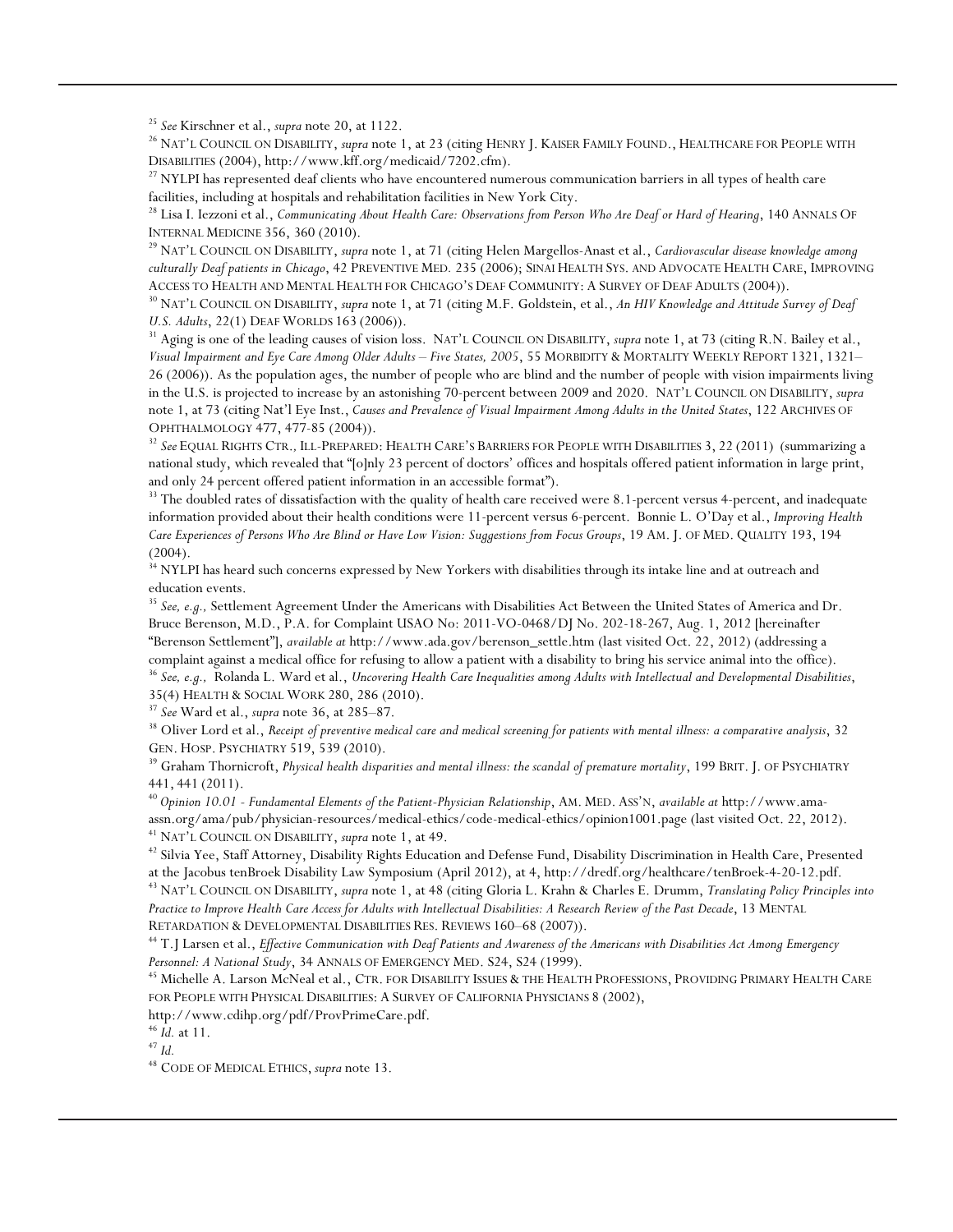<sup>49</sup> 29 U.S.C. § 794(b)(3)(A)(ii) defines "program or activity" as "an entire corporation, partnership or other private organization, or an entire sole proprietorship, which is principally engaged in the business of providing . . . health care . . . . " See also, 45 C.F.R. Pt. 84, App. A, subpart a.2.

 $50$  See 42 U.S.C. § 12131(1)(A).

<sup>51</sup> See 42 U.S.C. § 12181(7) (listing entities that constitute "public accommodations"); 28 C.F.R § 36.104 (defining "place of public accommodation" and listing examples).

<sup>52</sup> See Rodal v. Anesthesia Grp. of Onondaga, P.C., 369 F.3d 113, n.1 (2d Cir. 2004) ("New York State disability discrimination claims are governed by the same legal standards as federal ADA claims.").

53 "Interpretations of New York state or federal statues with similar wording may be used to aid in interpretation of New York City Human Rights Law, viewing similarly worded provisions of federal and state civil rights laws as a floor below which the City's Human Rights law cannot fall, rather than a ceiling above which the local law cannot rise." N.Y.C. Local Law 85, § 1  $(Oct. 3, 2005).$ 

<sup>54</sup> N.Y. EXEC. LAW § 292(9) (explicitly naming clinics and hospitals); Admin. Code of the City of New York § 8-102(9). <sup>55</sup> See 42 U.S.C. § 12102 (ADA definition of "disability"); 29 U.S.C. § 705(20) (Rehab Act definition of "individual with a disability"); N.Y. EXEC. LAW § 292(21) (State Human Rights Law definition of "disability"); Admin. Code of the City of New York § 8-102(16) (City Human Rights Law definition of "disability"). The State and City Human Rights Laws define "disability" more expansively than federal laws. See Treglia v. Town of Manlius, 313 F.3d 713, 723 (2d Cir. 2002) ("New York and Second Circuit cases make clear that the New York disability statute defines disability more broadly than does the ADA.").

56 42 U.S.C. §§ 12102(1)(B)-(C), 12102(3) (ADA, including within its definition of "disability" "a record of such an impairment" and "being regarded as having such an impairment"); 29 U.S.C. § 705(20)(B) (Rehab Act, incorporating the ADA's definition of "disability"); N.Y. EXEC. LAW § 292(21) (including within its definition of "disability" "a record of such an impairment or . . . a condition regarded by others as such an impairment"); Admin. Code of the City of New York §§ 8-102(16), 8-107(4) (including within its definition of disability "a history or record of such impairment" and defining discrimination to include discrimination based on "actual or perceived" disability); 28 C.F.R. § 35.104 (ADA Title II regulation); 28 C.F.R. § 36.104 (ADA Title III regulation).

 $^{57}$  42 U.S.C. § 12203(a); N.Y. EXEC. LAW § 296(7); Admin. Code of the City of New York § 8-107(7).

58 42 U.S.C. §§ 12132, 12182(b)(1)(A) (ADA Title II and Title III, respectively); 29 U.S.C. § 794(a) (Rehab Act); N.Y. EXEC. LAW § 296(2)(a) (State Human Rights Law); Admin. Code of the City of New York § 8-107(4)(a) (City Human Rights Law); 28 C.F.R.  $\S$ § 35.130(a), 35.130(b)(1)-(2) (Title II regulations); 28 C.F.R.  $\S$ § 36.201(a) (Title III regulation).

<sup>59</sup> 42 U.S.C. § 12182(b)(2)(A)(iii)-(iv) (Title III); N.Y. EXEC. LAW §§ 296(2)(c)(iii)-(iv) (State Human Rights Law); Admin. Code of the City of New York § 8-102(18) (City Human Rights Law); 28 C.F.R. § 36.304 (Title III regulation). In addition, new construction at health care facilities must comply with the ADA Accessibility Guidelines for Buildings and Facilities (ADAAG), which contains scoping and technical requirements for accessibility to buildings and facilities. U.S. DEP'T OF JUSTICE, 2010 ADA STANDARDS FOR ACCESSIBLE DESIGN (2010),

http://www.ada.gov/regs2010/2010ADAStandards/2010ADAStandards.pdf.

 $^{60}$  28 C.F.R. § 36.304(a)-(b) (Title III regulation requiring barrier removal and listing 21 examples of barrier removal). <sup>61</sup> See U.S. DEP'T OF JUSTICE, ACCESS TO MEDICAL CARE, supra note 22, at Part 4. Although medical providers are already obligated by federal, state and local law to ensure the accessibility of the health care services, the Patient Protection and Affordable Care Act of 2010 (PPACA) calls for even more detailed standards of accessible medical diagnostic equipment. See 42 U.S.C. § 18001 et seq. The PPACA amends 29 U.S.C. 791 et seq. (Title V of the Rehabilitation Act of 1973) by adding § 510(a) -(c), "Establishment of Standards for Accessible Medical Diagnostic Equipment," which authorizes the United States Access Board to develop new access standards for medical diagnostic equipment including "examination tables and chairs, weight scales, x-ray machines and other radiological equipment, and mammography equipment." Access Board to Set Standards for Medical Diagnostic Equipment under Health Care Reform Law, available at http://www.access-board.gov/news/medicalequipment.htm (last visited Oct. 22, 2012). Similarly, the Department of Justice is developing regulations for medical equipment and furniture. See Nondiscrimination on the Basis of Disability by State and Local Governments and Places of Public Accommodation; Equipment and Furniture, 175 Fed. Reg. 43,452 (July 26, 2010) (to be codified at 28 C.F.R. pts. 35 &36) (comment submissions available at

http://www.regulations.gov/#!docketDetail;dct=FR+PR+N+O+SR+PS;rpp=10;po=0;D=DOJ-CRT-2010-0008).  $^{62}$  See U.S. Dep't of Justice, Americans with Disabilities Act, ADA Title III Technical Assistance Manual Covering PUBLIC ACCOMMODATIONS AND COMMERCIAL FACILITIES, III-7.8300 [hereinafter U.S. DEP'T OF JUSTICE, ADA TITLE III

TECHNICAL ASSISTANCE MANUAL], available at http://www.ada.gov/taman3.html (last visited Oct. 22, 2012); U.S. DEP'T OF JUSTICE, ACCESS TO MEDICAL CARE, supra note 22, at Part 4.

<sup>63</sup> U.S. DEP'T OF JUSTICE, ACCESS TO MEDICAL CARE, supra note 22, at 11-15.

 $64$  *Id.* at 19.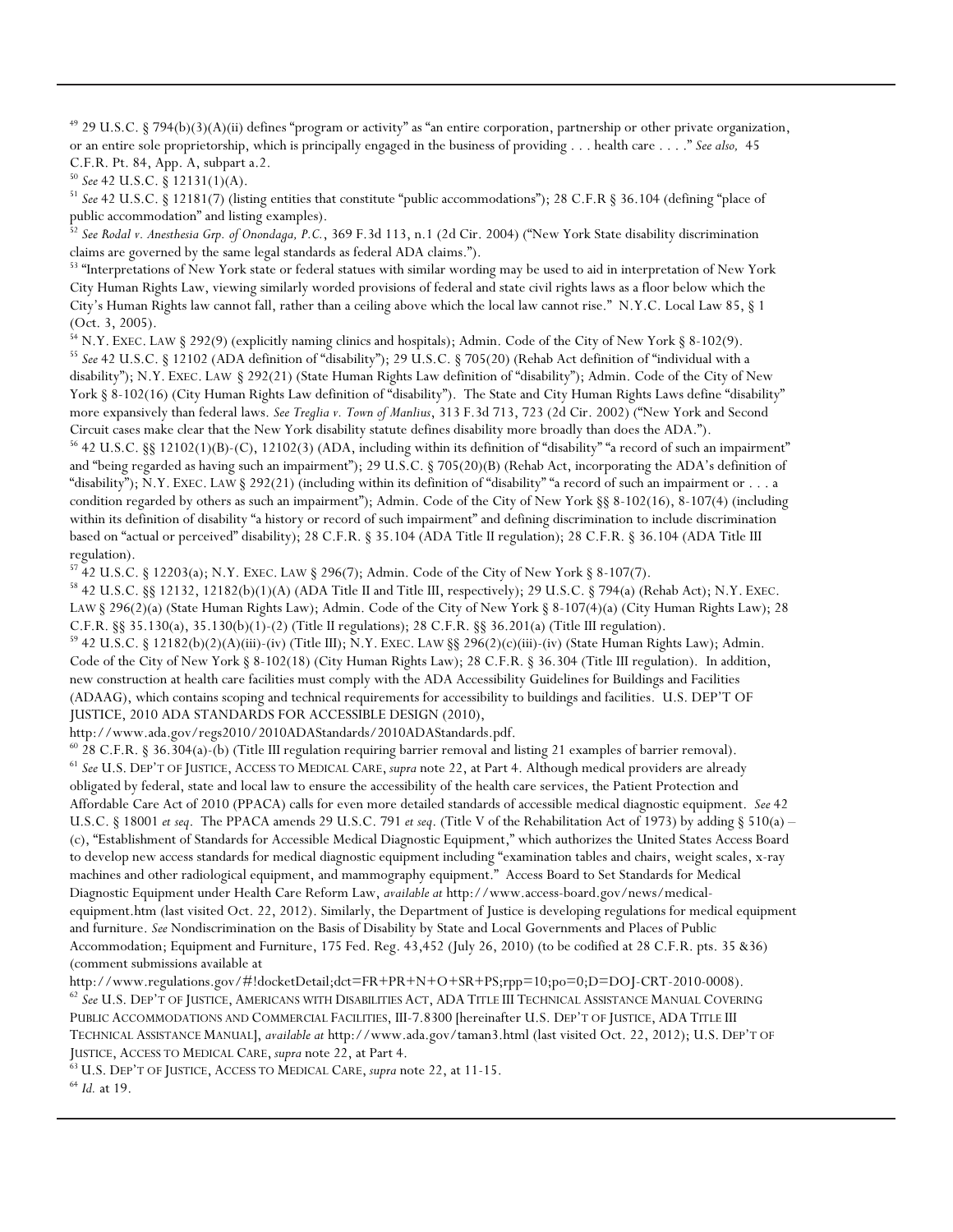$65$  *Id.* at 4,19.

<sup>66</sup> 42 U.S.C. § 12182(2)(A)(iii) (Title III); N.Y. EXEC. LAW §§ 296(2)(c)(ii) (State Human Rights Law); Admin. Code of the City of New York § 8-107(15) (City Human Rights Law); 28 C.F.R. § 35.160(b) (Title II regulation); 28 C.F.R. § 36.303 (Title III regulation).

 $^{67}$  42 U.S.C. § 12103(1) (ADA); N.Y. EXEC. LAW §§ 296(2)(d)(ii) (State Human Rights Law); 28 C.F.R. § 35.104 (Title II regulation); 28 C.F.R. § 36.303(b) (Title III regulation).

<sup>68</sup> N.Y. EXEC. LAW §§ 296(2)(d)(ii) (State Human Rights Law); 28 C.F.R. § 35.104; 28 C.F.R. § 36.303(b).

<sup>69</sup> 42 U.S.C. § 12182(b)(2)(A)(iii) (Title III); N.Y. EXEC. LAW §§ 296(2)(c)(ii) (State Human Rights Law); Admin. Code of the City of New York § 8-102(18) (City Human Rights Law); 28 C.F.R. § 35.164 (Title II regulation); 28 C.F.R. § 36.303(a) (Title III regulation).

<sup>70</sup> 28 C.F.R. § 35.160 (Title II regulation); 28 C.F.R. § 36.303(c)(1) (Title III regulation).

71 28 C.F.R. § 35.160(c)(1) (Title II regulation); 28 CFR § 36.303(c)(2) (Title III regulation).

 $^{72}$  28 C.F.R. § 35.130(f) (Title II regulation); 28 C.F.R. § 36.301(c) (Title III regulation).

73 42 U.S.C. § 12182(b)(2)(A)(ii) (Title III); 28 C.F.R. § 35.130(b)(7) (Title II regulation); 28 C.F.R. § 36.302 (Title III regulation).

<sup>74</sup> 28 C.F.R. § 35.136(a) (Title II regulation); 28 C.F.R. § 36.302(c)(1) (Title III regulation); see also U.S. DEP'T OF JUSTICE, ADA TITLE III TECHNICAL ASSISTANCE MANUAL, at III-4.2300, supra note 62.

<sup>75</sup> See U.S. DEP'T OF JUSTICE, ACCESS TO MEDICAL CARE, supra note 22, at 19.

 $^{76}$  See id. at 16.

77 Jock Hoffman, Are You Ready?, STRATEGIES FOR PATIENT SAFETY, ACADEMIC GRP. (April 2010), available at

http://www.academicins.com/articles/SPS-academic-4-2010.html (last visited Oct. 22, 2012) (emphasis added).

<sup>78</sup> 42 U.S.C. § 794(c) (Rehab Act); 42 U.S.C. § 12133 (Title II, incorporating the enforcement provisions of the Rehab Act); 42 U.S.C. § 12188 (Title III); N.Y. EXEC. LAW § 297 (State Human Rights Law); Admin. Code of the City of New York §§ 8-109, 8-502 (City Human Rights Law); 28 C.F.R. § 35,170 (Title II regulation); 28 C.F.R. § 36.502 (Title III regulation). Note that medical providers might also be liable for negligence and/or medical malpractice in cases where they fail to provide safe, accessible care.

79 See Settlement Agreement Between the United States of America and Medical Specialists of the Palm Beaches, Inc., Sept. 28, 2012 [hereinafter "Medical Specialists of the Palm Beaches Settlement"], available at http://www.ada.gov/mspb-settlement.htm (last visited Oct. 22, 2012) (requiring medical provider to provide an accessible scale, as well as training for staff on ADA requirements and transferring patients with disabilities to an examination or imaging table); Settlement Agreement Between the United States of America and Marin Magnetic Imaging, July 21, 2006, at ¶ 4, 9 [hereinafter "Marin Magnetic Imaging Settlement"], available at http://www.ada.gov/marinmagim.htm (last visited Oct. 22, 2012) (summarizing investigation in which U.S. DOJ determined that medical office failed to reasonably accommodate a patient with a disability by "not providing him the equipment and/or assistance he needed to get onto the exam table, in violation of Title III of the ADA" and requiring that the medical office pay \$2000 to the patient); Settlement Agreement Between the United States of America and Valley Radiologists Medical Group, Inc., Nov. 2, 2005, at [4] [hereinafter "Valley Radiologists Settlement"], available at http://www.ada.gov/vri.htm (last visited Oct. 22, 2012) (summarizing investigation in which U.S. DOJ determined that medical office failed to reasonably accommodate a patient with a disability by "not providing her the assistance she needed to get onto the examination table, in violation of Title III of the ADA"); Settlement Agreement Between the United States of America and Exodus Women's Center, Inc., Apr. 26, 2005, at 14 [hereinafter "Exodus Settlement"], available at http://www.ada.gov/exodus.htm (last visited Oct. 22, 2012) (same); Settlement Agreement Between the United States of America and Dr. Robila Ashfaq, Jan. 10, 2005, at 14 [hereinafter "Ashfaq Settlement"], available at http://www.ada.gov/drashfaq.htm (last visited Oct. 22, 2012) (same); see also Settlement Agreement Among the United States of America, Plaintiffs Equal Rights Center, Dennis Christopher Butler, Rosemary Ciotti, George Aguehounde, and Marsha Johnson, and Washington Hospital Center, Nov. 1, 2005 [hereinafter "Washington Hospital Settlement"], available at www.ada.gov/whc.htm (last visited Oct. 22, 2012) (requiring hospital to implement extensive changes in policies, practices, and medical equipment). Private settlement agreements have also been reached in actions involving inaccessible medical facilities across the country. See, e.g., Settlement Agreement: Metzler et al. v. Kaiser Foundation Health Plan, Inc. et al., March 2001, available at http://www.dralegal.org/downloads/cases/metzler/settlement.pdf (last visited Oct. 22, 2012); Settlement Agreement Between UCSF Medical Center and August Longo, available at http://lflegal.com/2008/09/ucsf-settlementagreement/ (last visited Oct. 22, 2012). Information regarding other medical access settlement agreements can be found on The Barrier Free Health Care Initiative's website at http://thebarrierfreehealthcareinitiative.org/?page\_id=16 (last visited Oct. 22,  $2012$ ).

<sup>80</sup> See, e.g., Settlement Agreement Between the United States of America and Northshore University Health Systems, June 25, 2012 [hereinafter "NorthShore Settlement"], available at http://www.ada.gov/northshore-uni-sa.htm (last visited Oct. 22,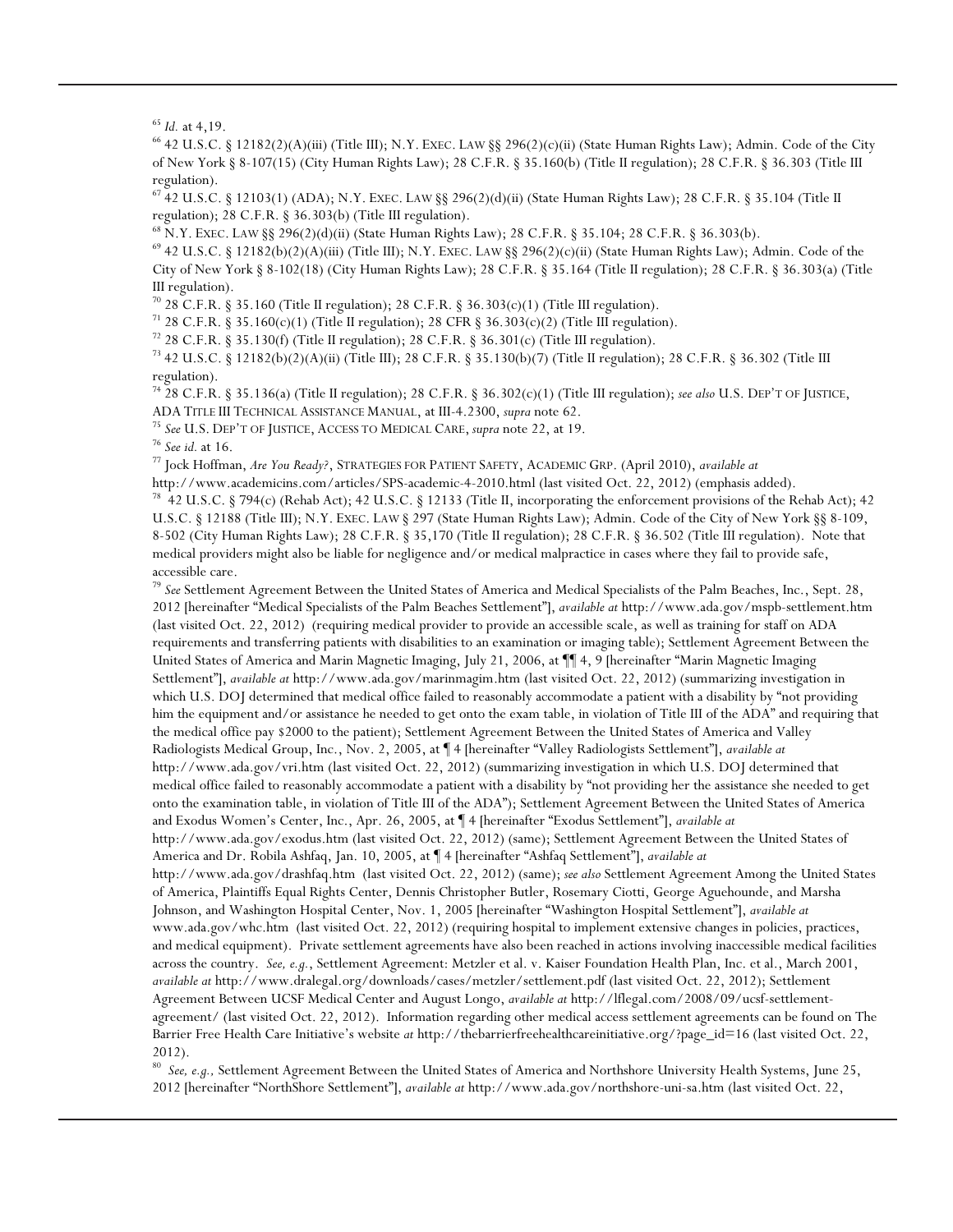2012) (requiring hospital to pay \$46,990.00 to complainants' heir for hospital's failure to provide sign language interpreters on three occasions). A medical provider's failure to provide for effective communication could result in the failure to obtain informed consent from a patient, effectively understand and diagnose a patient's medical condition, or properly explain treatment or medications. See id. at 1 30 (listing examples of circumstances in which the length or complexity of the communication warrants provision of a sign language interpreter).

<sup>81</sup> See, e.g., Berenson Settlement, supra note 35, at 13 (summarizing investigation in which U.S. DOJ determined that a medical office effectively denied a person with a disability access to medical services in violation of the ADA when it "inappropriately questioned and objected to the presence of the complainant's service animal in the office's waiting area").

 $82$  N.Y. EXEC. LAW §§ 297(4)(c), 297(9) (State Human Rights Law); Admin. Code of the City of New York §§ 8-120, 8-502 (City Human Rights Law),

<sup>83</sup> See 42 U.S.C. § 12188(b)(2)(B) (Title III); see e.g., NorthShore Settlement, supra note 80, at 148. See also N.Y. EXEC. LAW §§ 297(4)(c), 297(9) (State Human Rights Law); Admin. Code of the City of New York §§ 8-120, 8-502 (City Human Rights Law); Mary Pat Gallagher, Jury Awards \$400,000 to Deaf Patient for Denial of Interpreter Services, N.J. L. J., Oct. 17, 2008, available at http://www.law.com/jsp/article.jsp?id=1202425326286&Jury\_Awards\_400000\_to\_Deaf\_Patient\_for\_Denial\_of\_Interpreter Services&slreturn=20120916114420 (last visited Oct. 22, 2012).

<sup>84</sup> See 42 U.S.C. § 12188(a)(2) (Title III). "[I]njunctive relief shall include an order to alter facilities to make such facilities readily accessible to and usable by individuals with disabilities to the extent required by this subchapter. Where appropriate, injunctive relief shall also include requiring the provision of an auxiliary aid or service, modification of a policy, or provision of alternative methods, to the extent required by this subchapter." Id.; see also N.Y. EXEC. LAW §§ 297(4)(c), 297(9) (State Human Rights Law); Admin. Code of the City of New York §§ 8-120, 8-502 (City Human Rights Law). See also, e.g., Medical Specialists of the Palm Beaches Settlement, supra note 79; Berenson Settlement, supra note 35; Northshore Settlement, supra note 80; Marin Magnetic Imaging Settlement, supra note 79; Ashfaq Settlement, supra note 79; Washington Hospital Settlement, supra note 79; Valley Radiologists Settlement, supra note 79; Exodus Settlement, supra note 79.

85 42 U.S.C. § 12205 (ADA); 42 U.S.C. § 794a(b) (Rehab Act); Admin. Code of the City of New York, § 8-502(f) (City Human Rights Law).

<sup>86</sup> 42 U.S.C. § 12188(b)(2)(C) (Title III provision, that a court "may, to vindicate the public interest, assess a civil penalty against the entity in an amount (i) not exceeding \$50,000 for a first violation; and (ii) not exceeding \$100,000 for any subsequent violation"); N.Y. EXEC. LAW § 297(9) (providing for assessment of "civil fines and penalties in an amount not to exceed fifty thousand dollars, to be paid to the state by a respondent found to have committed an unlawful discriminatory act, or not to exceed one hundred thousand dollars to be paid to the state by a respondent found to have committed an unlawful discriminatory act which is found to be willful, wanton or malicious"); Admin. Code of the City of New York, § 8-404 (providing that "the trier of fact may, to vindicate the public interest, impose upon any person who is found to have engaged in a pattern or practice that results in the denial to any person of the full enjoyment of any right secured by chapter one of this title a civil penalty of not more than two hundred fifty thousand dollars").

<sup>87</sup> U.S. DEP'T OF HEALTH & HUMAN SERV., NAT'L INST. FOR OCCUPATIONAL SAFETY & HEALTH, AND CTRS. FOR DISEASE CONTROL & PREVENTION, SAFE HANDLING TRAINING FOR STUDENTS OF NURSING: CURRICULAR MATERIALS 6 (2009), http://www.cdc.gov/niosh/docs/2009-127/pdfs/2009-127.pdf [hereinafter HHS, SAFE HANDLING TRAINING FOR STUDENTS OF NURSING] (citing AUDREY L. NELSON ET AL., THE ILLUSTRATED GUIDE TO SAFE PATIENT HANDLING AND MOVEMENT (2009), http://www.mtpinnacle.com/pdfs/Guide-to-Safe-Patient-Handling.pdf); STAFF OF SUBCOMM. ON WORKPLACE SAFETY, SUBCOMM. ON LABOR, SUBCOMM. ON HEALTH, N.Y. STATE ASSEMBLY, SAFE PATIENT HANDLING IN NEW YORK: SHORT TERM COSTS YIELD LONG-TERM RESULTS 6 (Comm. Print 2011) [hereinafter SAFE PATIENT HANDLING IN NEW YORK]; MARTIN H. COHEN ET AL., FACILITY GUIDELINES INST., PATIENT HANDLING AND MOVEMENT ASSESSMENTS: A WHITE PAPER 18, 21-22 (Carla M. Borden, ed., 2010), http://www.dli.mn.gov/WSC/PDF/FGI\_PHAMAwhitepaper\_042710.pdf. <sup>88</sup> SAFE PATIENT HANDLING IN NEW YORK, *supra* note 87, at 6; COHEN ET AL., *supra* note 87, at 21.

<sup>89</sup> SAFE PATIENT HANDLING IN NEW YORK, supra note 87, at 6.

<sup>90</sup> COHEN, ET AL., supra note 87, at 24 (citing A. B. de Castro, Handle with care: The American Nurses Association's Campaign to address work-related musculoskeletal disorders, 9(3) ONLINE J. OF ISSUES IN NURSING, 103 (2004)).

91 JUNE ISAACSON KAILES ET AL., CTR. FOR DISABILITIES ISSUES & THE HEALTH PROFESSIONS, IMPORTANCE OF ACCESSIBLE EXAMINATION TABLES, CHAIRS AND WEIGHT SCALES 3 (2010).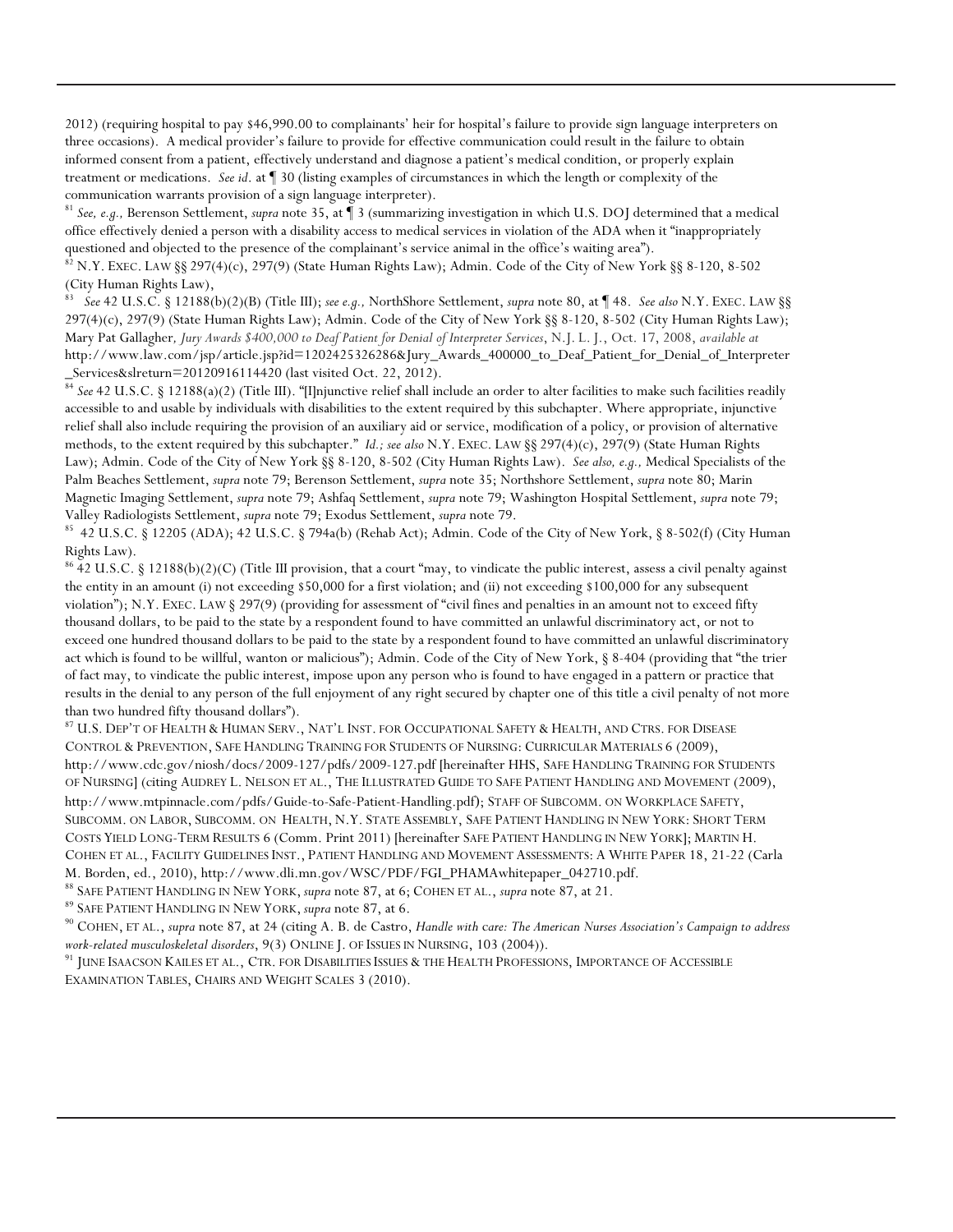<sup>92</sup> See Cohen et al., supra note 86, at 24 (citing J. W. Collins et al., An evaluation of a 'best practices' musculoskeletal injury prevention program in nursing homes, 10 INJURY PREVENTION 206 (2004); Bradley A. Evanoff et al., Reduction in injury rates in nursing personnel through introduction of mechanical lifts in the workplace, 44 AM. J. OF INDUS. MED. 451 (2003); Hester J. Libscomb et al., Evaluation of direct workers' compensation costs for musculoskeletal injuries surrounding interventions to reduce patient lifting, 69 OCCUPATIONAL & ENVTL. MED. 367 (2012); Audrey Nelson, et al., Development and Evaluation of a Multifaceted Ergonomics Program to Prevent Injuries Associated with Patient Handling Tasks, 43 INT'L J. OF NURSING STUDIES 717 (2006); A. Nelson & A. Baptiste, Evidence-based practices for safe patient handling and movement, 9 ONLINE J. OF ISSUES IN NURSING 3 (2004), http://asphp.org/wp-

content/uploads/2011/05/Audrey\_Nelson\_Paper\_on\_Safe\_Patient\_Handling.pdf).

<sup>93</sup> SAFE PATIENT HANDLING IN NEW YORK, *supra* note 87, at 7 ("In nine National Institute of Occupational Safety and Health case studies, there were: 60-95-percent reduction in injuries; 95-percent reduction in workers' compensation costs; 92-percent reduction in medical/indemnity costs; as much as 100-percent reduction in lost work days (absence due to injury); 98-percent reduction in absenteeism (absence due to unreported injury)."). See also, HHS, SAFE HANDLING TRAINING FOR STUDENTS OF NURSING, supra note 87, at 6; Cohen et al., supra note 87, at 43 (citing Collins et al., supra note 92; Evanoff et al., supra note 92; Nelson et al., supra note 92; Nelson & Baptiste, supra note 92).

<sup>94</sup> U.S. DEP'T OF JUSTICE, TAX INCENTIVES FOR BUSINESSES [hereinafter U.S. DEP'T OF JUSTICE, TAX INCENTIVES FOR BUSINESSES], available at http://www.ada.gov/taxincent.htm (last visited Oct. 19, 2012) ("Small businesses with 30 or fewer employees or total revenues of \$1 million or less can use the Disabled Access Credit."). See also I.R.C. § 44 (2006).

<sup>95</sup> U.S. DEP'T OF JUSTICE, TAX INCENTIVES FOR BUSINESSES, *supra* note 94 ("Eligible small businesses may take a credit of up to \$5,000 (half of eligible expenses up to \$10,250, with no credit for the first \$250).").

<sup>96</sup> Id. (eligible businesses can use the credit "to offset their costs for access, including barrier removal from their facilities (e.g., widening a doorway, installing a ramp), provision of accessibility services (e.g., sign language interpreters), provision of printed material in alternate formats (e.g., large-print, audio, Braille), and provision or modification of equipment.").

<sup>97</sup> Id. ("Under Internal Revenue Code, Section 190, businesses can take a business expense deduction of up to \$15,000 per year for costs of removing barriers in facilities or vehicles."). See also I.R.C § 190 (2006). Neither the tax credit, nor the deduction may be applied to the cost of new construction and all barrier removal must comply with federal accessibility standards. U.S. DEP'T OF JUSTICE, TAX INCENTIVES FOR BUSINESSES, supra note 97.

<sup>98</sup> See ME Caban, MD et al., Mammography Use May Partially Mediate Disparities in Tumor Size at Diagnosis in Women with Social Security Disabilities, 46(4) WOMEN AND HEALTH 1, 7 (2007).

<sup>99</sup> Martijn T. Groot et al., Costs and Health Effects of Breast Cancer Interventions in Epidemiologically Different Regions of Africa, North America, and Asia, 12 THE BREAST J. S81, S88 (2006), http://www.who.int/choice/publications/p\_2006\_breast\_cancer.pdf. <sup>100</sup> See Paul T. Cheung et al., National Study of Barriers to Timely Primary Care and Emergency Department Utilization Among Medicaid Beneficiaries, 60(1) Annals of Emergency Med. 4, 4, 7 (2012) (national study of the association between five barriers to primary care, such as limited clinic hours and lack of transportation, and emergency department usage for Medicaid and private insurance beneficiaries). This study by Cheung, et al. found that Medicaid recipients experienced more barriers to primary care than privately insured patients, and were more likely to use the emergency department. Id. Other barriers to primary care such as inaccessible medical offices or equipment may likewise increase emergency department usage for people with disabilities. See also, DISABLED WORLD, EMERGENCY DEP'T USE FOR ADULTS WITH INTELLECTUAL AND DEVELOPMENTAL DISABILITIES, First North American study to look at ED use by adults with intellectual disabilities (May 15, 2011), available at http://www.disabledworld.com/medical/rehabilitation/emergency-department.php#ixzz29J1QX5GE (last visited Oct. 22, 2012).

<sup>101</sup> See U.S. GOV'T ACCOUNTABILITY OFF., GAO-11-414R, HOSPITAL EMERGENCY DEPARTMENTS: HEALTH CENTER STRATEGIES THAT MAY HELP REDUCE THEIR USE 2 (2011), http://www.gao.gov/assets/130/126188.pdf (reporting the significantly higher cost of emergency department visits as compared to health center visits).

> According to estimates from the 2008 Medical Expenditures Panel Survey (MEPS), the average amount paid for a nonemergency visit to an emergency department was \$792, while the average amount paid for a health center visit was \$108. Similarly, the average charge for a nonemergency visit to an emergency department was 10 times higher than the charge for a visit to a health center—\$2,101 compared to \$203. MEPS is a set of large-scale surveys of families and individuals, their medical providers, and their employers across the United States.

 $Id$  at n 5

<sup>103</sup> Women with disabilities are significantly less likely to have a doctor recommend they receive a pap smear. Anthony Ramirez et al., Disability and Preventive Cancer Screening: Results from the 2001 California Health Interview Survey, 95(11) AM. J. OF PUB. HEALTH 2057, 2061 (2005). Relatedly, several studies have shown that medical providers frequently wrongly assume that women with disabilities are not sexually active. NAT'L COUNCIL ON DISABILITY, supra note 1, at 55-56.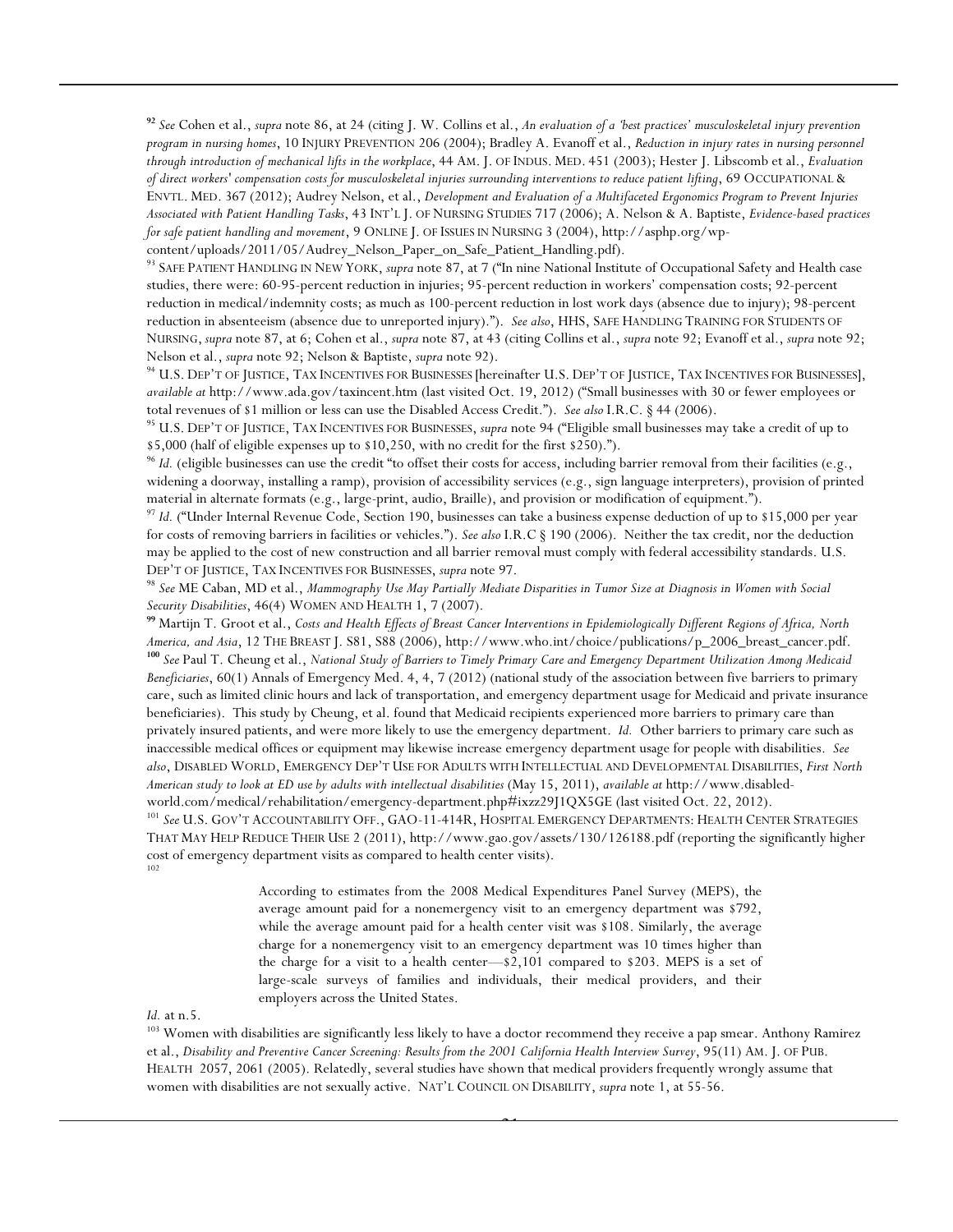<sup>104</sup> U.S. CENSUS BUREAU, *supra* note 5, at tbl.B18101.

<sup>105</sup> McCarthy et al., *supra* note 3, at 637 (cited in JUNE ISAACSON KAILES ET AL., CTR. FOR DISABILITY ISSUES & THE HEALTH PROFESSIONS, MAMMOGRAPHY: ADDRESSING EQUIPMENT DESIGN 5 (2009)).

> Women with SSDI and Medicare who had breast-conserving surgery were also less likely than other women to receive radiotherapy and axillary lymph node dissection. These women had lower survival rates from all causes and specifically from breast cancer. Explanations for such disparities could include lack of early diagnosis, lack of breast health awareness or education on the part of the woman herself, inaccessible or unreliable transportation, and cultural capacity of the treating facility. Inaccessible equipment and other physical barriers could also add to the problem.

```
Id.
```
<sup>106</sup> Lisa I. Iezzoni et al., *Mobility Impairments and Use and of Screening and Preventative Services*, 90(6) AM. J. OF PUB. HEALTH. 955, 957 (2000), http://ajph.aphapublications.org/doi/pdf/10.2105/AJPH.90.6.955.

<sup>107</sup> Siran M. Koroukian et al., *Mental Illness and Use of Screening Mammography Among Medicaid Beneficiaries*, 42(6) AM. J. OF PREVENTATIVE MED. 606, 608 (2012).

<sup>108</sup> Joanne E. Wilkinson et al., 'It's Easier Said Than Done': Perspectives on Mammography from Women with Intellectual Disabilities, 9 ANNALS OF FAMILY MED. 142, 143 (2011) (citing N. Davies & M. Duff, Breast cancer screening for older women with intellectual disabilities living in community group homes, 45 J. INTELLECTUAL DISABILITY RES. 253 (2001)).

<sup>109</sup> Joann M. Thierry, Observations from the CDC: Increasing Breast and Cervical Cancer Screening among Women with Disabilities, 9(1) J. OF WOMEN'S HEALTH & GENDER-BASED MED. 9, 9 (2000) (citing Centers for Disease Control and Prevention, National breast and cervical early detection program, 45 MMWR. 484 (1999)).

<sup>110</sup> INDEPENDENCE CARE SYSTEM, BREAST CANCER SCREENING PROJECT FOR WOMEN WITH PHYSICAL DISABILITIES: A REPORT ON PRELIMINARY FINDINGS, APRIL 1, 2008 - MARCH 31, 2010. 2 (2011), http://www.icsny.org/sitemanagement/wp-

content/uploads/2011/03/FINAL-KOMEN\_report.pdf [hereinafter INDEPENDENCE CARE SYSTEM, BREAST CANCER SCREENING PROJECT]. ICS was also a recipient of the Susan G. Komen Grantee of the Year Award in 2012.

<sup>111</sup>Many frequently used mammography machines are inaccessible to women with physical disabilities. See INDEPENDENCE CARE SYSTEM, BREAST CANCER SCREENING PROJECT, supra note 110, at 5.

<sup>112</sup> Depending on the severity of the disability, ICS found in its project that between 12%-42% of women with disabilities needed an additional technologist to receive a mammogram, and the time required for the test ranged from 19 to 33 minutes.

INDEPENDENCE CARE SYSTEM, BREAST CANCER SCREENING PROJECT, supra note 110, at 3; Independence Care System, Final Report, supra note 12, at App. A-1. See also Iezzoni, et al., Physical Access to Diagnosis and Treatment of Breast Cancer, supra note 20, at 714.

<sup>113</sup> Telephone Interview with Jane D. Nietes, Nurse Educator, Independence Care System (Oct. 9, 2012) [hereinafter Telephone Interview with Jane D. Nietes (Oct. 9, 2012)].

<sup>114</sup> Telephone Interview with Jane D. Nietes (Oct. 9. 2012), *supra* note 113.

<sup>115</sup> Telephone Interview, Member, Independence Care System (Oct. 4, 2012) [hereinafter Independence Care System Member Interview].

<sup>116</sup> NAT'L COUNCIL ON DISABILITY, supra note 1, at 58-59.

<sup>117</sup> Telephone Interview with Jane D. Nietes (Oct. 9, 2012), *supra* note113.

<sup>118</sup> Telephone Interview with Jane D. Nietes (Oct. 9, 2012), supra note113; Telephone Interview with Jane D. Nietes, Nurse Educator, Independence Care System (Oct. 21, 2012) [hereinafter Telephone Interview with Jane D. Nietes (Oct. 21, 2012)]. <sup>119</sup> INDEPENDENCE CARE SYSTEM, BREAST CANCER SCREENING PROJECT, supra note 110, at 4; see also Telephone Interview with Jane D. Nietes (Oct. 9, 2012), supra note 113.

<sup>120</sup> INDEPENDENCE CARE SYSTEM, BREAST CANCER SCREENING PROJECT, supra note 110, at 4.

 $^{121}$  Telephone Interview with Jane D. Nietes (Oct. 9, 2012), supra note 113.

<sup>122</sup> Telephone Interview with Jane D. Nietes (Oct. 21, 2012), supra note 118.

<sup>123</sup> Telephone Interview with Jane D. Nietes (Oct. 9, 2012), supra note 113; Telephone Interview with Jane D. Nietes (Oct. 21, 2012), *supra* note 118.

<sup>124</sup> Telephone Interview with Jane D. Nietes (Oct. 21, 2012), supra note 118.

 $125$  *Id.* 

<sup>126</sup> Telephone Interview with Jane D. Nietes (Oct. 9, 2012), supra note 113.

<sup>127</sup> Independence Care System Member Interview, supra note 115.

<sup>128</sup> INDEPENDENCE CARE SYSTEM, BREAST CANCER SCREENING PROJECT, supra note 110, at App. B-2.

<sup>129</sup> Telephone Interview with Jane D. Nietes (Oct. 21, 2012), supra note 118.

<sup>130</sup> Independence Care System, Final Report, *supra* note 12, at App. A-2.